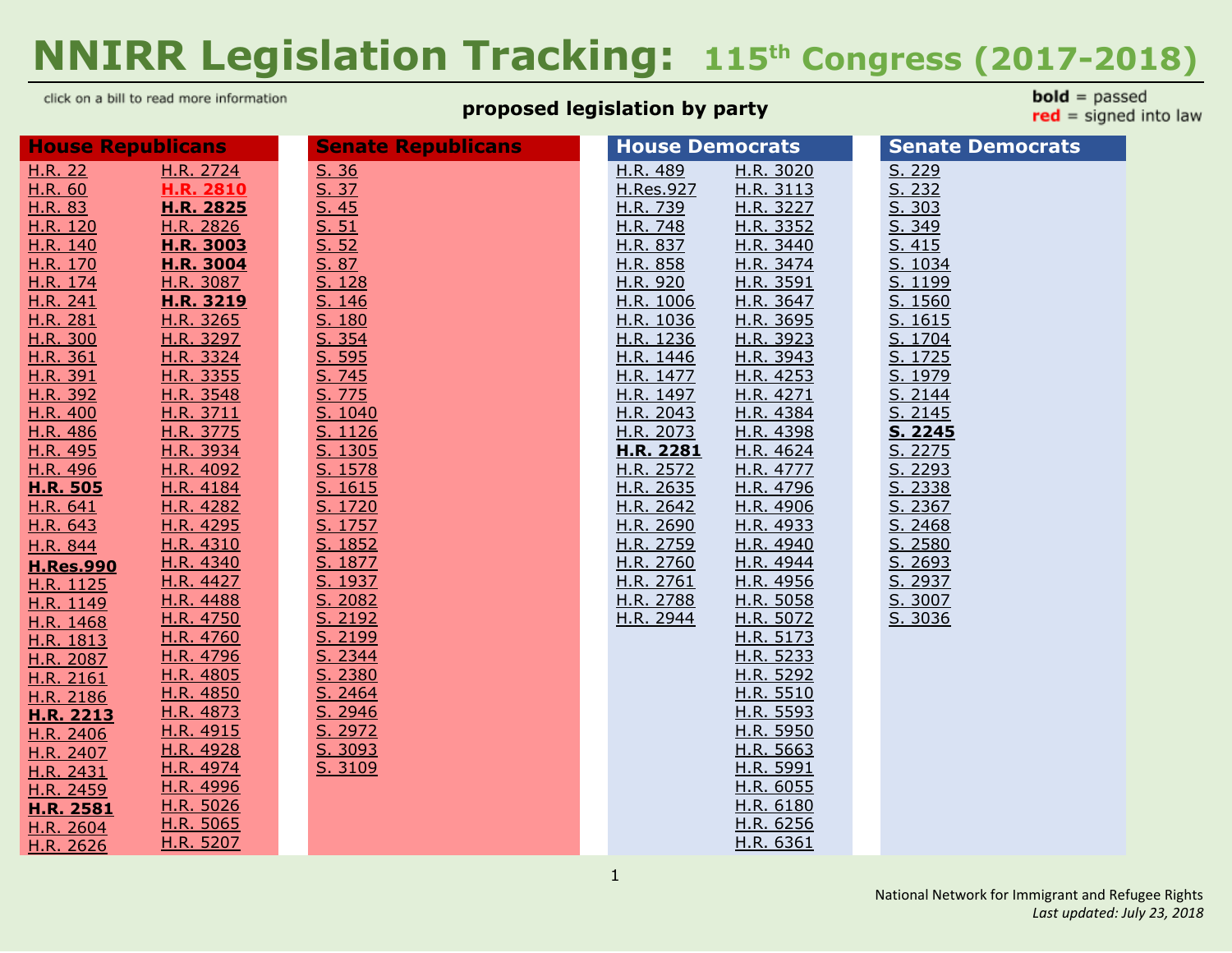| H.R. 2717 | H.R. 5229        |  |  |
|-----------|------------------|--|--|
|           | H.R. 5496        |  |  |
|           | <b>H.R. 5515</b> |  |  |
|           | H.R. 5617        |  |  |
|           | H.R. 5648        |  |  |
|           | H.R. 5653        |  |  |
|           | H.R. 5750        |  |  |
|           | H.R. 5876        |  |  |
|           | H.R. 5954        |  |  |
|           | H.R. 6123        |  |  |
|           | H.R. 6136        |  |  |
|           | H.R. 6190        |  |  |

#### **proposed legislation by issue**

(Some bills are broad and encompass many issues. They are listed here in multiple categories.)

#### **Visa Reform**

S. [180](#page-36-0) (R): H1-B and L-1 Visa [Reform](#page-36-0) Act of 2017

S. [232](#page-19-2) (D): A bill to terminate the EB-5 Visa Program and to reallocate the employment creation visas to the other [employment-based](#page-19-2) visa [classifications.](#page-19-2)

S. [354](#page-36-1) (R): Reforming American Immigration for Strong [Employment](#page-36-1) Act or the RAISE Act

S. [775](#page-37-1) (R): Religious Worker Visa [Improvement](#page-37-1) Ac[t](#page-37-1)

S. [1040](#page-19-2) (R): State [Sponsored](#page-19-2) Visa Pilot Program Act of 2017

S. [1578](#page-38-0) / H.R. 3297 (R): A bill to streamline the [application](#page-38-0) process for H-2A employers and for other purposes

[H.R.](#page-9-3) 170 (R): Protect and Grow [American](#page-9-3) Jobs Act

[H.R.](#page-10-0) 241 (R): Timely [Repatriation](#page-10-0) Ac[t](#page-10-0)

[H.R.](#page-10-1) 281 (R): [Family](#page-10-1) Farm Relief Act of 2017

[H.R.](#page-10-4) 392 (R): Fairness for [High-Skilled](#page-10-4) Immigrants Act of 201[7](#page-10-4)

[H.R.](#page-12-3) 641 (R): Better [Agricultural](#page-12-3) Resources Now Act or the BARN Ac[t](#page-12-3)

H.R. [1036](#page-14-4) (D): [American](#page-14-4) Families United Act

H.R. [1125](#page-15-0) (R): Visa [Investigation](#page-15-0) and Social Media Activity Act or the VISA Act of 2017

H.R. [1149](#page-15-1) (R): [Nuclear](#page-15-1) Family Priority Act

H.R. [2087](#page-17-0) (R): Defending the Agricultural Industry's [Requirements](#page-17-0) Year-round Act of 2017 or the DAIRY Act of 2017

H.R. [2431](#page-18-2) (R): Michael Davis, Jr. and Danny Oliver in Honor of State and Local Law [Enforcement](#page-18-2) Ac[t](#page-18-2) or the Davis-Oliver Act

H.R. [2459](#page-18-3) (R): [Transnational](#page-18-3) Criminal Organization Exploitation Threat Assessment Act

H.R. [2626](#page-19-2) (R): Strong Visa [Integrity](#page-19-2) Secures America Act

H.R. [2635](#page-20-1) (D): Filipino Veterans Family [Reunification](#page-20-1) Act of 201[7](#page-20-1)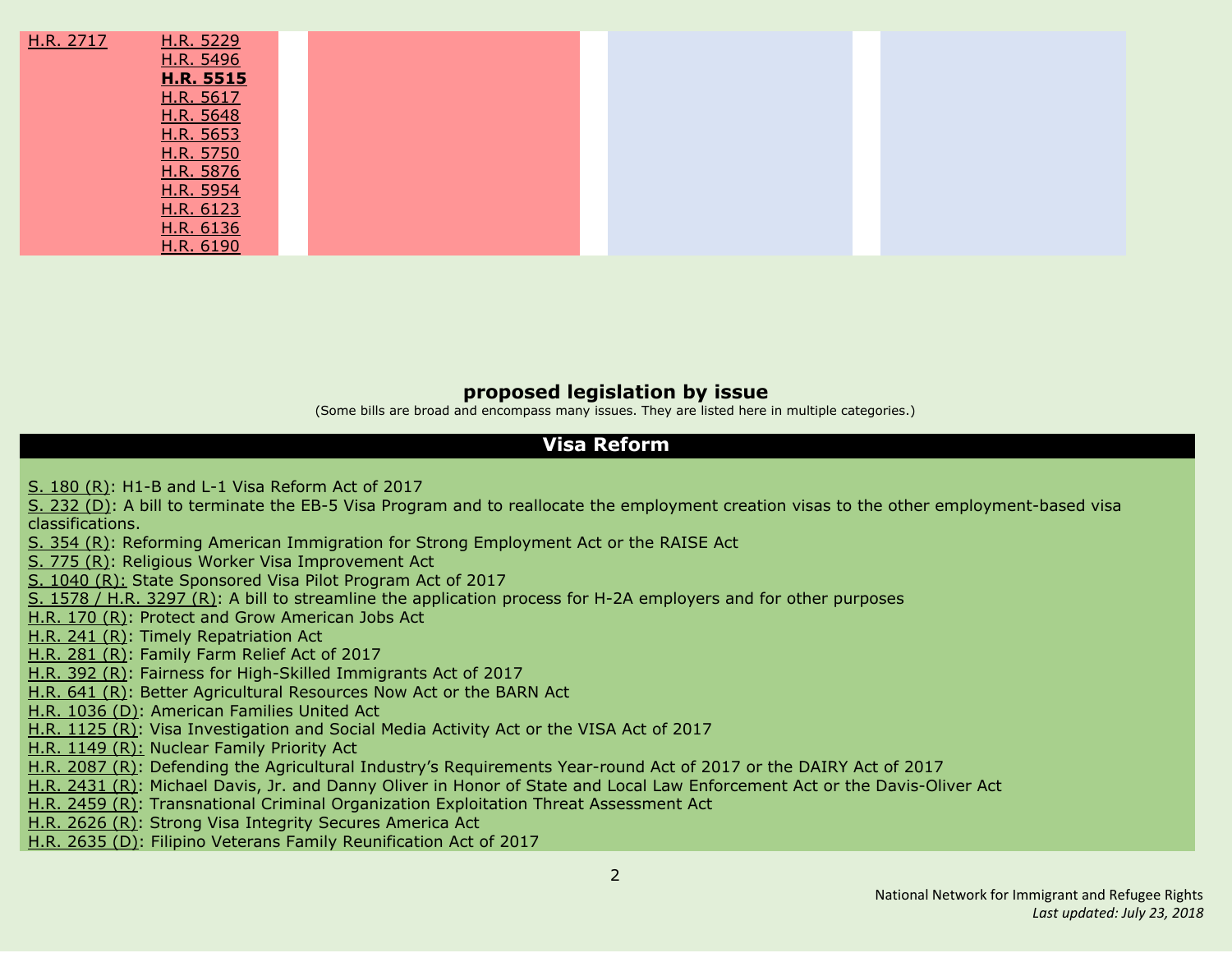H.R. [2717](#page-20-5) (R): Stopping Trained in America Ph.D.s From Leaving the [Economy](#page-20-5) Act of 2017 or the STAPLE Act H.R. [2724](#page-20-0) (R): Border Security and Immigration [Enforcement](#page-20-0) Act of 2017 H.R. [3265](#page-23-2) (R): To amend the Immigration and Nationality Act to permit certain E-2 [nonimmigrant](#page-23-2) investors to adjust status to lawful permanent [resident](#page-23-2) status H.R. [3647](#page-25-3) (D): Save America Comprehensive Immigration Act of 2017 H.R. [3775](#page-25-1) (R): Immigration and National Interest Act of 2017 S. [1704](#page-38-5) (D): Veterans Visa and Protection Act of 2017 S. [1720](#page-38-3) (R): RAISE Act S. [1877](#page-39-2) (R): Startup Act H.R. [4092](#page-26-0) (R): AG Act S. [2082](#page-40-0) (R): A bill to terminate the Diversity Immigrant Visa Program H.R. [4340](#page-27-1) (R): American LAWS Act H.R. [4427](#page-27-2) (R): Protecting America and American Workers Act H.R. [4488](#page-27-3) (R): Preserving Opportunities for Childhood Arrivals Act S. [2344](#page-41-0) (R): Immigration innovation S. [2380](#page-42-0) (R ): Criminal Alien Gang Member Removal Act S. [2972](#page-43-1) (R): [Prioritizing](#page-43-1) Help to Business Act H.R. [4624](#page-27-6) (D): Notario Victim Relief Act H.R. [4750](#page-28-0) (R): TPS Act H.R. [4760](#page-28-1) (R): Securing America's Future Act of 2018 H.R. [4777\(](#page-28-4)D):Visa Transparency Anti-Trafficking Act of 2018 H.R. [4873](#page-29-1) (R): DACA Compromise Act of 2018 H.R. [4944](#page-30-5) (D): Reuniting Families Act H.R. [4956](#page-30-6) (D): Keeping Salvadoran Families Together Act H.R. [4974](#page-30-0) (R): To amend the Immigration and Nationality Act H.R. [4996](#page-30-1) (R): Protecting Our Communities from Gang Violence Act of 2018 H.R. [5026](#page-30-2) (R): To amend the Immigration and Nationality Act H.R. [5058](#page-31-1) (D): To amend the Immigration and Nationality Act H.R. [5065](#page-30-3) (R): To amend the Immigration and Nationality Act H.R. [5496](#page-32-2) (R): To amend the Immigration and Nationality Act H.R. [5173](#page-31-3) (D): AMIGOS Act H.R. [5515](#page-32-3) (R): House [Amendment](#page-32-3) 653 H.R. [5593](#page-32-1) (D): Protect Patriot [Spouses](#page-32-1) Act H.R. [5750](#page-33-3) (R): E-bonding for [Immigration](#page-33-3) Integrity Act of 2018 H.R. [6123](#page-34-3) (R): Physician Visa Reform Act of 2018

#### **Relief + Legalization**

S. [1034](#page-20-3) / H.R. 2690 (D): [Agricultural](#page-20-3) Worker Program Act of 201[7](#page-20-3) [H.R.](#page-8-1) 60 (R): Encourage New Legalized [Immigrants](#page-8-1) to Start Training Act or ENLIST Act [H.R.](#page-9-2) 140 (R): Birthright [Citizenship](#page-9-2) Act of 201[7](#page-9-2)

H.R. [2604](#page-19-1) (R): TPS [Reform](#page-19-1) Act of 2017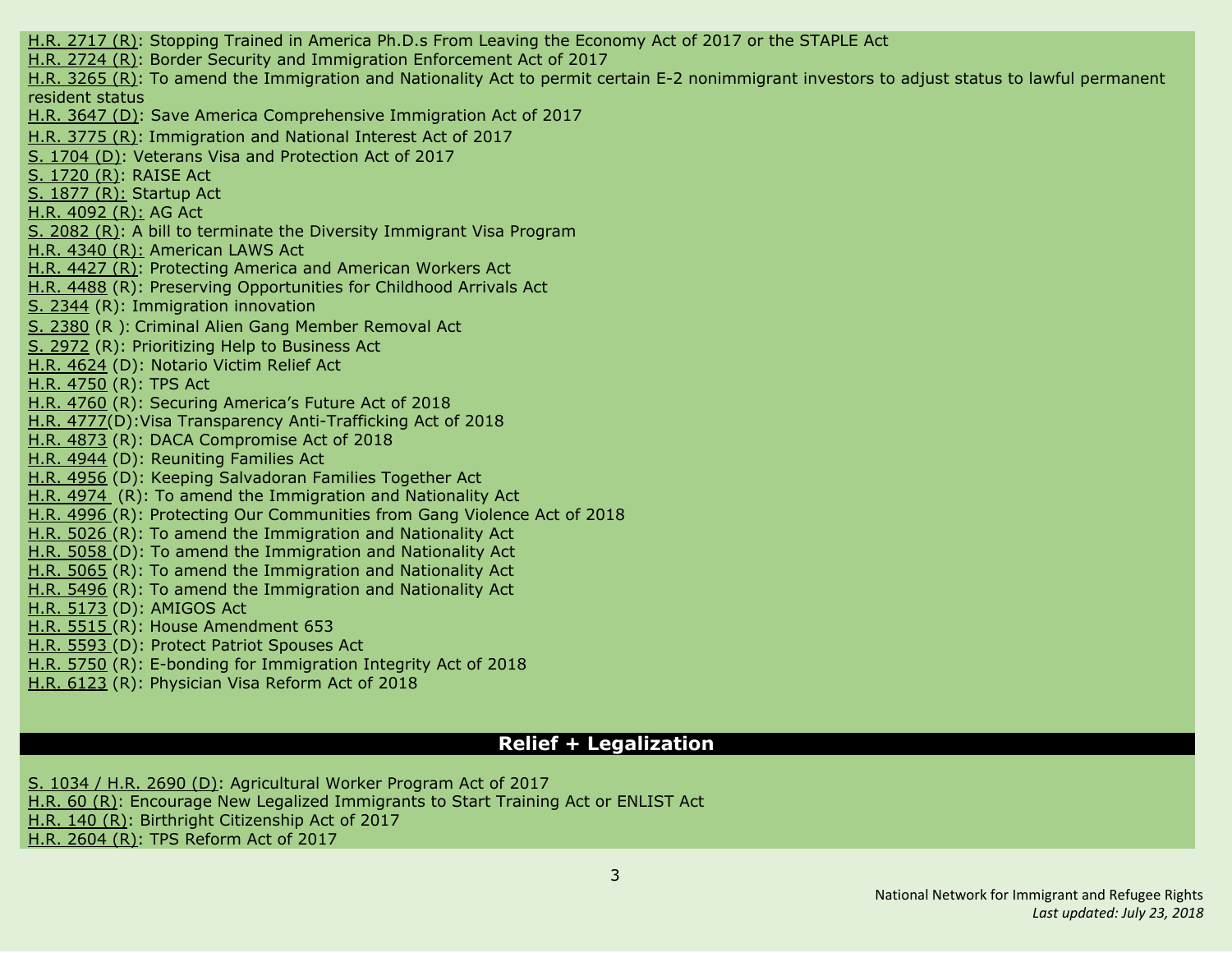H.R. [2759](#page-20-4) (D): [Naturalization](#page-20-4) at Training Sites Act of 2017 or the NATS Act H.R. [2760](#page-21-1) (D): [Immigrant](#page-21-1) Veterans Eligibility Tracking System (I-VETS) Ac[t](#page-21-1) H.R. [2826](#page-22-1) (R): Refugee Program Integrity [Restoration](#page-22-1) Act of 201[7](#page-22-1) H.R. [3265](#page-23-2) (R): To amend the Immigration and Nationality Act to permit certain E-2 [nonimmigrant](#page-23-2) investors to adjust status to lawful permanent [resident](#page-23-2) status H.R. [3352](#page-23-6) (D): To amend the [Immigration](#page-23-6) and Nationality Act to provide that an applicant for citizenship who served honorably in the Armed Forces of the United States is not [automatically](#page-23-6) barred from becoming a citizen of the United States for having committed certain crimes, and for other [purposes](#page-23-6) H.R. [3647](#page-25-3) (D): Save America Comprehensive Immigration Act of 2017 H.R [4184](#page-26-1) (R): ESPERER (Extending Status Protection for Eligible Refugees) Act of 2017 H.R. [4253](#page-26-4) (D): American Promise Act of 2017 H.R. [4340](#page-27-1) (R): American LAWS Act H.R. [4384](#page-27-4) (D): ASPIRE TPS Act of 2016 S. [2144](#page-40-4) (D): SECURE Act H.R. [4873](#page-29-1) (R): DACA Compromise Act of 2018 H.R. [4750](#page-28-0) (R): TPS Act S. [2199](#page-40-2) (R): Border Security and Deferred Action Recipient Relief Act S. [2367](#page-42-1) (D): USA Act of 2018 H.R. [4933](#page-29-5) (D): Fair TPS Act H.R. [5223](#page-31-4) (D): Adoptee Citizenship Act of 2018 H.R. [6055](#page-34-2) (D): Keep Our [Cities](#page-34-2) Safe Act of 2018

#### **Childhood Arrivals + DREAMers**

S. [229](#page-36-2) (D): Protect DREAMer [Confidentiality](#page-36-2) Act of 2017 S. [128](#page-12-5) [/H.R.](#page-12-1) 496 (R): Bar Removal of [Individuals](#page-12-1) who Dream and Grow our Economy Act or the BRIDGE Act S. 1615 [\(R/D\)](#page-38-2): A bill to authorize the [cancellation](#page-38-2) of removal and adjustment of status of certain individuals who are long-term United States [residents](#page-38-2) and who entered the United States as children and for other purposes [H.R.](#page-13-4) 858 (D): DREAMers, [Immigrants,](#page-13-4) and Refugees (DIRe) Legal Aid Ac[t](#page-13-4) H.R. [1468](#page-15-2) (R): [Recognizing](#page-15-2) America's Children Act [S.1852](#page-39-1) (R): SUCCEED Act H.R. [3440](#page-24-2) (D): Dream Act of 2017 H.R. [3591](#page-24-4) (D): American Hope Act of 2017 [H.R.3695](#page-25-4) (D): Protect DREAMer Confidentiality Act of 2017 H.R. [4282](#page-26-2) (R): Protecting UACs Through Enhanced Sponsor Vetting Act of 2017 H.R. [4488](#page-27-3) (R): Preserving Opportunities for Childhood Arrivals Act H.R. [4760](#page-28-1) (R): Securing America's Future Act of 2018 H.R. [4796](#page-28-2) (R/D): Uniting and Securing America (USA) Act of 2018 H.R. [4873](#page-29-1) (R): DACA Compromise Act of 2018 H.R. [5233](#page-31-4) (D): Adoptee Citizenship Act of 2018 H.R. [5950](#page-33-0) (D): HELP [Separated](#page-33-0) Children Act S. [2199](#page-40-2) (R): Border Security and Deferred Action Recipient Relief Act S. [2367](#page-42-1) (D): USA Act of 2018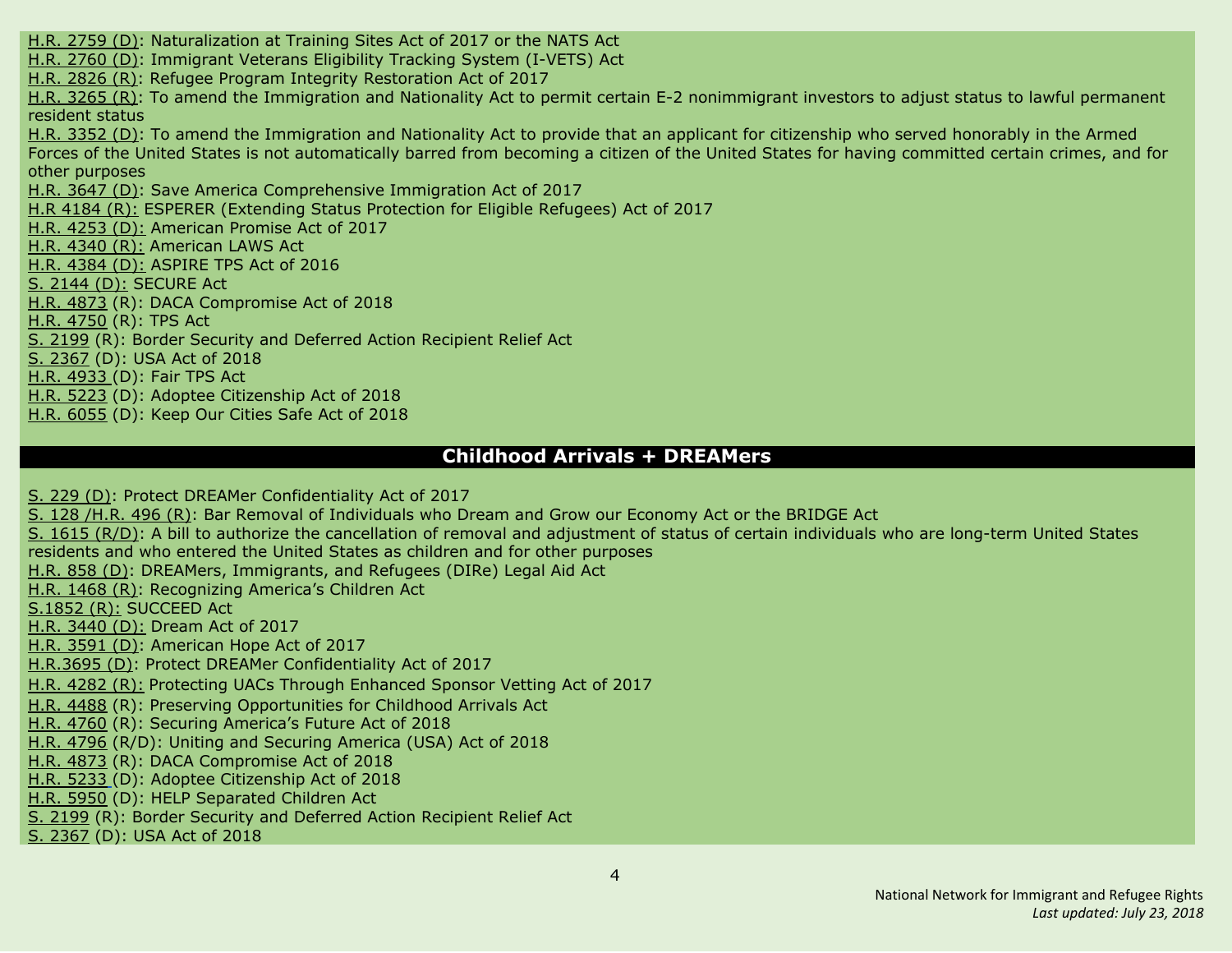S. [2464](#page-43-0) (R ): Three-Year Border and DACA Extension Act S. [2468](#page-43-2) (D): Fair Day In Court For Kids Act of 2018 S. [2937](#page-33-0) (D): HELP [Separated](#page-33-0) Children Act S. [3036](#page-44-2) (D): Keep Families [Together](#page-44-2) Act S. [3093](#page-44-0) (R): Keep Families Together and Enforce the Law Act

H.R. [6136](#page-34-4) (R): Border Security and Immigration Reform Act of 2018

#### **Country Specific**

[H.R.](#page-9-1) 120 (R): [Unaccompanied](#page-9-1) Alien Children Assistance Control Act

H.R. [1813](#page-16-0) (R): Border Wall [Funding](#page-16-0) Act of 2017

H.R. [2161](#page-17-1) (R): [Venezuelan](#page-17-1) Refugee Assistance Act

H.R. [2635](#page-20-1) (D): Filipino Veterans Family [Reunification](#page-20-1) Act of 201[7](#page-20-1)

H.R. [2642](#page-20-2) (D): Indonesian Family Refugee Protection Act

H.R. [3087](#page-23-0) (R): Tibetan Refugee [Assistance](#page-23-0) Act of 2017

H.R. [3324](#page-23-3) (R): To include New Zealand in the list of foreign states whose nationals are eligible for [admission](#page-23-3) into the United States as E-1 and E-2 [nonimmigrants](#page-23-3) if United States nationals are treated similarly by the Government of New Zealand

S. [2245](#page-41-1) (D): KIWI Act

H.R. [5173](#page-31-3) (D): AMIGOS Act

H.R. [5072](#page-31-2) (D): Liberian Refugee Immigration Fairness Act of 201[8](#page-23-3)

#### **Border Security**

#### S. [146](#page-12-2) / **[H.R.](#page-12-2) 505 (R): Border Security Technology [Accountability](#page-12-2) Act of 201[7](#page-12-2)**

S. [1199](#page-37-4) / **H.R. [2281](#page-37-4) (D)**: Border Enforcement Security Task Force [Reauthorization](#page-37-4) Act of 2017 [H.R.](#page-37-4) 22 (R): Support More Assets, Resources, and [Technology](#page-37-4) on the Border Act or the SMART Act of 201[7](#page-37-4) [H.R.](#page-11-3) 454 / H.R. 278 (R): Finish the [Fence](#page-11-3) Act of 2017 H.R. [1813](#page-16-0) (R): Border Wall [Funding](#page-16-0) Act of 2017 H.R. [2186](#page-17-2) (R): EL [CHAPO](#page-17-2) Act H.R. [2459](#page-18-3) (R): [Transnational](#page-18-3) Criminal Organization Exploitation Threat Assessment Act H.R. [2810](#page-21-0) (R): National Defense [Authorization](#page-21-0) Act for Fiscal Year 2018 **H.R. [3219](#page-23-1) (R): Department of Defense [Appropriations](#page-23-1) Act, 2018** H.R. [3355](#page-24-0) (R): Department of Homeland Security [Appropriations](#page-24-0) Act, 2018 H.R. [3474](#page-24-3) (D): Border Security and Accountability Act of 2017 H.R. [3548](#page-24-1) (R): Border Security for America Act of 2017 H.R. [3647](#page-25-3) (D): Save America Comprehensive Immigration Act of 2017 H.R. [3711](#page-25-0) (R): Legal Workforce Act S. [1757](#page-39-0) (R): Building America's Trust Act S. [3109](#page-44-1) (R): Department of Homeland Security Appropriations Act, 2019 H.R. [3943](#page-25-6) (D): Protecting the Property Rights of Border Landowners Act H.R. [4295](#page-26-3) (R): CLEAR Act of 2017 H.R. [4760](#page-28-1) (R): Securing America's Future Act of 2018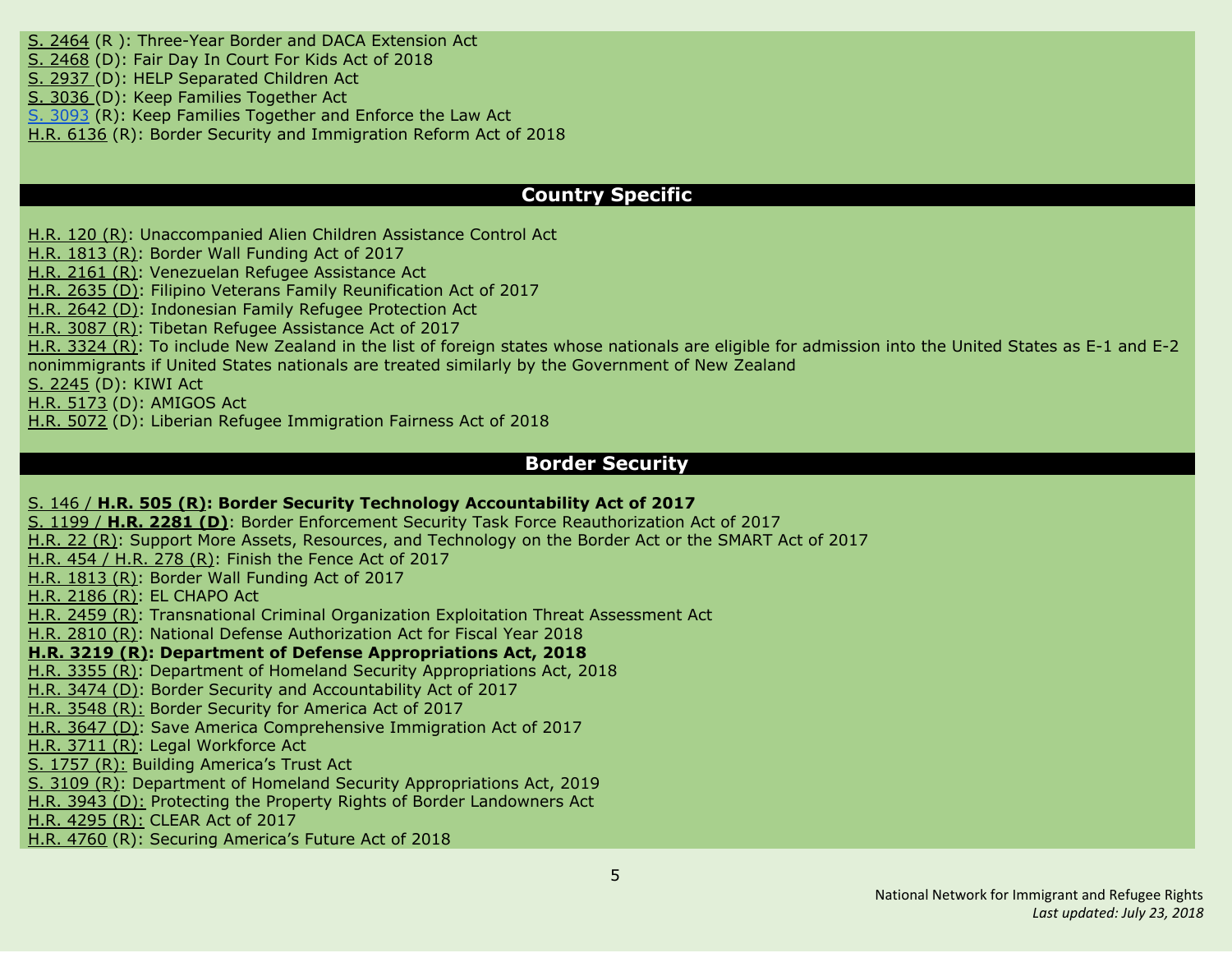H.R. [4796](#page-28-2) (R/D): Uniting and Securing America (USA) Act of 2018 S. [2192](#page-40-1) (R):SECURE Act of 2017 S. [2199](#page-40-2) (R): Border Security and Deferred Action Recipient Relief Act H.R. [4940](#page-30-4) (D): Border and Port Security Act S. [2338](#page-41-3) (D): Border Patrol Agent Pay Reform Technical Amendments Act of 2018 S. [2367](#page-42-1) (D): USA Act of 2018 H.R. [4915](#page-29-2) (R): SLAP Act of 2018 S. [2464](#page-43-0) (R): Three-Year Border and DACA Extension Act H.R. [5876](#page-33-4) (R): Border Wall Trust Fund Act H.R. [5991\(](#page-34-1)D): [DATA](#page-34-1) Act H.R. [6136](#page-34-4) (R): Border Security and Immigration Reform Act of 2018

#### **Detention, Sentencing, + Deportation**

S. 36 [\(R\)](#page-35-0): Keep Our [Communities](#page-35-0) Safe Act of 2017

S. 37 / [H.R.](#page-9-4) 174 / H.R. 300 (R): [Sarah's](#page-9-4) La[w](#page-9-4)

#### S. [45](#page-10-2) / **H.R. [3004](#page-10-2) (R): Stop Illegal [Reentry](#page-10-2) Act or Kate's La[w](#page-10-2)**

S. 51 [\(R\)](#page-35-1): Taking Action [Against](#page-35-1) Drunk Drivers Act

S. 52 [\(R\)](#page-35-2): A bill to make aliens associated with a criminal gang [inadmissible,](#page-35-2) deportable, and ineligible for various forms of relief

S. 349 / H.R. [1006](#page-14-3) (D): To clarify the rights of all persons who are held or detained at a port of entry or at any [detention](#page-14-3) facility overseen by U.S. Customs and Border Protection or U.S. Immigration and Customs [Enforcement](#page-14-3)

S. [2693](#page-43-4) (D): Immigration Court [Improvement](#page-43-4) Act of 201[8](#page-14-3)

S. [2937](#page-33-0) (D): HELP [Separated](#page-33-0) Children Act

S. [3036](#page-44-2) (D): Keep Families [Together](#page-44-2) Act

S. [3093](#page-44-0) (R): Keep Families Together and Enforce the Law Act

[H.R.](#page-10-3) 391 (R): Asylum Reform and Border [Protection](#page-10-3) Act of 201[7](#page-10-3)

[H.R.](#page-11-1) 486 (R): [Grant's](#page-11-1) Law

[H.R.](#page-12-0) 495 (R): [Protection](#page-12-0) of Children Act of 201[7](#page-12-0)

[H.R.](#page-12-4) 643 (R): Visa Overstay [Enforcement](#page-12-4) Act of 2017

[H.R.](#page-13-0) 844 (R): Terrorist [Deportation](#page-13-0) Act of 201[7](#page-13-0)

[H.R.](#page-13-4) 858 (D): DREAMers, Immigrants, and Refugees (DIRe) Legal Aid Act

[H.Res.927](#page-14-1) (D): Condemning the Trump administration's zero tolerance policy

H.R. [2043](#page-16-2) (D): Fair Day in [Court](#page-16-2) Ac[t](#page-16-2)

H.R [2431](#page-18-2) (R): Michael Davis, Jr. and Danny Oliver in Honor of State and Local Law Enforcement Act or the Davis-Oliver Act

H.R. [2572](#page-19-3) (D): [Protect](#page-19-3) Family Values at the Border Act

#### **H.R. [3003](#page-22-2) (R): No [Sanctuary](#page-22-2) for Criminals Ac[t](#page-22-2)**

H.R. [3227](#page-23-5) (D): [Justice](#page-23-5) is Not for Sale Act of 2017

H.R. [3355](#page-24-0) (R): Department of Homeland Security [Appropriations](#page-24-0) Act, 2018

H.R. [3647](#page-25-3) (D): Save America Comprehensive Immigration Act of 2017

H.R. [3923](#page-25-5) (D): Dignity for Detained Immigrants Act of 2017

H.R [4184](#page-26-1) (R): ESPERER (Extending Status Protection for Eligible Refugees) Act of 2017

H.R. [4253](#page-26-4) (D): American Promise Act of 2017

H.R. [4760](#page-28-1) (R): Securing America's Future Act of 2018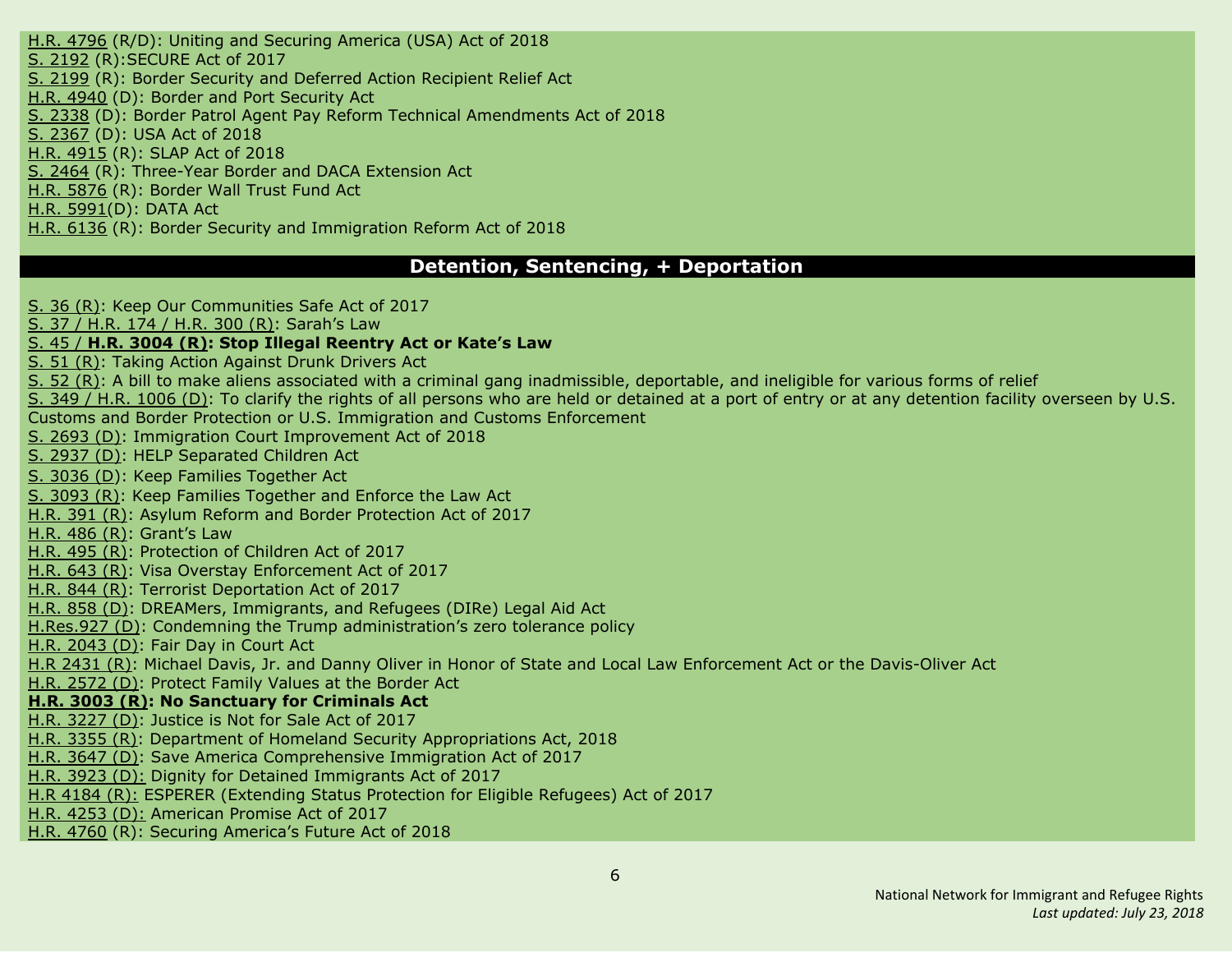H.R. [5510](#page-32-0) (D): Reentry and [Reunification](#page-32-0) Act

H.R. [5648](#page-32-5) (R): INA [Jurisdiction](#page-32-5) Act of 2018

H.R. [5653](#page-33-2) (R): Criminal Alien Removal [Certification](#page-33-2) Act of 2018

H.R. [5950](#page-33-0) (D): HELP [Separated](#page-33-0) Children Act

H.R. [5954](#page-34-0) (R): [Anti-terrorism](#page-34-0) Clarification Act of 2018

H.R. [6180](#page-35-3) (D): To require the Federal Government to provide mental health services to each child who has been separated from one or more parent as a result of implementation of the Trump Administration's zero tolerance policy at the United States border, and for other purposes. H.R. [6190](#page-35-6) (R): To amend Immigration and Nationality Act to address the protective custody of alien children accompanied by parents, and for other purposes

H.R. [6256](#page-35-4) (D): Congressional Access to Children's Detention Facilities Act

# **Immigrant + Refugee Rights** - expanding and curtailing

*LEGAL RIGHTS*

S. 349 / H.R. [1006](#page-14-3) (D): To clarify the rights of all persons who are held or detained at a port of entry or at any [detention](#page-14-3) facility overseen by U.S. Customs and Border Protection or U.S. Immigration and Customs [Enforcement](#page-14-3)

[H.R.](#page-11-2) 489 (D): No [Religious](#page-11-2) Registry Act of 2017

H.R. [2406](#page-18-0) (R): ICE [Authorization](#page-18-0) Act of 2017

H.R. [2431](#page-18-2) (R): Michael Davis, Jr. and Danny Oliver in Honor of State and Local Law [Enforcement](#page-18-2) Act or the Davis-Oliver Act

[S.1725](#page-39-4) (D): I-VETS Act

H.R. [3923](#page-25-5) (D): Dignity for Detained Immigrants Act of 2017

H.R. [3934](#page-25-2) (R): No Social Security for Illegal Immigrants Act of 2017

S. [2580](#page-43-3) (D): Every Person Counts

H.R. [5292](#page-31-5) (D): 2020 Census Accountability Act

*ACCESS TO SERVICES and ASSISTANCE*

[H.R.](#page-13-4) 858 (D): DREAMers, [Immigrants,](#page-13-4) and Refugees (DIRe) Legal Aid Ac[t](#page-13-4)

H.R. [2043](#page-16-2) (D): Fair Day in [Court](#page-16-2) Ac[t](#page-16-2)

#### **H.R. [2581](#page-19-0) (R): Verify First Act**

H.R. [2761](#page-21-2) (D): Healthcare [Opportunities](#page-21-2) for Patriots in Exile (HOPE) Act

H.R. [2788](#page-21-3) (D): HEAL for [Immigrant](#page-21-3) Women and Families Act of 2017

H.R. [2944](#page-22-3) (D): To Offer [Refugees](#page-22-3) College Help (TORCH) Ac[t](#page-22-3)

H.R. [3113](#page-23-4) (D): To require the chief election officials of the States to provide voter registration forms at certain naturalization proceedings, and for other purposes

H.R. [3591](#page-24-4) (D): American Hope Act of 2017

H.R [4184](#page-26-1) (R): ESPERER (Extending Status Protection for Eligible Refugees) Act of 2017

H.R. [4253](#page-26-4) (D): American Promise Act of 2017

H.R. [4310](#page-27-0) (R ): ASSURE Act

S. [2367](#page-42-1) (D): USA Act of 2018

H.R. [5229](#page-31-6) (R): Tuition Fairness For Citizens Act

S. [2468](#page-43-2) (D): Fair Day In Court For Kids Act of 2018

*ASYLUM SEEKERS and REFUGEES* [H.R.](#page-10-3) 391 (R): Asylum Reform and Border [Protection](#page-10-3) Act of 2017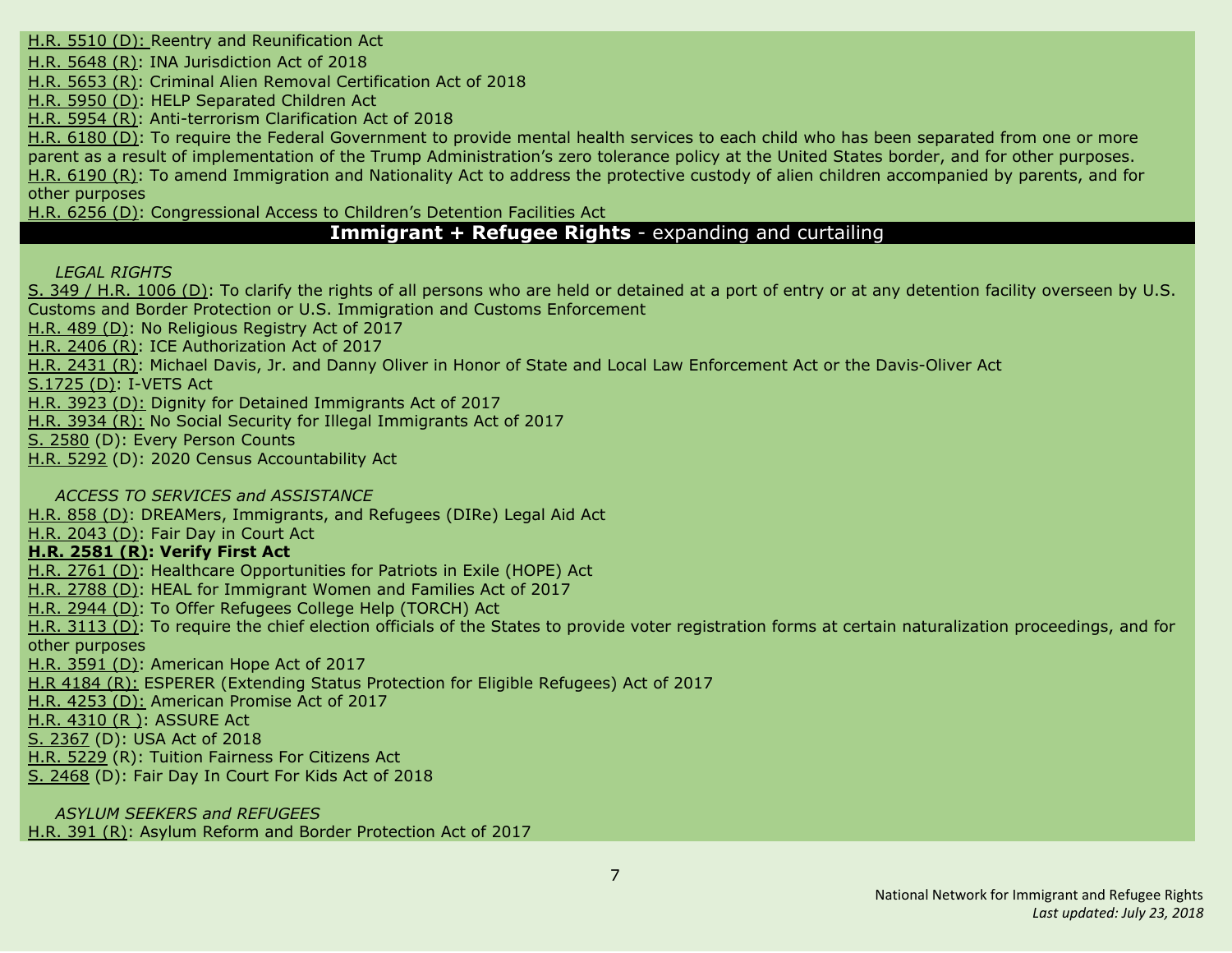H.R. [2826](#page-22-1) (R): Refugee Program Integrity [Restoration](#page-22-1) Act of 2017

H.R. [3775](#page-25-1) (R): Immigration and National Interest Act of 2017

S. [1720](#page-38-3) (R): RAISE Act

S. [2145](#page-40-5) (D): A bill to prohibit the United States Government from barring refugees from entering the United States based on their country of origin.

H.R. [4850\(](#page-29-0)R): Asylum Protection Act of 2018

S. [2275](#page-41-2) (D): Liberian Refugee Immigration Fairness Act of 2018

# **Immigration Enforcement Agencies**

S. [595](#page-17-3) / **H.R. [2213](#page-17-3) (R)**: Boots on the Border Act and **Anti-Border Corruption Reauthorization Act of 2017**

S. [1305](#page-38-1) (R): CBP [HiRe](#page-38-1) Ac[t](#page-38-1)

S. [1560](#page-38-4) (D): A bill to ensure the integrity of border and immigration [enforcement](#page-38-4) efforts by requiring U.S. Customs and Border Protection and U.S. Immigration and Customs Enforcement to administer law enforcement polygraph [examinations](#page-38-4) to all applicants for law enforcement positions and to require post-hire polygraph examinations for law enforcement personnel as part of periodic [reinvestigations.](#page-38-4)

**[H.Res.990](#page-14-0) (R)**: Supporting the officers and personnel who carry out the important mission of the United States Immigration and Customs Enforcement

H.R. [1497](#page-16-3) (D): ICE Body [Camera](#page-16-3) Act of 201[7](#page-16-3)

H.R. [2073](#page-17-4) (D): To amend Section 287 of the [Immigration](#page-17-4) and Nationality Act to prohibit immigration officers or agents of the Department of [Homeland](#page-17-4) Security from wearing clothing or other items bearing the word 'police'

H.R. [2406](#page-18-0) (R): ICE [Authorization](#page-18-0) Act of 2017

H.R. [2407](#page-18-1) (R): USCIS [Authorization](#page-18-1) Act of 201[7](#page-18-1)

#### **H.R. [2826](#page-22-1) (R): DHS [Authorization](#page-22-1) Act of 2017**

H.R. [3020](#page-22-4) (D): Border Enforcement [Accountability,](#page-22-4) Oversight, and Community Engagement Act of 2017

H.R. [3355](#page-24-0) (R): Department of Homeland Security [Appropriations](#page-24-0) Act, 2018

H.R. [3647](#page-25-3) (D): Save America Comprehensive Immigration Act of 2017

H.R. [3548](#page-24-1) (R): Border Security for America Act of 2017

H.R. [4295](#page-26-3) (R): CLEAR Act of 2017

H.R. [4398](#page-27-5) (D): Safe Emergency Response Act

H.R. [4760](#page-28-1) (R): Securing America's Future Act of 2018

H.R. [4915](#page-29-2) (R ): SLAP Act of 2018

H.R. [4928](#page-29-3) (R ): To Amend Title 28

H.R. [6361](#page-35-5) (D): Establishing a Humane Immigration Enforcement System Act

S. [3109](#page-44-1) (R): Department of Homeland Security Appropriations Act, 2019

#### **Sanctuary Policies**

S. 87 / [H.R.](#page-11-0) 400 (R): Stop [Dangerous](#page-11-0) Sanctuary Cities Act

S. 303 / H.R. [1236](#page-15-3) (D): PROTECT [Immigration](#page-15-3) Act of 201[7](#page-15-3)

S. [415](#page-37-5) (D): To nullify the effect of [Executive](#page-37-5) Order 1376[8](#page-37-5)

S. [745](#page-37-0) (R): A bill to [reauthorize](#page-37-0) the State Criminal Alien Assistance Program, and for other purpose[s](#page-37-0)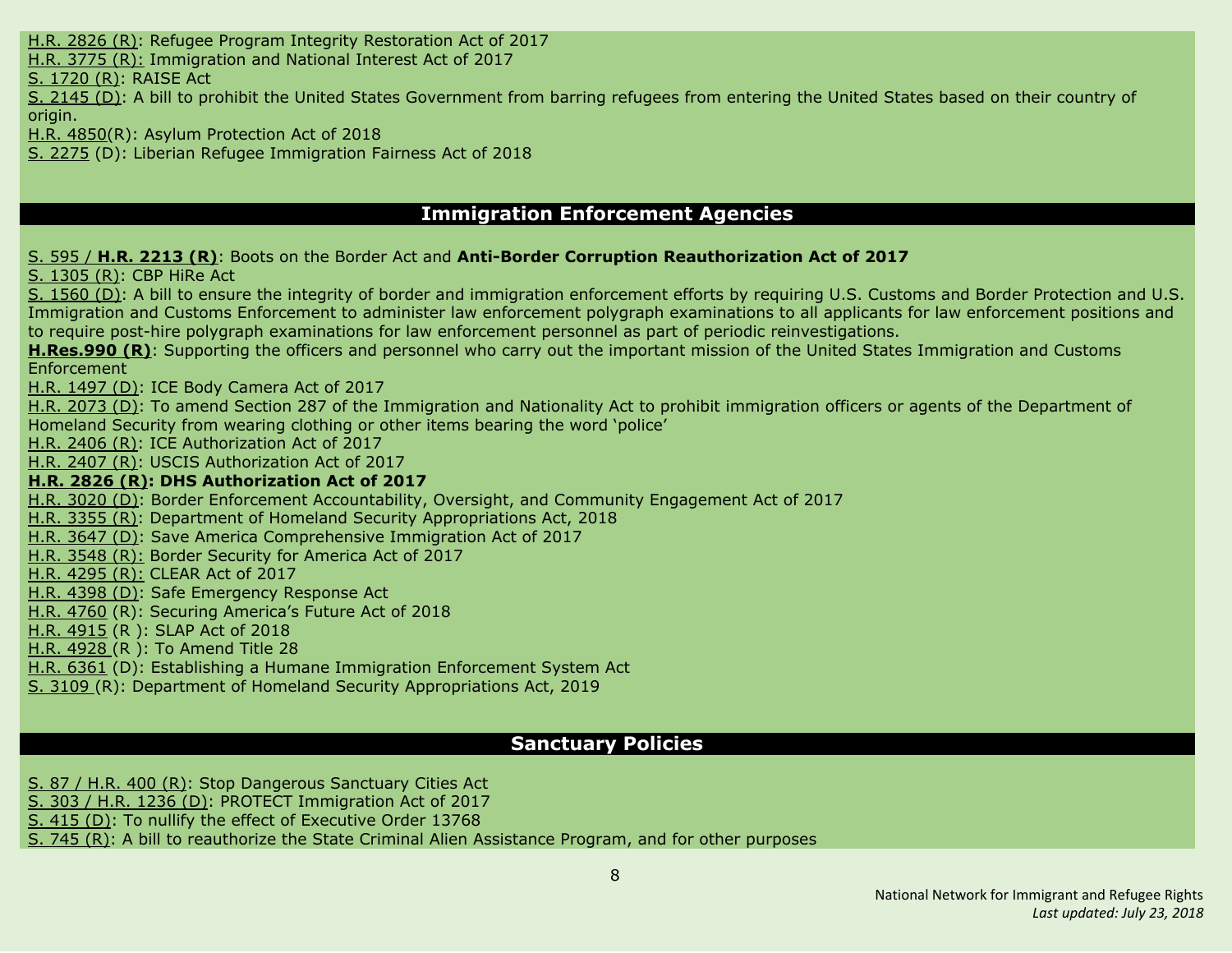S. [1126](#page-37-3) (R): Securing Our Border and Protecting [Communities](#page-37-3) Ac[t](#page-37-3) [H.R.](#page-9-0) 83 (R): Mobilizing Against [Sanctuary](#page-9-0) Cities Act [H.R.](#page-13-2) 748 (D): [Safeguarding](#page-13-2) Sanctuary Cities Act of 2017 H.R. [1446](#page-15-4) (D): No State Resources for Immigration [Enforcement](#page-15-4) (NSRIE) Act **H.R. [3003](#page-22-2) (R): No [Sanctuary](#page-22-2) for Criminals Act** H.R. [4805](#page-28-3) (R ): No Federal Funding to Benefit Sanctuary Cities Act H.R. [5617](#page-32-4) (R): No [Enforcement,](#page-32-4) No Grant for Sanctuary Cities Act of 2018 H.R. [5663](#page-33-1) (R): Make [Sanctuary](#page-33-1) Cities pay for the Wall Act of 2018

# **Responding to Executive Orders**

S. [415](#page-37-5) (D): To nullify the effect of [Executive](#page-37-5) Order 1376[8](#page-37-5)

[H.R.](#page-11-2) 489 (D): No [Religious](#page-11-2) Registry Act of 2017

[H.R.](#page-13-1) 739 (D): This [Land](#page-13-1) Is Our Land Ac[t](#page-13-1)

[H.R.](#page-13-3) 837 (D): Build [Bridges](#page-13-3) Not Walls Ac[t](#page-13-3)

[H.R.](#page-14-2) 920 (D): Protecting Our Border Communities Act of 2017

H.R. [1477](#page-16-1) (D): No [Taxpayer](#page-16-1) Funding for the Wall Act

H.R. [3548](#page-24-1) (R): Border Security for America Act of 2017

S. [1979](#page-40-3) (D): A bill to block the implementation of certain presidential actions that restrict individuals from certain countries from entering the United States.

H.R. [4271](#page-26-5) (D): To block the implementation of certain presidential actions that restrict individuals from certain countries from entering the United States.

#### <span id="page-8-0"></span>**H.R. 22 Support More Assets, Resources, and Technology on the Border Act or the SMART Act of 2017**

Sponsored by: Representative Ted Poe (R-TX-2)

"The Department of Defense (DOD) shall: (1) deploy up to an additional 10,000 members of the National Guard along the U.S.-Mexico border as requested by border states, and (2) provide funds to the governor of a state who submits a state border control activities plan that is approved by DOD and that specifies how personnel of the National Guard of such state are to be used in border control activities. National Guard personnel may be ordered to carry out border control activities. The bill authorizes: (1) DHS to deploy smart border technologies if necessary to achieve and maintain such operational control; and (2) DOD to transfer specified eligible equipment returned from DOD operations to federal, state, and local agencies, with preference to agencies that will use such equipment primarily to strengthen border security. The bill requires DHS: (1) if such a joint resolution of disapproval on operational control passes, to appoint an additional 1,500 Border Patrol agents; (2) make grants to sheriffs' departments along the border in Texas, Arizona, New Mexico, and California to hire additional deputies; and (3) establish the biometric entry and exit data system required under the Intelligence Reform and Terrorism Prevention Act of 2004."

# <span id="page-8-1"></span>**H.R. 60 Encourage New Legalized Immigrants to Start Training Act or ENLIST Act**

Sponsored by: Representative Jeff Denham (R-CA-10)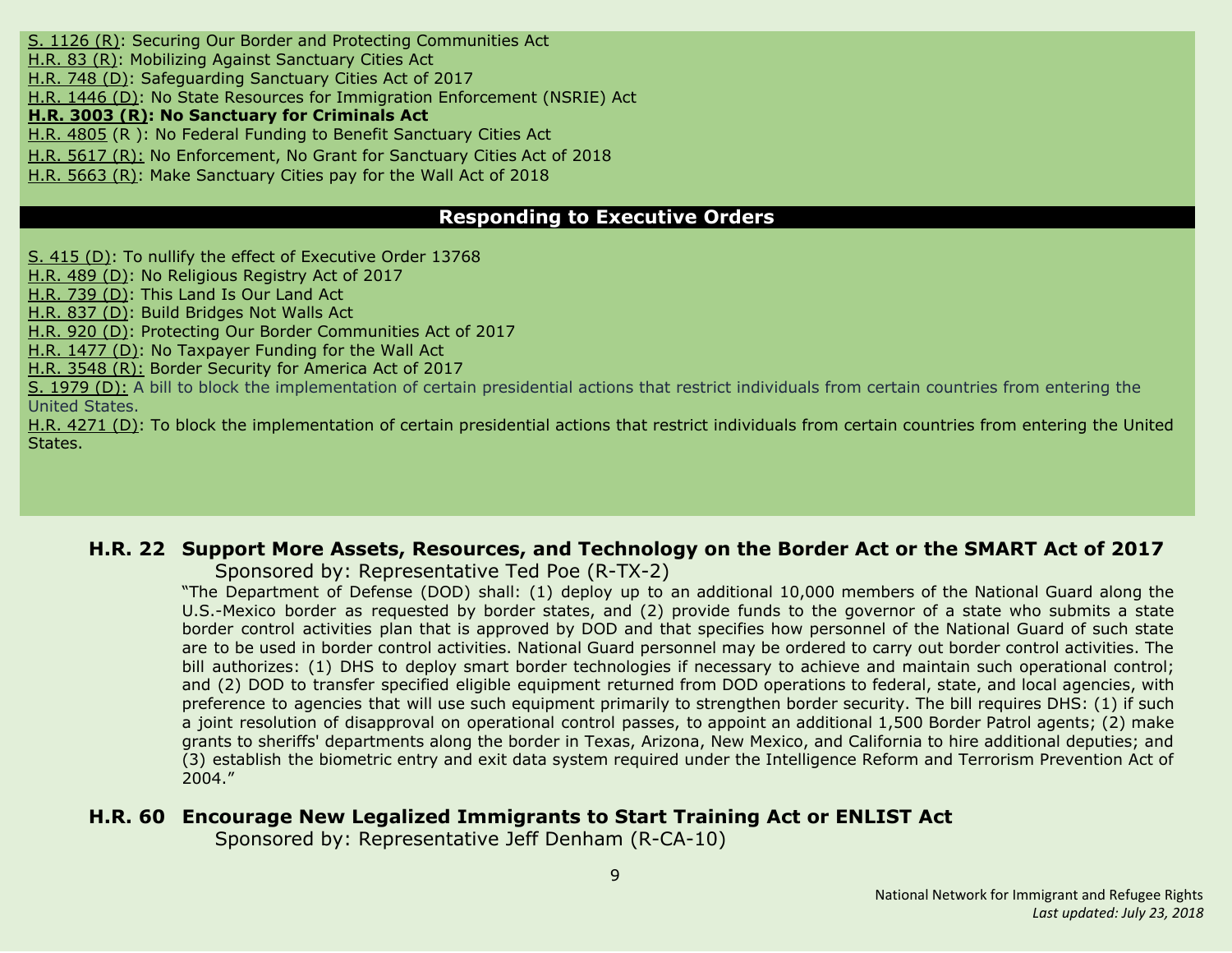"This bill authorizes the enlistment in the Armed Forces of aliens unlawfully present in the United States on December 31, 2012, who: (1) have been continuously present in the United States since such date; (2) were younger than 15 years of age when they initially entered the United States; and (3) are otherwise eligible for original enlistment in a regular component of the Army, Navy, Air Force, Marine Corps, or Coast Guard… The Department of Homeland Security shall adjust the status of an alien enlisted under such authority to the status of an alien lawfully admitted for permanent residence under provisions of the Immigration and Nationality Act applicable to aliens who entered the United States prior to January 1, 1972."

# <span id="page-9-0"></span>**H.R. 83 Mobilizing Against Sanctuary Cities Act**

Sponsored by: Representative Lou Barletta (R-PA-11)

"This bill prohibits a state or local government from receiving federal financial assistance for a minimum of one year if it restricts or prohibits a government entity or official from: (1) sending to or receiving from the responsible federal immigration agency information regarding an individual's citizenship or immigration status, or (2) maintaining or exchanging information about an individual's status."

● An [article](http://www.huffingtonpost.com/entry/gop-sanctuary-cities-funds_us_58730858e4b02b5f85898d46) about H.R. 83 from *HuffPost*

# <span id="page-9-1"></span>**H.R. 120 Unaccompanied Alien Children Assistance Control Act**

Sponsored by: Representative Michael C. Burgess (R-TX-26)

This bill directs the President to reduce foreign assistance allocations for Mexico, Guatemala, Honduras, or El Salvador by an amount equal to the number of unaccompanied alien children who are nationals or citizens of any of those countries placed in federal custody in the preceding fiscal year because of their immigration status multiplied by \$15,000.

# <span id="page-9-2"></span>**H.R. 140 Birthright Citizenship Act of 2017**

#### Sponsored by: Representative Steve King (R-IA-4)

"This bill amends the Immigration and Nationality Act to consider a person born in the United States "subject to the jurisdiction" of the United States for citizenship at birth purposes if the person is born in the United States of parents, one of whom is: (1) a U.S. citizen or national, (2) a lawful permanent resident alien whose residence is in the United States, or (3) an alien performing active service in the U.S. Armed Forces."

# <span id="page-9-3"></span>**H.R. 170 Protect and Grow American Jobs Act**

#### Sponsored by: Representative Darrell Issa (R-CA-49)

This bill amends the Immigration and Nationality Act to revise the definition of "exempt H-1B nonimmigrant" to eliminate the masters or higher degree requirement and raise the annual salary threshold requirement from \$60,000 to \$100,000. The intention is to discourage US companies from hiring people in the H1-B program because they will be required to pay them a higher salary.

# <span id="page-9-4"></span>**H.R. 174 Sarah's Law**

**300 + S. 37**

**+ H.R.** Sponsored by: Representative Steve King (R-IA-4)

Representative David Young (R-IA-3)

Senator Joni Ernst (R-IA)

"This bill amends the Immigration and Nationality Act to require the detention of an alien: (1) who was not inspected and admitted into the United States, who held a revoked nonimmigrant visa (or other nonimmigrant admission document), or who is deportable for failing to maintain nonimmigrant status; and (2) who has been charged in the United States with a crime that resulted in the death or serious bodily injury of another person."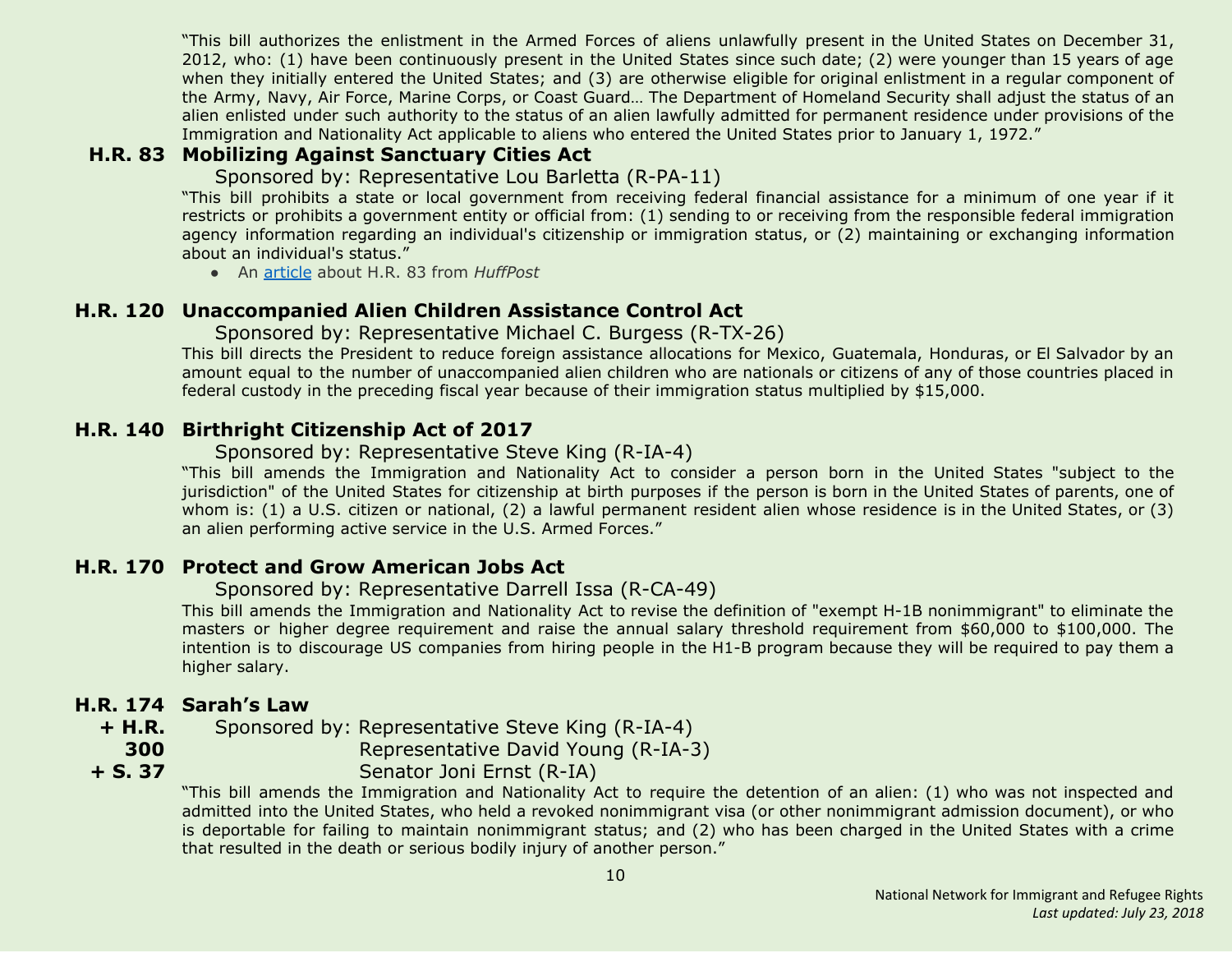#### <span id="page-10-0"></span>**H.R. 241 Timely Repatriation Act**

#### Sponsored by: Representative Ted Poe (R-TX-2)

"This bill directs the Department of Homeland Security (DHS) to publish a report every six months listing: (1) countries that have refused or unreasonably delayed repatriation of an alien who is a national of that country (the report must include the total number of such aliens) and countries that have an excessive repatriation failure rate, and (2) each country that was included in both the report preceding the current report and the current report (DHS may exclude a country if the total number of nonrepatriations outstanding is less than 10 for the preceding three-year period). The Department of State, with respect to a listed country: (1) may not issue visas to attendants, servants, and personal employees of such country's officials and employees who receive nonimmigrant status; and (2) shall reduce the number of visas available for such country's diplomats and officials/employees by 10% for each six months that a country is listed."

#### <span id="page-10-1"></span>**H.R. 281 Family Farm Relief Act of 2017**

#### Sponsored by: Representative Elise M. Stefanik (R-NY-21)

This bill directs the Department of Agriculture (USDA) to establish a process for receiving H-2A nonimmigrant visas (temporary agricultural workers) which shall ensure that that petitioners may file such petitions over the Internet or in paper form. (Administration of the H-2A program is transferred from the Department of Labor to USDA.) The bill: (1) includes year-round livestock workers, including dairy workers, in the H-2A category with a maximum three-year period of admissions, which may be renewed three months after the end of each such period; and (2) revises H-2A certification provisions.

● [Farmworker](https://www.farmworkerjustice.org/sites/default/files/FactSheetHR281-Jan2017.pdf) Justice's factsheet on why they oppose H.R. 281

# <span id="page-10-2"></span>**H.R. 3004 Establishing Mandatory Minimums for Illegal Reentry Act of 2017 or Kate's Law**

**+ S. 45** Sponsored by: Representative Bob Goodlatte (R-VA-6)

Senator Ted Cruz (R-TX)

#### *H.R. 3004 passed the House on June 29 (vote: 257-167)*

"This bill amends the Immigration and Nationality Act to increase penalties applicable to aliens who unlawfully reenter the United States after being removed." Kate's Law has been introduced in previous years.

- "The [Trouble](https://www.theatlantic.com/politics/archive/2015/09/kates-law-mandatory-sentencing/403990/) with Kate's Law," September 2015 article from the *Atlantic*
- "'Kate's Law' and the [License](http://www.huffingtonpost.com/samanta-honigman/kates-law-and-the-license_b_9789508.html) to Hate," April 2016 article from *HuffPost*
- Read an article published by the American [Immigration](http://immigrationimpact.com/2017/06/30/house-passes-anti-immigrant-bills/) Council after the passage of H.R. 3003 and H.R. 3004

# <span id="page-10-3"></span>**H.R. 391 Asylum Reform and Border Protection Act of 2017**

Sponsored by: Representative Jason Chaffetz (R-UT-3)

This bill raises the standard to establish credible fear of persecution claims in asylum interviews, limits humanitarian and public interest parole authority, and prohibits DHS from using parole authority for an alien who is ineligible for refugee status. It also revises the definition of an "unaccompanied child." This bill was originally introduced to the 114<sup>th</sup> Congress.

- Tahirih Justice Center's [statement](http://www.tahirih.org/wp-content/uploads/2017/02/TJC-Chaffetz-bill.pdf) on why they oppose H.R. 391
- Human Rights First's press [release](http://www.humanrightsfirst.org/press-release/house-should-reject-bills-undermine-us-protection-refugees) on why they oppose H.R. 391

# <span id="page-10-4"></span>**H.R. 392 Fairness for High-Skilled Immigrants Act of 2017**

Sponsored by: Representative Jason Chaffetz (R-UT-3)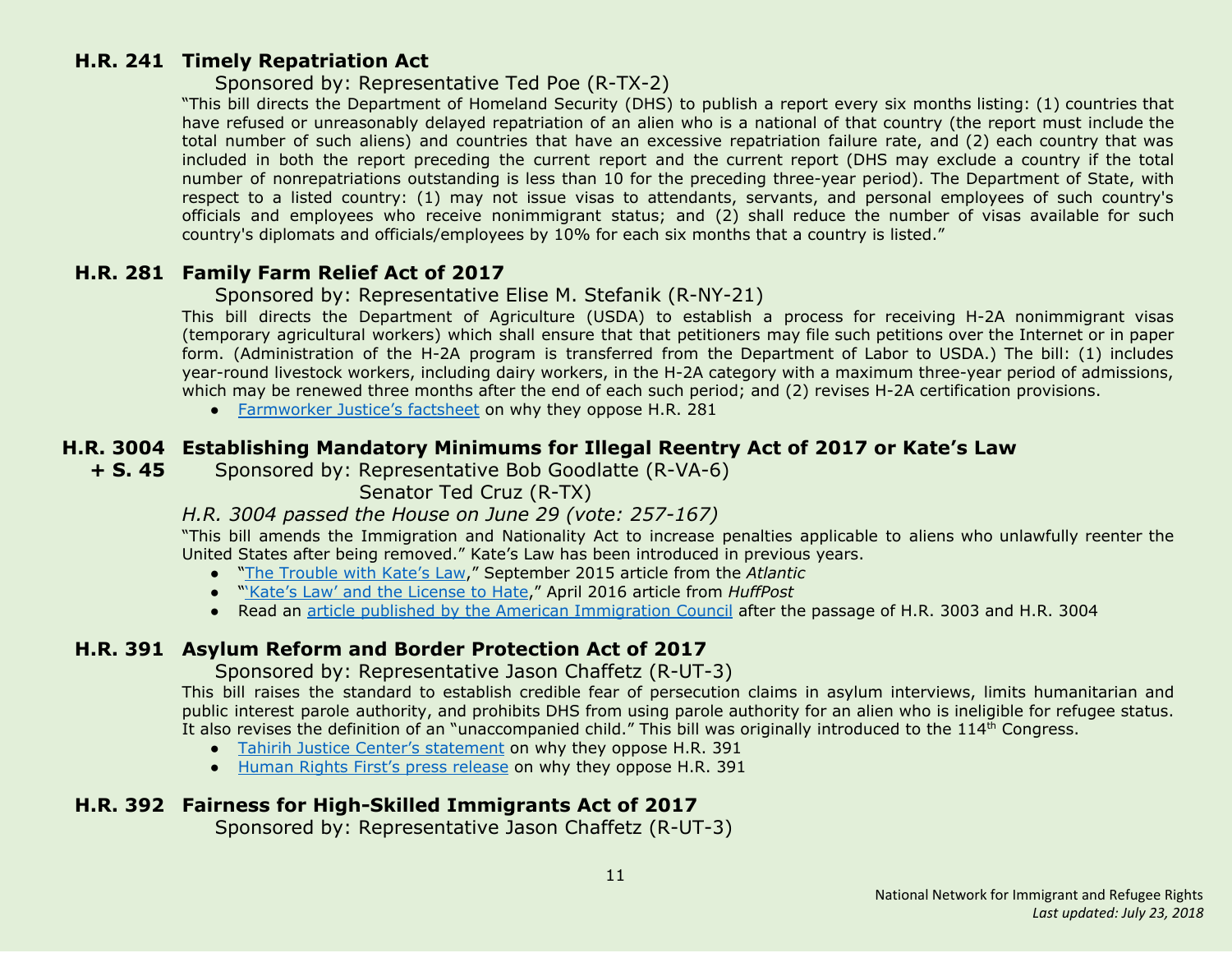This bill amends the Immigration and Nationality Act to: (1) eliminate the per country numerical limitation for employment-based immigrants, and (2) increase the per country numerical limitation for family based immigrants from 7% to 15% of the total number of family-sponsored visas. The Chinese Student Protection Act of 1992 is amended to eliminate the provision requiring the reduction of annual Chinese immigrant visas to offset status adjustments under such Act.

# <span id="page-11-0"></span>**H.R. 400 Stop Dangerous Sanctuary Cities Act**

**+ S. 87** Sponsored by: Representative Diane Black (R-TN-6)

Senator Pat Toomey (R-PA)

"This bill prohibits a sanctuary jurisdiction from receiving grants under certain Economic Development Assistance Programs and the Community Development Block Grant Program. A sanctuary jurisdiction is a state or political subdivision that has a statute, policy, or practice in effect that prohibits or restricts: (1) information sharing about an individual's immigration status, or (2) compliance with a lawfully issued detainer request or notification of release request. A state or political subdivision that complies with a detainer is deemed to be an agent of the Department of Homeland Security and is authorized to take actions to comply with the detainer. The bill limits the liability of a state or political subdivision, or an officer or employee of such state or political subdivision, for actions in compliance with the detainer."

- "Why I changed my mind on ['sanctuary'](http://www.politico.com/agenda/story/2017/03/changed-position-sanctuary-cities-trump-000386) cities," March 2017 article from *Politico*
- "Why [Sanctuary](http://www.npr.org/sections/codeswitch/2017/01/29/512002076/why-sanctuary-cities-are-safer) Cities Are Safer," January 2017 article from NPR: Codeswitch

#### <span id="page-11-3"></span>**H.R. 454 Finish the Fence Act of 2017**

- **+ H.R.** Sponsored by: Representative Dennis A. Ross (R-FL-15)
	- **278** "This bill amends the Illegal Immigration Reform and Immigrant Responsibility Act of 1996 with respect to construction of border fencing and road improvements to direct the Department of Homeland Security (DHS) to complete the required 700-mile southwest border fencing by December 31, 2017. The Secure Fence Act of 2006 is amended to direct DHS, in consultation with state and local officials along the U.S.-Mexico border, to achieve operational control over U.S. international land and maritime borders by December 31, 2017."

#### <span id="page-11-1"></span>**H.R. 486 Grant's Law**

#### Sponsored by: Representative Andy Biggs (R-AZ-5)

"This bill amends the Immigration and Nationality Act to require mandatory detention of any alien who is unlawfully present in the United States and arrested for inadmissible or deportable crimes. The bill transfers release authority from the Department of Justice to the Department of Homeland Security (DHS). DHS may release the alien to an appropriate authority for proceedings related to the arrest, but DHS must resume custody for any period that the alien is not in custody of the appropriate authority. If the alien is not convicted of crimes for which the alien was arrested, DHS must continue to detain the alien until removal proceedings are completed."

● A February 2017 [article](http://www.phoenixnewtimes.com/content/printView/9061789) from the *Phoenix New Times* discusses H.R. 486 and an identical law proposed in the Arizona state legislature

# <span id="page-11-2"></span>**H.R. 489 No Religious Registry Act of 2017**

Sponsored by: Representative Suzan K. DelBene (D-WA-1)

"This bill prohibits U.S. government officers or employees from collecting information or utilizing a registry or database to classify or surveil on the basis of religious affiliation: (1) U.S. nationals, (2) aliens lawfully present in the United States, or (3) aliens who apply for a visa or seek admission to the United States or on whose behalf a petition under the immigration laws is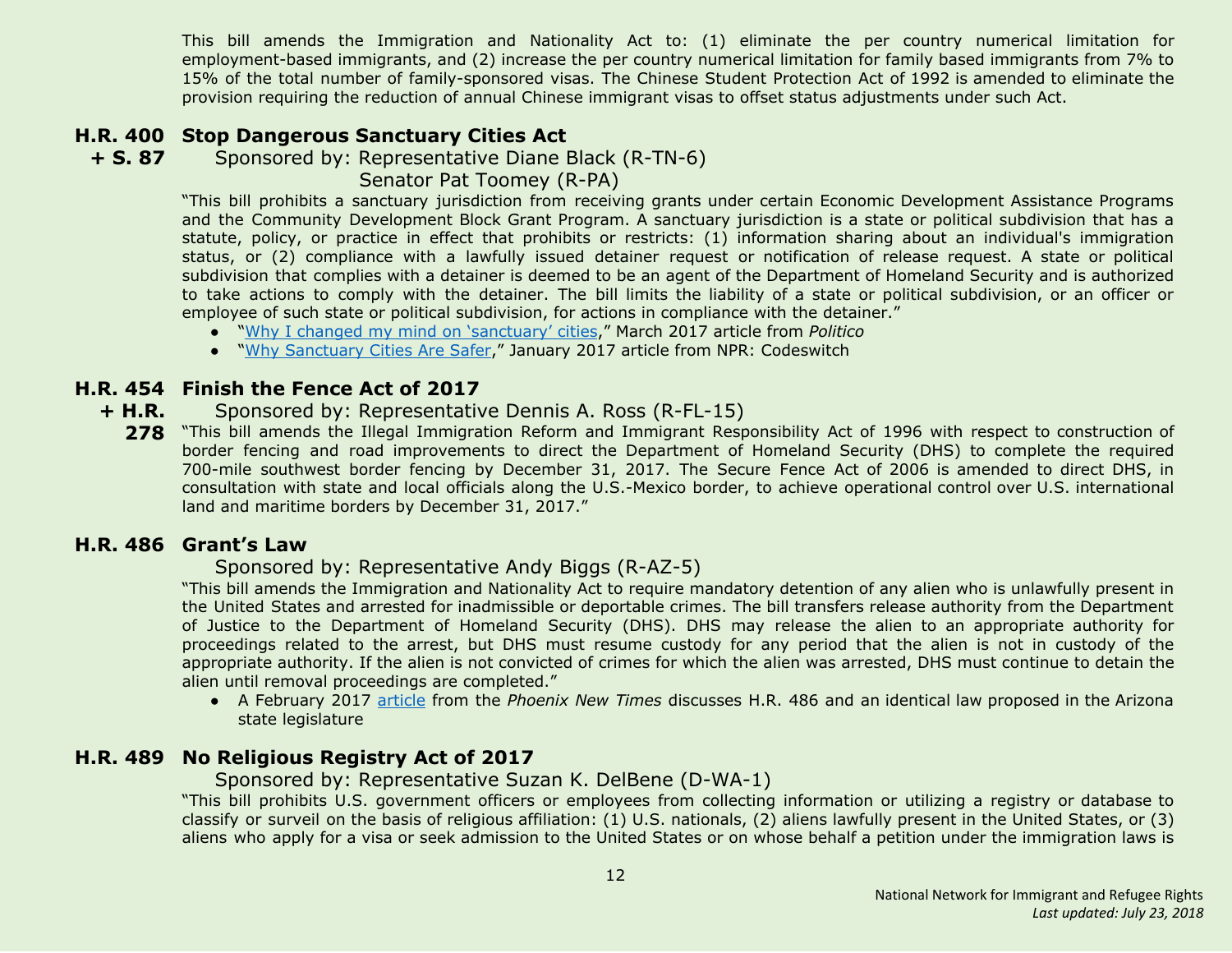submitted. The bill also prohibits studies related to the collection of such information or the establishment or utilization of such a registry or database."

• An [action](https://www.fcnl.org/updates/oppose-the-creation-of-a-religious-registry-472) call to support H.R. 489 from the Friends Committee on National Legislation

# <span id="page-12-0"></span>**H.R. 495 Protection of Children Act of 2017**

Sponsored by: Representative John R. Carter (R-TX-31)

"To amend the William Wilberforce Trafficking Victims Protection Reauthorization Act of 2008 to provide for the expedited removal of unaccompanied alien children who are not victims of a severe form of trafficking in persons and who do not have a fear of returning to their country of nationality or last habitual residence, and for other purposes."

# <span id="page-12-1"></span>**H.R. 496 Bar Removal of Individuals who Dream and Grow our Economy Act or the BRIDGE Act**

<span id="page-12-5"></span>**+ S. 128** Sponsored by: Representative Mike Coffman (R-CO-6)

Senator Lindsey Graham (R-SC)

"This bill amends the Immigration and Nationality Act to provide that the Department of Homeland Security (DHS): (1) shall grant a three-year provisional protected presence to a qualifying alien, (2) may not remove the alien from the United States unless such protected presence is rescinded, and (3) shall provide such alien with employment authorization."

**●** First Focus [Campaign](https://campaignforchildren.org/news/press-release/senate-reintroduces-bipartisan-bridge-act-to-protect-immigrant-youth/) for Children's press release on H.R. 496

# <span id="page-12-2"></span>**H.R. 505 Border Security Technology Accountability Act of 2017**

**+ S. 146** Sponsored by: Representative Martha McSally (R-AZ-2)

Senator John McCain (R-AZ)

#### *H.R. 505 passed the House on January 31, 2017 (voice vote)*

"This bill amends the Homeland Security Act of 2002 to require the Department of Homeland Security (DHS) to: (1) ensure that each border security technology acquisition program that is determined to be a major acquisition program has an acquisition program baseline approved by the relevant acquisition decision authority; (2) document that each such program is meeting the cost, schedule, and performance thresholds specified in such baseline in compliance with relevant departmental acquisition policies and the Federal Acquisition Regulation; and (3) have a plan for each such program to meet program implementation objectives by managing contractor performance."

# <span id="page-12-3"></span>**H.R. 641 Better Agricultural Resources Now Act or the BARN Act**

Sponsored by: Representative Rick W. Allen (R-GA-12)

"This bill revises the H-2A nonimmigrant agricultural worker visa program, including with respect to: (1) agricultural labor and services, (2) application requirements, (3) wages, (4) period of authorized nonimmigrant status, (5) housing, (6) legal assistance, and (7) violations."

● [Farmworker](https://www.farmworkerjustice.org/sites/default/files/FJ-BARN%20ActSummary6-12-15.pdf) Justice's fact sheet on why they oppose H.R. 641

# <span id="page-12-4"></span>**H.R. 643 Visa Overstay Enforcement Act of 2017**

Sponsored by: Representative Lou Barletta (R-PA-11)

"This bill amends the Immigration and Nationality Act to subject any alien who remains in the United States after any visa or status under which the alien is lawfully present has expired to: (1) a fine or imprisonment for up to six months, or both, for a first offense; and (2) a fine or imprisonment for up to two years, or both, for any subsequent offense. Such penalties shall be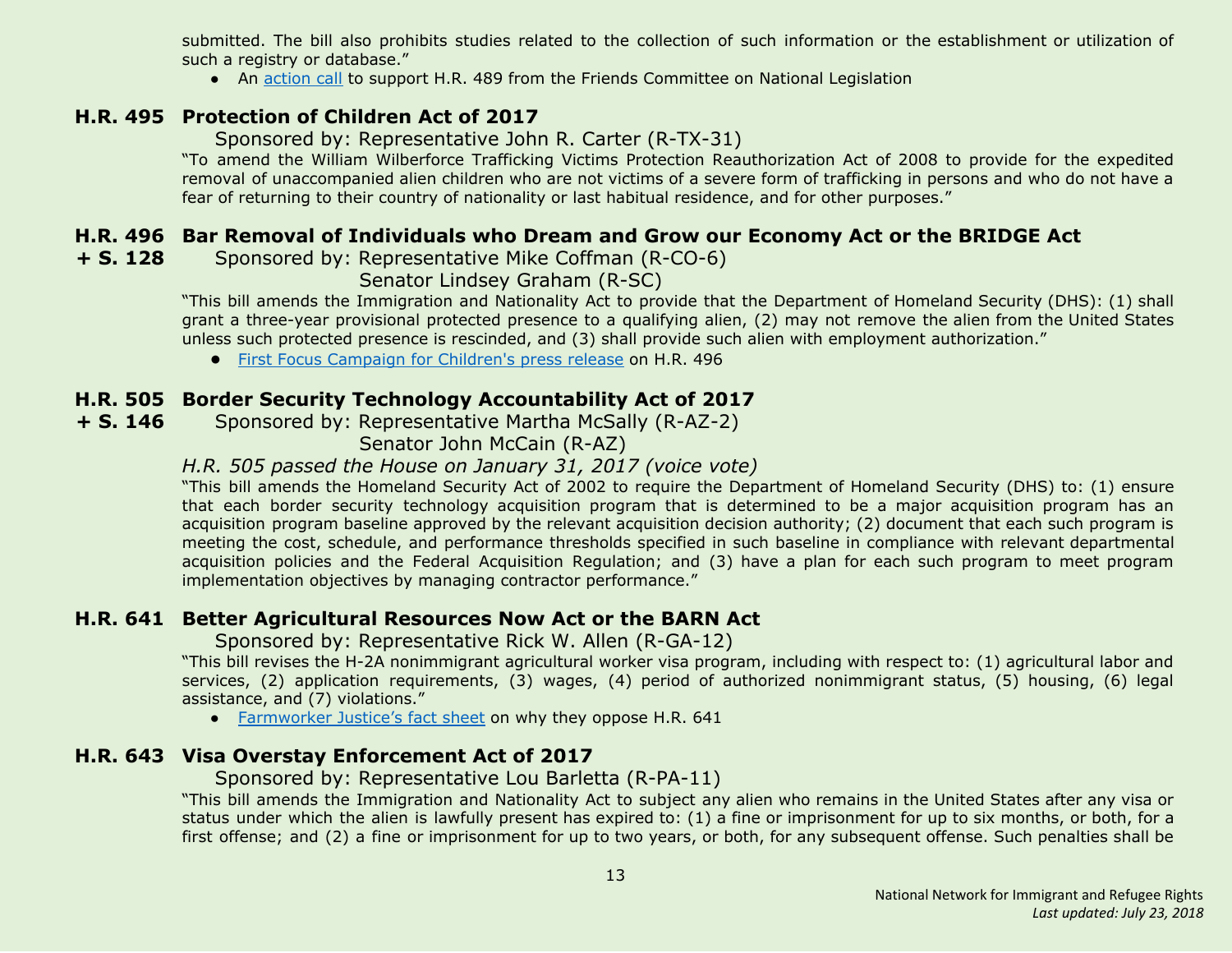waived if the overstay was due to medical necessity, public safety, or national security. An alien convicted of a first offense may not be admitted to the United States for 5 years or granted a visa for 10 years. An alien convicted of a subsequent offense may not be admitted to the United States at all or granted a visa."

#### <span id="page-13-1"></span>**H.R. 739 This Land is Our Land Act**

Sponsored by: Representative Adriano Espaillat (D-NY-13)

"The Secretary of Homeland Security may not construct any new border barriers, including walls or fences, on Federal land under the jurisdiction of the Secretary of the Interior or the Secretary of Agriculture within 100 miles of the international land borders of the United States that are not in existence as of the date of the enactment of this Act."

• In February 2017, a coalition of [organization's](https://www.aclu.org/sites/default/files/field_document/2017-02-27_coalition_letter_border_wall_hr_837_hr_739.pdf) wrote a letter supporting H.R. 739 and H.R. 837 and opposing the border wall

#### <span id="page-13-2"></span>**H.R. 748 Safeguarding Sanctuary Cities Act of 2017**

#### Sponsored by: Representative Mike Quigley (D-IL-5)

"This bill prohibits reducing or withholding federal financial assistance that a state or local government would otherwise receive because such state or local government has in place any policy that limits or restricts compliance with a detainer."

#### <span id="page-13-3"></span>**H.R. 837 Build Bridges Not Walls Act**

Sponsored by: Representative Michelle Lujan Grishman (D-NM-1)

"The Executive order entitled "Border Security and Immigration Enforcement Improvements" signed by the President on January 25, 2017, or any other substantially similar Executive order, memorandum, or other action by the President to use taxpayer dollars or fees to construct a continuous wall or fence between the United States and Mexico, shall have no force or effect."

**●** In February 2017, a coalition of [organization's](https://www.aclu.org/sites/default/files/field_document/2017-02-27_coalition_letter_border_wall_hr_837_hr_739.pdf) wrote a letter supporting H.R. 739 and H.R. 837 and opposing the border wall

#### <span id="page-13-0"></span>**H.R. 844 Terrorist Deportation Act of 2017**

#### Sponsored by: Representative Jeff Duncan (R-SC-3)

"This bill amends the Immigration and Nationality Act (INA) to make an alien, other than a lawful permanent resident, who is identified in the terrorist screening database inadmissible or deportable on terrorist grounds. An identified alien shall be ineligible for asylum, withholding or cancellation of removal, voluntary departure, adjustment of status, or acquisition of legal permanent residency through the registry provisions. DHS shall revise specified regulations implementing the United Nations Convention Against Torture and Other Forms of Cruel, Inhuman or Degrading Treatment or Punishment to: (1) exclude identified aliens from the protection of such regulations, and (2) make such aliens ineligible for withholding or deferral of removal under INA."

#### <span id="page-13-4"></span>**H.R. 858 DREAMers, Immigrants, and Refugees (DIRe) Legal Aid Act**

Sponsored by: Representative J. Luis Correa (D-CA-46)

"This bill directs the Department of Justice to make grants to nonprofit legal services providers with immigration law expertise to provide immigration-related legal services and advice to an alien who: (1) is present in the United States as a lawful permanent resident; (2) has received a grant of deferred action under the Deferred Action for Childhood Arrivals program, has been admitted as a refugee (or the alien's spouse or parent has been so admitted), or has been determined to be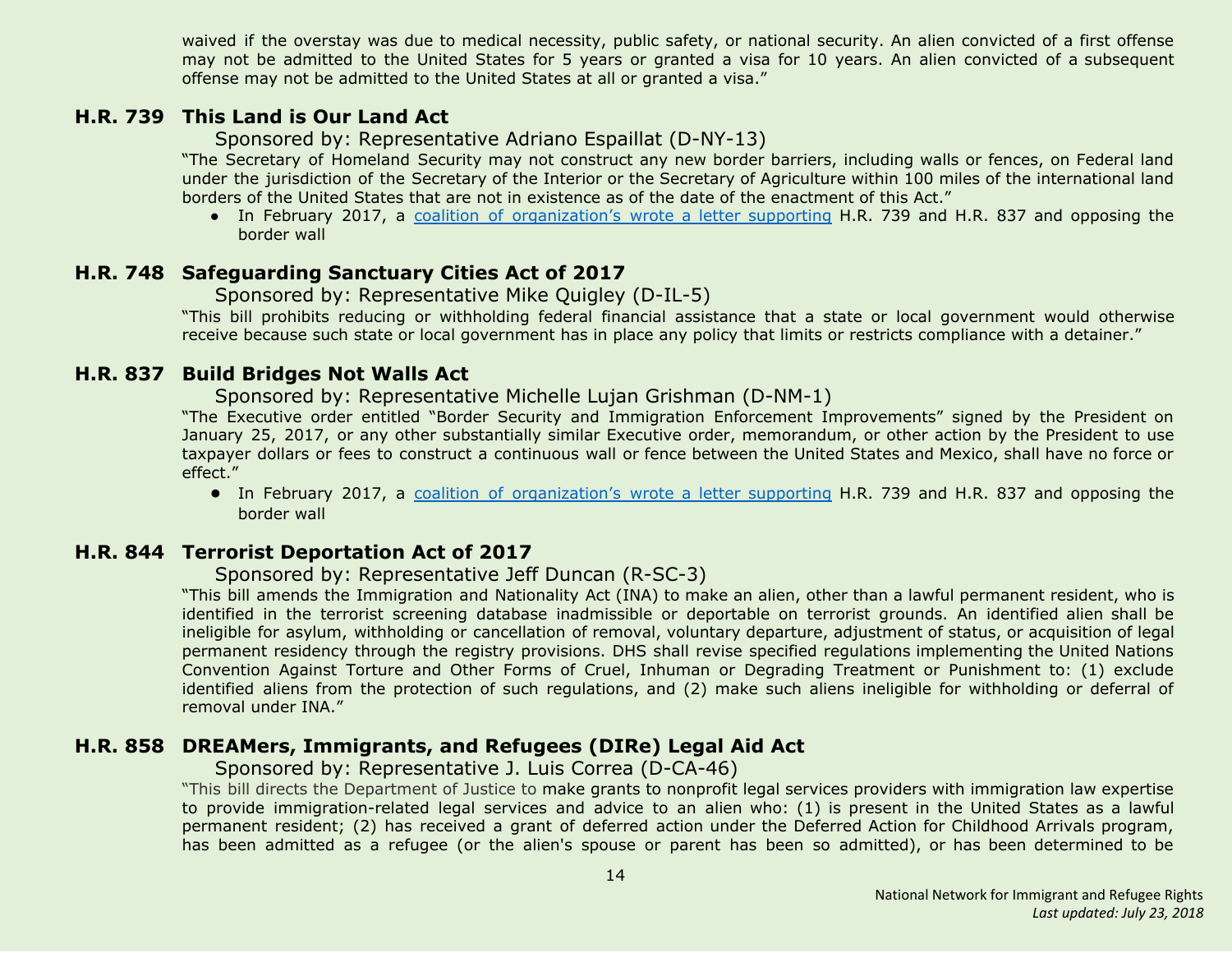qualified for such admission; and (3) has been ordered removed, is in removal proceedings, or is at risk of being denied U.S. entry or admission."

#### <span id="page-14-2"></span>**H.R. 920 Protecting Our Border Communities Act of 2017**

Sponsored by: Representative Zoe Lofgren (D-CA-19)

"This bill states that: (1) beginning on January 25, 2017, Executive Order 13767, entitled "Border Security and Immigration Enforcement Improvements," is null and void, shall have no force and effect, and may not be implemented or enforced; and (2) no federal funds may be used to implement or enforce any of the policy changes set forth in such order. Among the order's provisions concerning border security and immigration enforcement along the southern border of the United States are directives concerning physical barriers, detention facilities, additional Border Patrol agents, requirements for reporting on foreign aid to Mexico, and parole and asylum procedures."

#### <span id="page-14-1"></span>**H. Condemning the Trump administration's zero tolerance policy**

**Res.927** Sponsored by Representative Rosa DeLauro (D-CT-3)

#### <span id="page-14-0"></span>**H.Res. 990 Supporting the officers and personnel who carry out the important mission of the United States Immigration and Customs Enforcement**

Sponsored by Representative Clay Higgins (R-LA-3)

Expresses support for U.S. Immigration and Customs Enforcement (ICE) officers and personnel and denounces calls for ICE's abolishment.

# <span id="page-14-3"></span>**H.R. 1006 To clarify the rights of all persons who are held or detained at a port of entry or at any**

#### **+ S. 349 detention facility overseen by U.S. Customs and Border Protection or U.S. Immigration and Customs Enforcement.**

Sponsored by: Representative Pramila Jayapal (D-WA-7)

Senator Kamala D. Harris (D-CA)

"To clarify the rights of all persons who are held or detained at a port of entry or at any detention facility overseen by U.S. Customs and Border Protection or U.S. Immigration and Customs Enforcement" including the right to counsel and that detention "(1) shall be limited to the briefest term and least restrictive conditions practicable and consistent with the rationale for such holding or detention; and (2) shall include access to food, water, and restroom facilities."

# <span id="page-14-4"></span>**H.R. 1036 American Families United Act**

#### Sponsored by: Representative Beto O'Rourke (D-TX-16)

"This bill amends the Immigration and Nationality Act (INA) to revise waiver of inadmissibility requirements, including by waiving inadmissibility for: (1) certain persons who entered the United States before age 16 who have earned a degree from a U.S. institution of higher education, (2) false claims of U.S. citizenship by persons under age 18 or lacking mental competence to knowingly misrepresent a claim, and (3) false claims of U.S. citizenship if inadmissibility would create family separation hardship for the alien (including a self-petitioner under the Violence Against Women Act) or for a U.S. citizen or lawful permanent resident family member. The bill: (1) authorizes parents of U.S. citizens or lawful permanent residents to apply for a waiver of inadmissibility for unlawful presence, (2) places a three-year limit on immigration-related misrepresentations rendering aliens inadmissible, and (3) revises the definition "conviction" for INA purposes."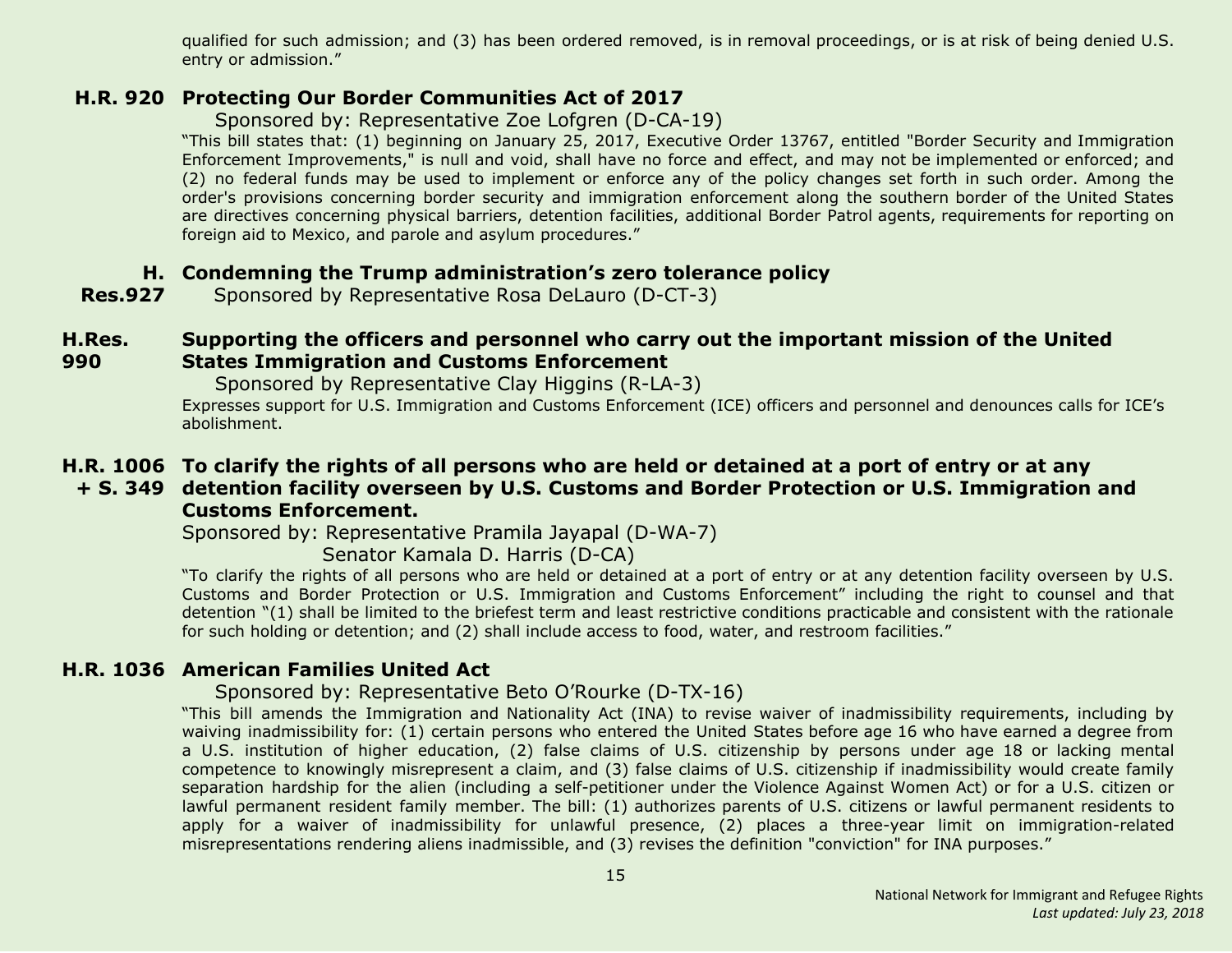● American Families United's statement [celebrating](http://www.americanfamiliesunited.org/i601) H.R. 1036

#### <span id="page-15-0"></span>**H.R. 1125 Visa Investigation and Social Media Activity Act or the VISA Act of 2017**

Sponsored by: Representative Jim Banks (R-IN-3)

This bill seeks to implement advanced analytics software and other methods for "additional background checks and other screening requirements for the approval" of a petition or a visa application. These screening requirements would include background checks, review of social media activity, interviews, and translation requirement. It also states that DHS personnel will be assigned to consular posts.

#### <span id="page-15-1"></span>**H.R. 1149 Nuclear Family Priority Act**

Sponsored by: Representative Jody B. Hice (R-GA-10)

This bill amends the Immigration and Nationality Act to eliminate parents from the definition of "immediate relatives" with respect to those aliens not subject to worldwide immigration levels or numerical limitations. Existing family-sponsored immigration categories are replaced with a single preference allocation for spouses and children of permanent resident aliens. This bill: (1) reduces the number of, and revises the calculation for, fiscal year-family sponsored immigrant entrants; and (2) establishes a nonimmigrant visa category for an alien who is a parent of a U.S. citizen at least 21 years old.

# <span id="page-15-3"></span>**H.R. 1236 Protecting the Rights Of Towns against federal Enforcement contrary to Constitutional Tenets + S. 303 for Immigration Act or the PROTECT Immigration Act of 2017**

Sponsored by: Representative Mike Quigley (D-IL-5)

Senator Cory A. Booker (D-NJ)

To amend Section 287(g) of the Immigration and Nationality Act to read as follows: "Except as provided in paragraphs (10) and (11) of section 103(a), in section 274(c), and in section 439 of the Antiterrorism and Effective Death Penalty Act of 1996 (8 U.S.C. 1252c), the authority to inquire about or verify immigration or citizenship status and to investigate, apprehend, arrest, or detain an individual for a violation of this Act or any regulation authorized by this Act is restricted to immigration officers and authorized employees of the Department of Homeland Security and subject to limits set forth in other provisions of law."

# <span id="page-15-4"></span>**H.R. 1446 No State Resources for Immigration Enforcement (NSRIE) Act**

Sponsored by: Representative Nydia M. Velazquez (D-NY-7)

To amend Section 287(g) of the Immigration and Nationality Act to read as follows: "The Secretary of Homeland Security may not enter into a written agreement with a State, or any political subdivision of a State, pursuant to which any officer or employee of the State or subdivision is authorized to carry out a function of an immigration officer in relation to the investigation, apprehension, or detention of aliens in the United States (including the transportation of such aliens across State lines to detention centers)."

# <span id="page-15-2"></span>**H.R. 1468 Recognizing America's Children Act**

#### Sponsored by: Representative Carlos Curbelo (R-FL-26)

"To authorize the cancellation of removal and adjustment of status of aliens who are long-term United States residents and who entered the United States as children." Requirements for this categorization include that the "alien has been physically present in the United States for a continuous period since January 1, 2012; (B) the alien was younger than 16 years of age on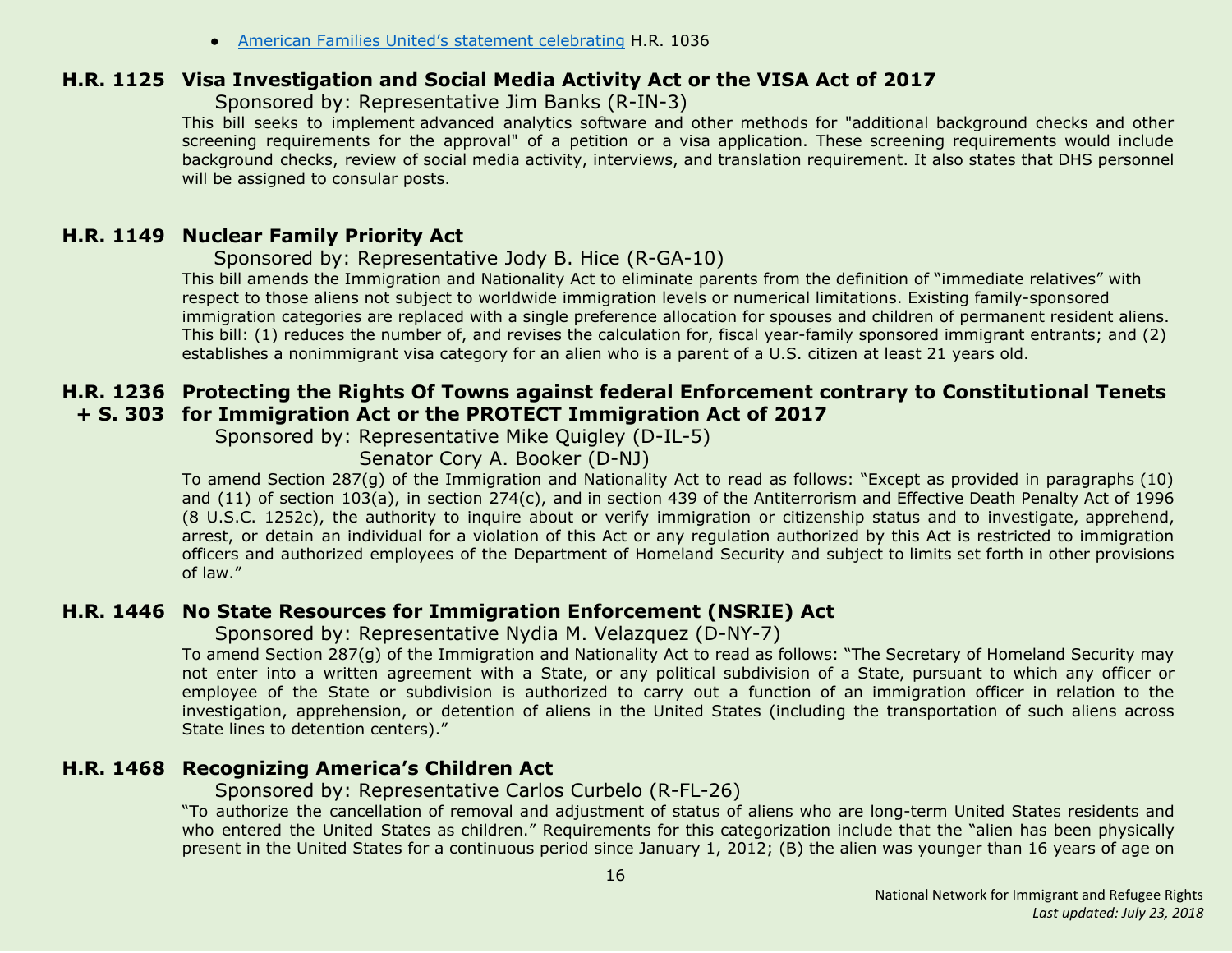the date the alien initially entered the United States," and if 18 years of age or older "has earned a high school diploma" or alternative or equivalent award, "has been admitted to an institution of higher education in the United States" or "has a valid work authorization."

● "Legal Status for ['Dreamers'](https://www.bna.com/legal-status-dreamers-n57982085106) sought in House GOP bill," March 2017 article from *Bloomberg BNA* that notes such a bill would likely be accompanied by approval for increased border militarization

#### <span id="page-16-1"></span>**H.R. 1477 No Taxpayer Funding for the Wall Act**

#### Sponsored by: Representative Gwen Moore (D-WI-4)

The bill states that "no Federal department or agency, including the Department of Homeland Security, may obligate or expend any Federal funds (including any funds previously appropriated for such purpose or any fee revenue generated by the Department of Homeland Security or any other Federal department or agency)" to build the wall, and "a State that has received or receives any Federal funding in the form of a grant from the Department of Homeland Security or any other Federal department or agency may not use such funding to carry out section 102 of the Illegal Immigration Reform and Immigrant Responsibility Act of 1996 (8 U.S.C. 1103 note) or any other related provision of law, or to otherwise build a border fence, related physical barriers or infrastructure, or wall along the southern border of the United States, including to carry out any activities related to such construction."

#### <span id="page-16-3"></span>**H.R. 1497 ICE Body Camera Act of 2017**

#### Sponsored by: Representative Yvette D. Clarke (D-NY-9)

"Director of U.S. Immigration and Customs Enforcement (ICE) shall ensure that all deportation officers of Enforcement and Removal Operations of ICE wear body cameras when such officers are engaged in field operations or removal proceedings… A recording made by a body camera worn by a deportation officer during an enforcement action shall be provided, in the case of any administrative proceeding (including a removal proceeding), civil action, or criminal prosecution to which such recording pertains, to each party to the proceeding, action, or prosecution."

● "Dems back body [cameras](http://thehill.com/latino/323676-dems-back-body-cameras-for-ice-agents) for ICE agents," March 2017 article from *The Hill*

#### <span id="page-16-0"></span>**H.R. 1813 Border Wall Funding Act of 2017**

#### Sponsored by: Representative Mike D. Rogers (R-AL-3)

"To amend the Electronic Fund Transfer Act to impose a fee for remittance transfers to certain foreign countries" which will "be submitted to the Treasury to be expended for the purpose of improving border security." The foreign countries that this applies to are: "shall apply to designated recipients located in Mexico, Guatemala, Belize, Cuba, the Cayman Islands, Haiti, the Dominican Republic, the Bahamas, Turks and Caicos, Jamaica, El Salvador, Honduras, Nicaragua, Costa Rica, Panama, Colombia, Venezuela, Aruba, Curacao, the British Virgin Islands, Anguilla, Antigua and Barbuda, Saint Kitts and Nevis, Montserrat, Guadeloupe, Dominica, Martinique, Saint Lucia, Saint Vincent and the Grenadines, Barbados, Grenada, Guyana, Suriname, French Guiana, Ecuador, Peru, Brazil, Bolivia, Chile, Paraguay, Uruguay, or Argentina."

# <span id="page-16-2"></span>**H.R. 2043 Fair Day in Court for Kids Act of 2017**

#### Sponsored by: Representative Zoe Lofgren (D-CA-19)

The bill includes the requirement that "The Department of Homeland Security (DHS) shall provide an alien in removal proceedings with all relevant documents in its possession … DHS shall ensure that aliens have access to counsel inside all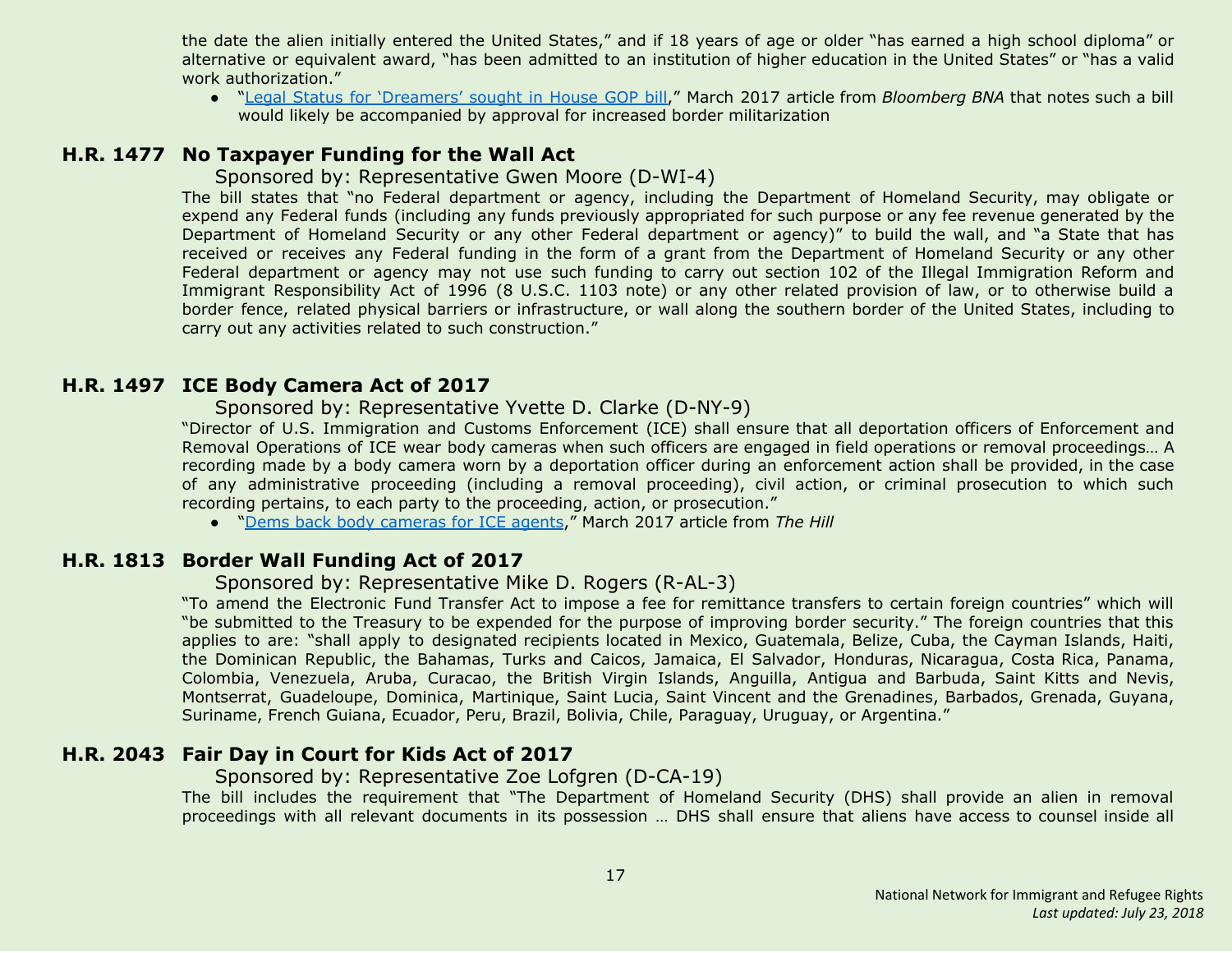immigration detention and border facilities … DOJ shall appoint counsel, at government expense if necessary, for an unaccompanied alien child or a particularly vulnerable individual."

● The [ACLU's](https://www.aclu.org/fact-sheet/fair-day-court-kids-act-factsheet) fact sheet on Fair Day in Court for Kids Act, which Rep. Lofgren introduced in 2016 as well

#### <span id="page-17-4"></span>**H.R. 2073 To amend section 287 of the Immigration and Nationality Act to prohibit immigration officers or agents of the Department of Homeland Security from wearing clothing or other items bearing the word "police".**

Sponsored by: Representative Nydia M. Velazquez (D-NY-7)

This bill provides that Section 287(i) of the Immigration and Nationality Act is amended to read: "Immigration officers or agents of the Department of Homeland Security, including officers and agents of U.S. Immigration and Customs Enforcement and U.S. Customs and Border Protection, shall not wear any clothing, accessories, or other items on their person bearing the word 'police' while performing duties under the immigration laws."

#### <span id="page-17-0"></span>**H.R. 2087 Defending the Agricultural Industry's Requirements Year-round Act of 2017 or the DAIRY Act of 2017**

Sponsored by: Representative Sean P. Duffy (R-WI-7)

This House bill would significantly expand the H-2A temporary foreign agricultural worker program by including year-round dairy farm jobs. The bill would allow employers to obtain H-2A workers on 18-month temporary work visas which employers could renew endlessly, broadening the program to include year-round jobs.

● [Farmworker](https://www.farmworkerjustice.org/sites/default/files/Dairy%20Act.pdf) Justice's factsheet on why they oppose the DAIRY Act

#### <span id="page-17-1"></span>**H.R. 2161 Venezuelan Refugee Assistance Act**

#### Sponsored by: Representative Carlos Curbelo (R-FL-26)

"This bill provides for the status adjustment to permanent resident of a qualifying Venezuelan national who: (1) was physically present in the United States on January 1, 2013, (2) has been physically present in the United States for at least on year and is physically present in the United States on the date the status adjustment application is filed, (3) has not been convicted of specified crimes and was never involved in the persecution of others, and (4) applies for adjustment before January 1, 2021."

#### <span id="page-17-2"></span>**H.R. 2186 EL CHAPO Act**

#### Sponsored by: Representative Mo Brooks (R-AL-5)

"Notwithstanding any other provision of law, any illegally obtained profits resulting from any criminal drug trafficking enterprise led by Joaquin Archivaldo Guzman Loera (commonly known as "El Chapo"), which are criminally forfeited to the United States Government as a result of the conviction of Mr. Guzman Loera in Federal district court, shall be reserved for security measures along the border between the United States and Mexico, including the completion of a wall along such border, for the purpose of stemming the flow of illegal narcotics into the United States and furthering the Nation's security."

#### <span id="page-17-3"></span>**H.R. 2213 Anti-Border Corruption Reauthorization Act of 2017**

 Sponsored by: Representative Martha McSally (R-AZ-2) *H.R. 2213 passed the House on June 7, 2017 (vote: 282-137)*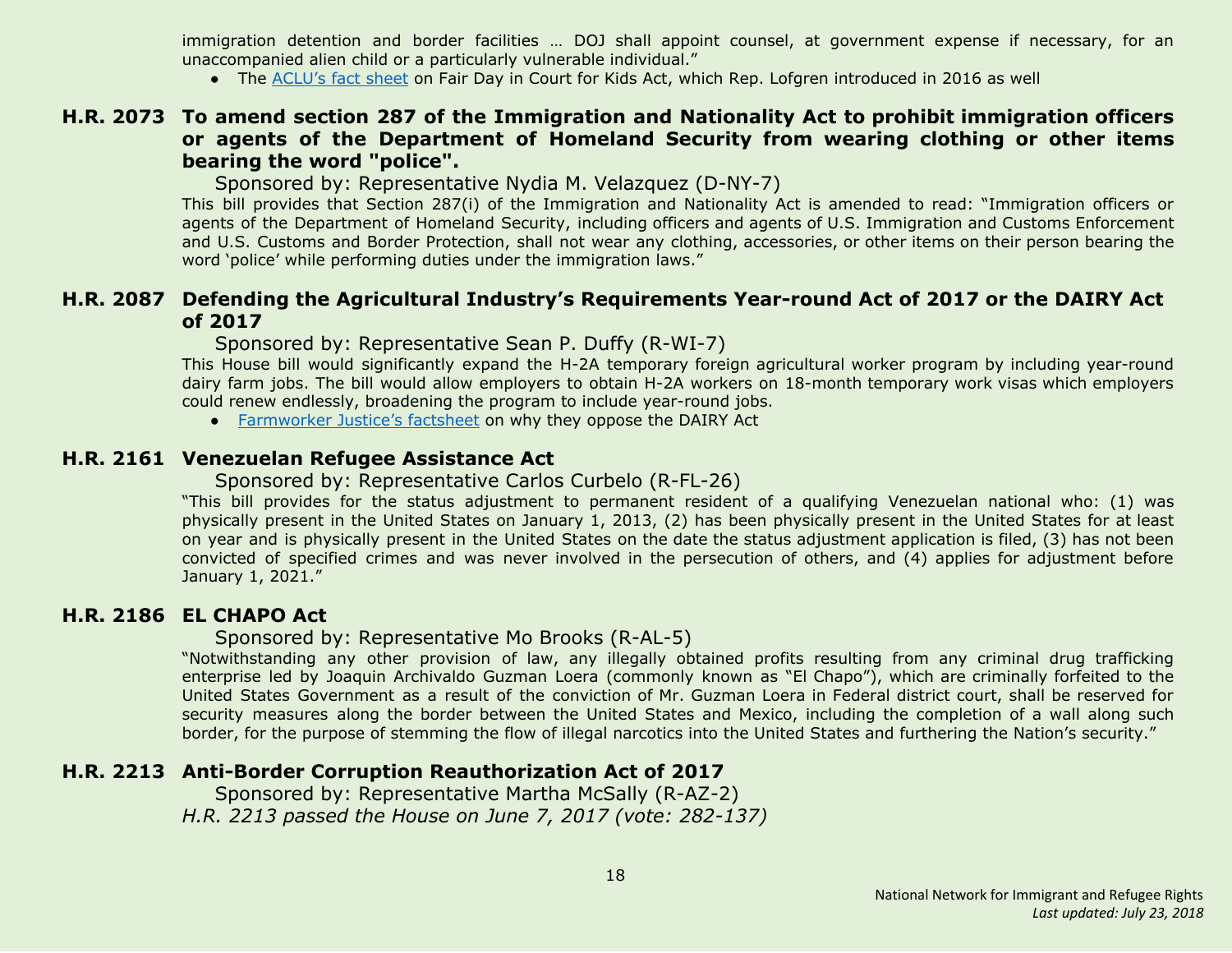This bill amends the Anti-Border Corruption Act of 2010 "to authorize certain polygraph waiver authority." It amends the act by striking subsection (b) to allow the Commissioner of CBP to waive the polygraph test normally required in the CBP hiring process if the applicant is "a current, full-time law enforcement officer," or "an individual who is a member of the Armed Forces or a veteran."

#### **+ S. 595**

# **Boots on the Border Act of 2017**

Sponsored by: Senator Jeff Flake (R-AZ)

This bill is like H.R. 2213 but also applies to members of the National Guard and "transition members of the Armed Forces."

- Blog post by [immigration](http://www.thinkimmigration.org/2017/06/01/dangerous-exceptions/) lawyer Oliver Nieblas Pradis on the need for polygraph tests
- Article from [Immigration](http://immigrationimpact.com/2017/05/17/eliminating-polygraph-test-corruption-border-agencies/) Impact opposing H.R. 2213 and S. 595
- Blog post by the Southern Border [Communities](http://www.southernborder.org/stop_congress_from_watering_down_cbp_hiring_requirements) Coalition opposing H.R. 2213 and S. 595
- [LULAC's](http://lulac.org/news/pr/Opposition-Trump_attempts_deportation_force/) press release opposing efforts to expedite the hiring of Trump's deportation force

# <span id="page-18-0"></span>**H.R. 2406 U.S. Immigration and Customs Enforcement Authorization Act of 2017**

#### Sponsored by: Representative Bob Goodlatte (R-VA-6)

Among many things, this bill codifies ICE's authority to issue detainers and make arrests without a warrant; increases the number of ICE detention enforcement officers by 2,500, increases the number of deportation officers by 10,000, and increases the number of USCIS trial attorneys by 60; ensures that all agents are heavily armed; prohibits the existence of an Office of Public Advocacy within ICE; provides for ICE's access to all departmental databases; and initiates a pilot program for electronic processing of field operations.

- American Immigration Lawyer's [Association's](http://www.aila.org/advo-media/aila-correspondence/2017/aila-statement-to-house-judiciary-committee) statement to the House Judiciary Committee condemning H.R. 2406, along with H.R. 2407 and H.R. 2431
- The ACLU's [statement](https://www.aclu.org/letter/aclu-opposes-hr-2406-immigration-and-customs-enforcement-ice-authorization-act) opposing H.R. 2406
- Statement from the Friend's [Committee](https://www.fcnl.org/updates/fcnl-opposes-two-enforcement-only-immigration-bills-825) on National Legislation opposing H.R. 2406 and H.R. 2407

# <span id="page-18-1"></span>**H.R. 2407 U.S. Citizen and Immigration Services Authorization Act of 2017**

#### Sponsored by: Representative Bob Goodlatte (R-VA-6)

Among many things, this bill codifies the use of the e-verify system initially proposed in the Illegal Immigration and Immigrant Responsibility Act of 1996 as well as the Systematic Alien Verification for Entitlements Program.

- **●** American Immigration Lawyer's [Association's](http://www.aila.org/advo-media/aila-correspondence/2017/aila-statement-to-house-judiciary-committee) statement to the House Judiciary Committee condemning H.R. 2407, along with H.R. 2406 and H.R. 2431
- **●** Statement from the Friend's [Committee](https://www.fcnl.org/updates/fcnl-opposes-two-enforcement-only-immigration-bills-825) on National Legislation opposing H.R. 2407 and H.R. 2406

# <span id="page-18-2"></span>**H.R. 2431 Michael Davis, Jr. and Danny Oliver in Honor of State and Local Law Enforcement Act**

Sponsored by: Representative Raul Labrador (R-ID-1)

This bill includes measures to increase criminalization, militarization, deportation, sentencing, and visa requirements. To read about the bill, see this article from the National [Immigration](http://immigrationforum.org/blog/house-considering-bill-increasing-immigration-enforcement-h-r-2431/) Forum.

● American Immigration Lawyer's [Association's](http://www.aila.org/advo-media/aila-correspondence/2017/aila-statement-to-house-judiciary-committee) statement to the House Judiciary Committee condemning H.R. 2431, along with H.R. 2406 and H.R. 2407

# <span id="page-18-3"></span>**H.R. 2459 Transnational Criminal Organization Exploitation Threat Assessment Act**

Sponsored by: Representative Peter T. King (R-NY-2)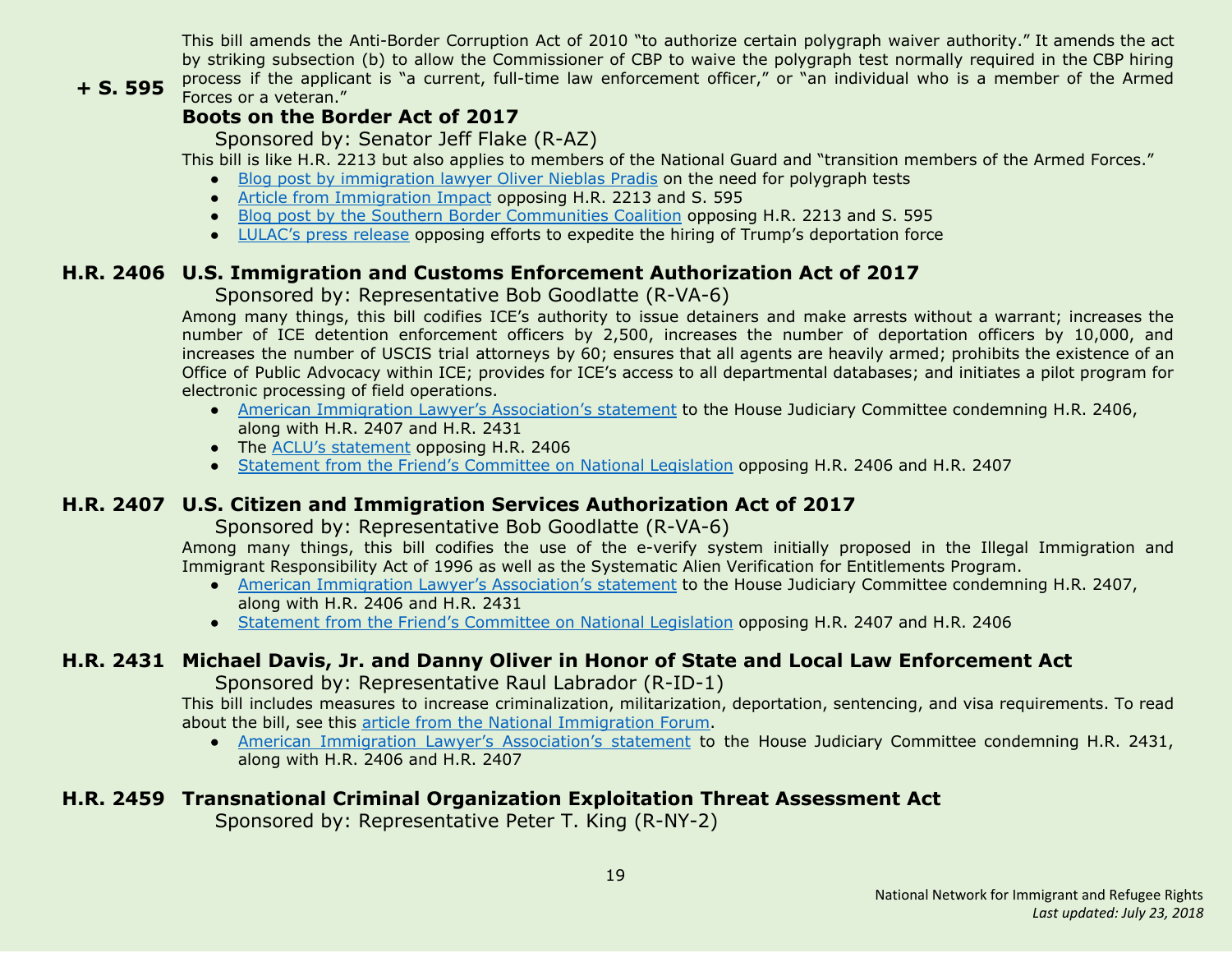This bill states that the "Secretary of Homeland Security… shall conduct a threat assessment of the exploitation by transnational criminal organization of the unaccompanied alien children services program."

#### <span id="page-19-3"></span>**H.R. 2572 Protect Family Values at the Border Act**

Sponsored by: Representative Lucille Roybal-Allard (D-CA-40)

"The Department of Homeland Security (DHS) shall: (1) consider safety and family concerns in any action related to the repatriation or prosecution of individuals apprehended for immigration violations, and (2) provide related training for U.S. Customs and Border Protection (CBP) and cooperating entity personnel. DHS, with certain exceptions, shall certify every 180 days that it has deported or otherwise removed an apprehended individual from the United States through an entry or exit point on the southern border only during daylight hours."

● This bill seeks to address deportation practices. Read the [Washington](https://www.wola.org/analysis/unsafe-deportation-practices-that-put-migrants-at-risk/) Office on Latin America's analysis of unsafe deportation practices that put people at risk

#### <span id="page-19-0"></span>**H.R. 2581 Verify First Act**

Sponsored by: Representative Lou Barletta (R-PA-11)

*H.R. 2581 passed the House on June 13, 2017 (vote: 238-184)*

"This bill amends the Internal Revenue Code to prohibit advance payments of the premium assistance tax credit from being made to an individual unless the Department of the Treasury has received confirmation from the Department of Health and Human Services that the Social Security Administration or the Department of Homeland Security has verified the individual's status as a citizen or national of the United States or an alien lawfully present in the United States. The verification process must include the appropriate use of information related to citizenship or immigration status, such as Social Security numbers (but not individual taxpayer identification numbers). The bill is contingent on the enactment of the American Health Care Act of 2017 (AHCA)."

• Latino [Rebels](http://www.latinorebels.com/2017/06/15/verify-first-act-would-require-u-s-citizenship-or-legal-status-proof-to-access-health-care-subsidies/) article on H.R. 2581 from June 15, 2017

#### <span id="page-19-1"></span>**H.R. 2604 TPS Reform Act of 2017**

Sponsored by: Representative Mo Brooks (R-AL-5)

"This bill amends the Immigration and Nationality Act to revise the criteria for designation of a foreign state as eligible to have its citizens be given temporary protected status (TPS) in the United States. Such revisions include the following: (1) such a foreign state shall be designated by an Act of Congress rather than by the Department of Justice; (2) such Act must find that an environmental disaster in such a foreign state is immediately life-threatening; (3) such Act may provide for early termination of a foreign state's designation; (4) such Act shall include an estimate of the number of a foreign state's nationals who are TPS eligible, their U.S. immigration status, and a time period for the effectiveness of the designation of not more than 18 months; and (5) an alien lacking lawful immigration status shall be ineligible for TPS."

#### <span id="page-19-2"></span>**H.R. 2626 Strong Visa Integrity Secures America Act**

Sponsored by: Representative Will Hurd (R-TX-23)

"This bill amends the Homeland Security Act of 2002 to require the Department of State to assign, in a risk-based manner, State Department employees to at least 30 visa-issuing diplomatic and consular posts based upon the following criteria:

- the number of nationals of a country in which such posts are located who were identified in U.S. terrorist databases,
- such a country's counterterrorism cooperation with the United States,
- the adequacy of border and immigration control of such country,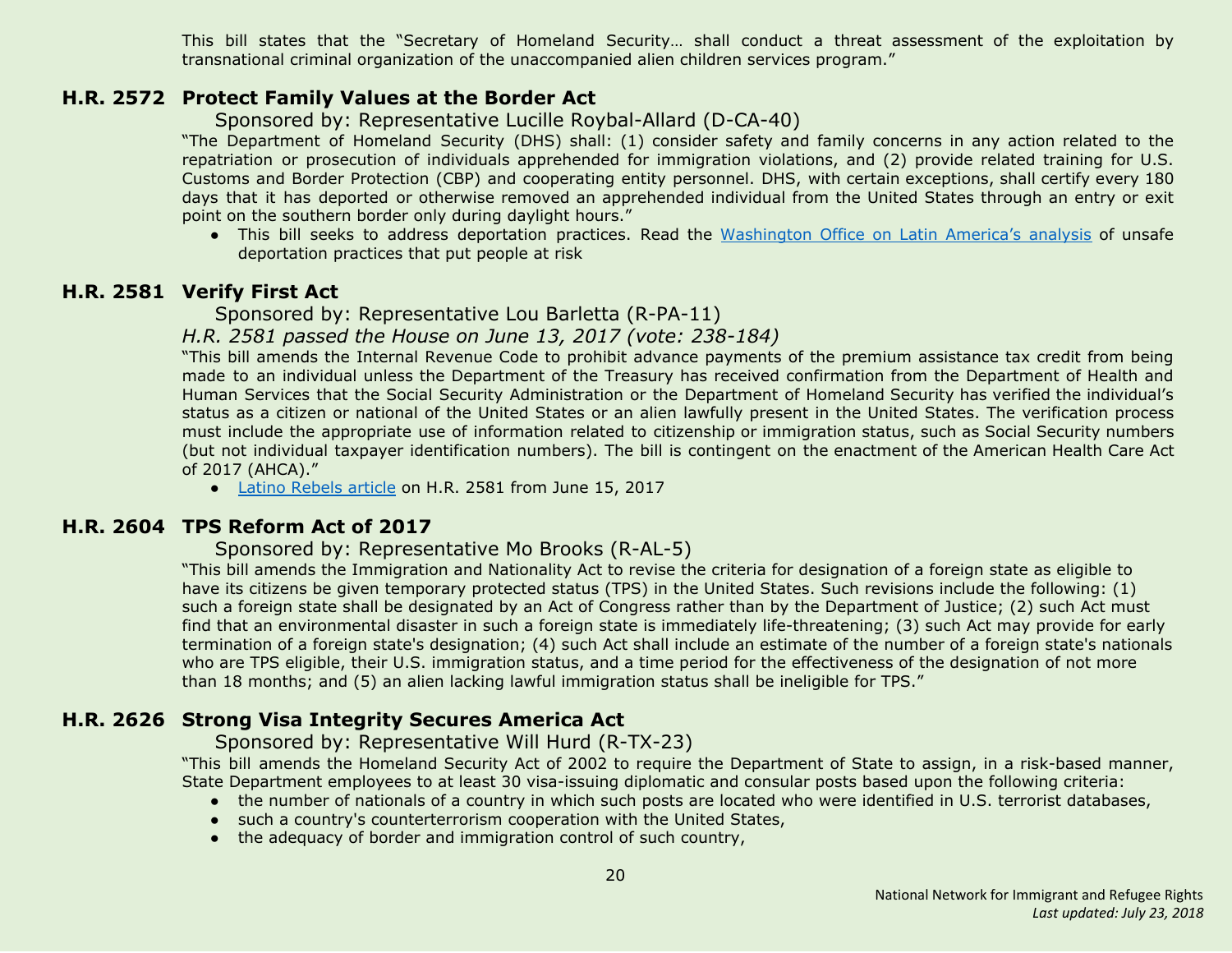- terrorist organization activity in such country, and
- the number of negative security advisory opinions regarding nationals of such country."

# <span id="page-20-1"></span>**H.R. 2635 Filipino Veterans Family Reunification Act of 2017**

Sponsored by: Representative Colleen Hanabusa (D-HI-1)

"This bill amends the Immigration and Nationality Act to exempt from worldwide or numerical limitations on immigrant visas the sons and daughters of Filipino World War II veterans who were naturalized under the Immigration Act of 1990 or other specified federal law."

# <span id="page-20-2"></span>**H.R. 2642 Indonesian Family Refugee Protection Act**

 Sponsored by: Representative Carolyn B. Maloney (D-NY-12) "To allow certain Indonesian citizens to file a motion to reopen their asylum claims."

# <span id="page-20-3"></span>**H.R. 2690 Agricultural Worker Program Act of 2017**

**+ S. 1034** Sponsored by: Representative Luis V. Gutierrez (D-IL-4)

Senator Dianne Feinstein (D-CA)

"Under the *Agricultural Worker Program Act,* farmworkers who have worked in agriculture for at least 100 days in each of the past two years may earn lawful "blue card" status. Farmworkers who maintain blue card status for the next three or five years, depending on the total hours worked in agriculture, would be eligible to adjust to a green card or legal permanent residency."

- **●** This press [release](https://www.feinstein.senate.gov/public/index.cfm/press-releases?id=A7920354-F4C1-48CB-95CF-9F25298EEDFB) from the office of Dianne Feinstein includes a list of immigrant and farmworker organizations that support the bill
- **●** Read [Farmworker](https://www.farmworkerjustice.org/sites/default/files/press_downloads/FJStatementAgWorkerFeinstein-5-3-17_final.pdf) Justice's statement supporting the Agricultural Worker Program Act of 2017 as well as their [fact](https://www.farmworkerjustice.org/sites/default/files/Feinstein%20Ag%20Worker%20Bill%20Fact%20Sheet%20-5-3-17.pdf) [sheet](https://www.farmworkerjustice.org/sites/default/files/Feinstein%20Ag%20Worker%20Bill%20Fact%20Sheet%20-5-3-17.pdf) on the bill

# <span id="page-20-5"></span>**H.R. 2717 Stopping Trained in America Ph.D.s From Leaving the Economy Act of 2017 or the STAPLE Act**

Sponsored by: Representative Erik Paulsen (R-MN-3)

"This bill amends the Immigration and Nationality to exempt from: (1) direct numerical limitations aliens who have earned a Ph.D. degree in science, technology, engineering, or mathematics (STEM) from a U.S. institution of higher education and who have an offer of employment from a U.S. employer in a field related to such degree; and (2) H1-B visa (specialty occupation) numerical limitations aliens who have a U.S. STEM Ph.D. and with respect to whom the petitioning employer requires such an education."

# <span id="page-20-0"></span>**H.R. 2724 Border Security and Immigration Enforcement Act of 2017**

Sponsored by: Representative Dana Rohrabacher (R-CA-48)

"To amend the Immigration and Nationality Act to replace the diversity visa program with a new program under which an immigrant visa can be obtained by paying a fee of \$1,000,000, and for other purposes."

# <span id="page-20-4"></span>**H.R. 2759 Naturalization at Training Sites Act of 2017 or the NATS Act**

Sponsored by: Representative Juan Vargas (D-CA-51)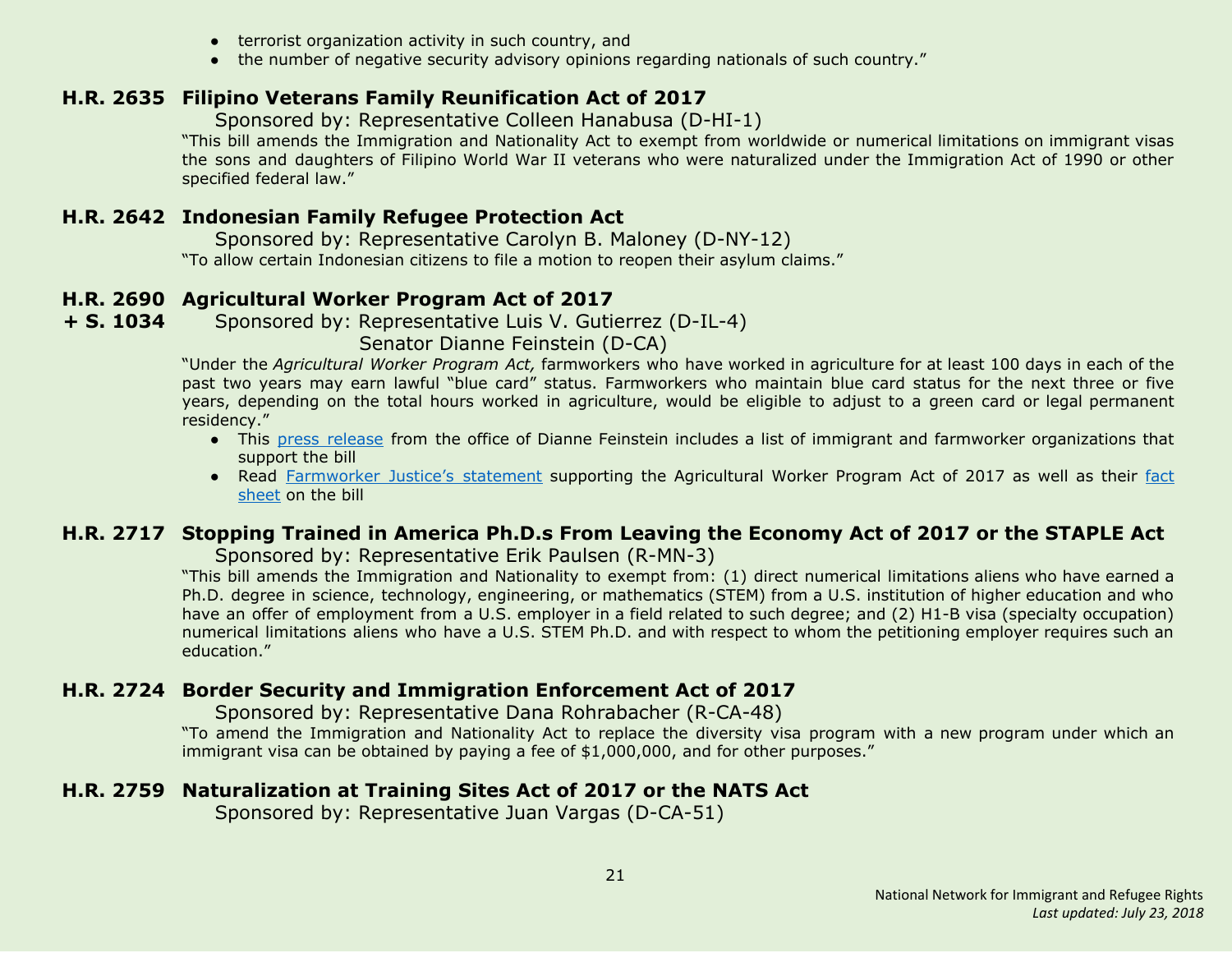"This bill directs the Department of Defense, and the Department of Homeland Security with respect to the Coast Guard, to establish a naturalization office with trained personnel at each initial military training site of the Armed Forces. The military department concerned shall: (1) identify members of the Armed Forces who are not U.S. citizens and inform them of the availability of naturalization services at such offices; and (2) pending establishment of a naturalization office at all initial military training sites, assign new non-citizen members of the Armed Forces to an initial military training site that has such an office."

#### <span id="page-21-1"></span>**H.R. 2760 Immigrant Veterans Eligibility Tracking System (I-VETS) Act**

Sponsored by: Representative Juan Vargas (D-CA-51)

"This bill directs the Department of Homeland Security (DHS) to:

- identify aliens, when they apply for an immigration benefit or are placed in an immigration enforcement proceeding, who are serving, or have served, as a member of a regular or reserve component of the Armed Forces on active duty or as a member of a reserve component in an active status; and
- annotate all DHS immigration and naturalization records relating to an identified alien to reflect such identification and afford an opportunity to track the outcomes for such aliens."

# <span id="page-21-2"></span>**H.R. 2761 Healthcare Opportunities for Patriots in Exile (HOPE) Act**

Sponsored by: Representative Juan Vargas (D-CA-51)

"This bill amends the Immigration and Nationality Act to authorize the Department of Homeland Security to parole into the United States an alien veteran who: (1) is seeking temporary admission to receive health care from the Department of Veterans Affairs, and (2) resides permanently abroad after having been removed or voluntarily departed from the United States."

#### <span id="page-21-3"></span>**H.R. 2788 HEAL for Immigrant Women and Families Act of 2017**

Sponsored by: Representative Michelle Lujan Grisham (D-CA-NM)

"To expand access to health care services, including sexual, reproductive, and maternal health services, for immigrant women, men, and families by removing legal barriers to health insurance coverage, and for other purposes."

#### <span id="page-21-0"></span>**H.R. 2810 National Defense Authorization Act for Fiscal Year 2018**

Sponsored by: Representative Mac Thornberry (R-TX-13)

*H.R. 2810 passed the House on July 14, 2017 (vote: 344-81)*

At \$696 billion, this spending bill for national defense programs exceeds Trump's budget request and breaks longstanding caps on national defense spending. Of note is an amendment that stripped from the bill a provision that would have prohibited Pentagon funds from being used to construct a border wall.

● To understand more how border wall funding can be attached to a bill for national defense funding, read this June 19, 2017 [article](https://www.usnews.com/opinion/economic-intelligence/articles/2017-07-19/congress-slyly-diverts-pentagon-money-to-fund-donald-trumps-border-wall) from U.S. News

*H.R. 2810 passed the Senate on September 18, 2017 (vote: 89-8) H.R. 2810 signed by President on 12/12/2017*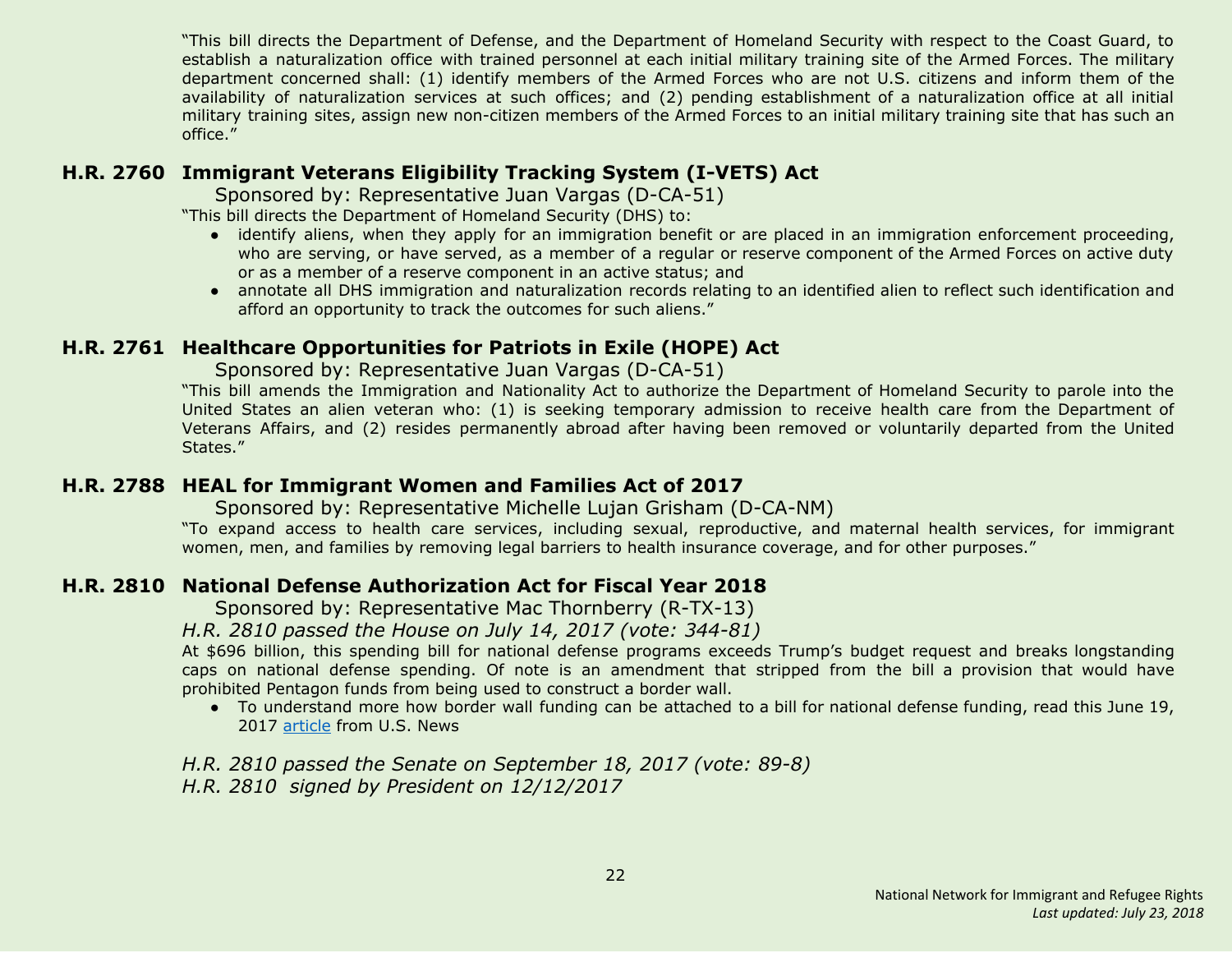#### <span id="page-22-0"></span>**H.R. 2825 DHS Authorization Act of 2017**

Sponsored by: Representative Michael McCaul (R-TX-10)

*H.R. 2825 passed the House on July 20, 2017 (vote: 386-41)*

This bill was the first reauthorization of the Department of Homeland Security since it was created in 2002.

#### <span id="page-22-1"></span>**H.R. 2826 Refugee Program Integrity Restoration Act of 2017**

Sponsored by: Representative Raul R. Labrador (R-ID-1)

This bill includes provisions to remove the President's ability to adjust the number of annually admitted refugees; terminates refugee status if a person returns to their country absent changed conditions; gives priority to religious minorities whose claims are based on religious persecution; makes it more difficult to adjust refugee status to permanent resident; gives states the power to object to resettlement in their state; and provides for increased background checks of applicants, including social media.

- American Immigration Lawyers [Association's](http://www.aila.org/advo-media/aila-correspondence/2017/house-judiciary-committee-on-markup-of-hr-2826) statement opposing H.R. 2826
- A letter from 127 [non-governmental](https://www.hias.org/sites/default/files/2017.6.20_-_ngo_sign-on_letter_refugee_program_integrity_restoration_act.pdf) organizations opposing H.R. 2826

#### <span id="page-22-3"></span>**H.R. 2944 To Offer Refugees College Help (TORCH Act)**

Sponsored by: Representative Jared Huffman (D-CA)

"To amend the Higher Education Act of 1965 to provide for in-State tuition rates for refugees and asylees."

#### <span id="page-22-2"></span>**H.R. 3003 No Sanctuary for Criminals Act**

Sponsored by: Representative Bob Goodlatte (R-VA-6)

*H.R. 3003 passed the House on June 29, 2017 (vote: 228-195)*

"Notwithstanding any other provision of Federal, State, or local law, no Federal, State, or local government entity, and no individual, may prohibit, or in any way restrict, a Federal, State, or local government entity, official, or other personnel from undertaking any of the following law enforcement activities as they relate to information regarding the citizenship or immigration status, lawful or unlawful, the inadmissibility or deportability, or the custody status, of any individual: (1) Making inquiries to any individual in order to obtain such information regarding such individual or any other individuals. (2) Notifying the Federal Government regarding the presence of individuals who are encountered by law enforcement officials or other personnel of a State or political subdivision of a State." The bill also states that any State or political subdivision of the State that does not comply will not be eligible for certain grant programs. It also clarifies the "authority of ICE detainers," provides for the indefinite detention of undocumented people during deportation proceedings, and states that people detained with a prior order of removal cannot receive bond.

● Read an article published by the American [Immigration](http://immigrationimpact.com/2017/06/30/house-passes-anti-immigrant-bills/) Council after the passage of H.R. 3003 and H.R. 3004

#### <span id="page-22-4"></span>**H.R. 3020 Border Enforcement Accountability, Oversight, and Community Engagement Act of 2017**

Sponsored by: Representative Beto O'Rourke (D-TX-16)

"To increase transparency, accountability, and community engagement within U.S. Customs and Border Protection, provide independent oversight of border security activities, improve training for U.S. Customs and Border Protection agents and officers, and for other purposes."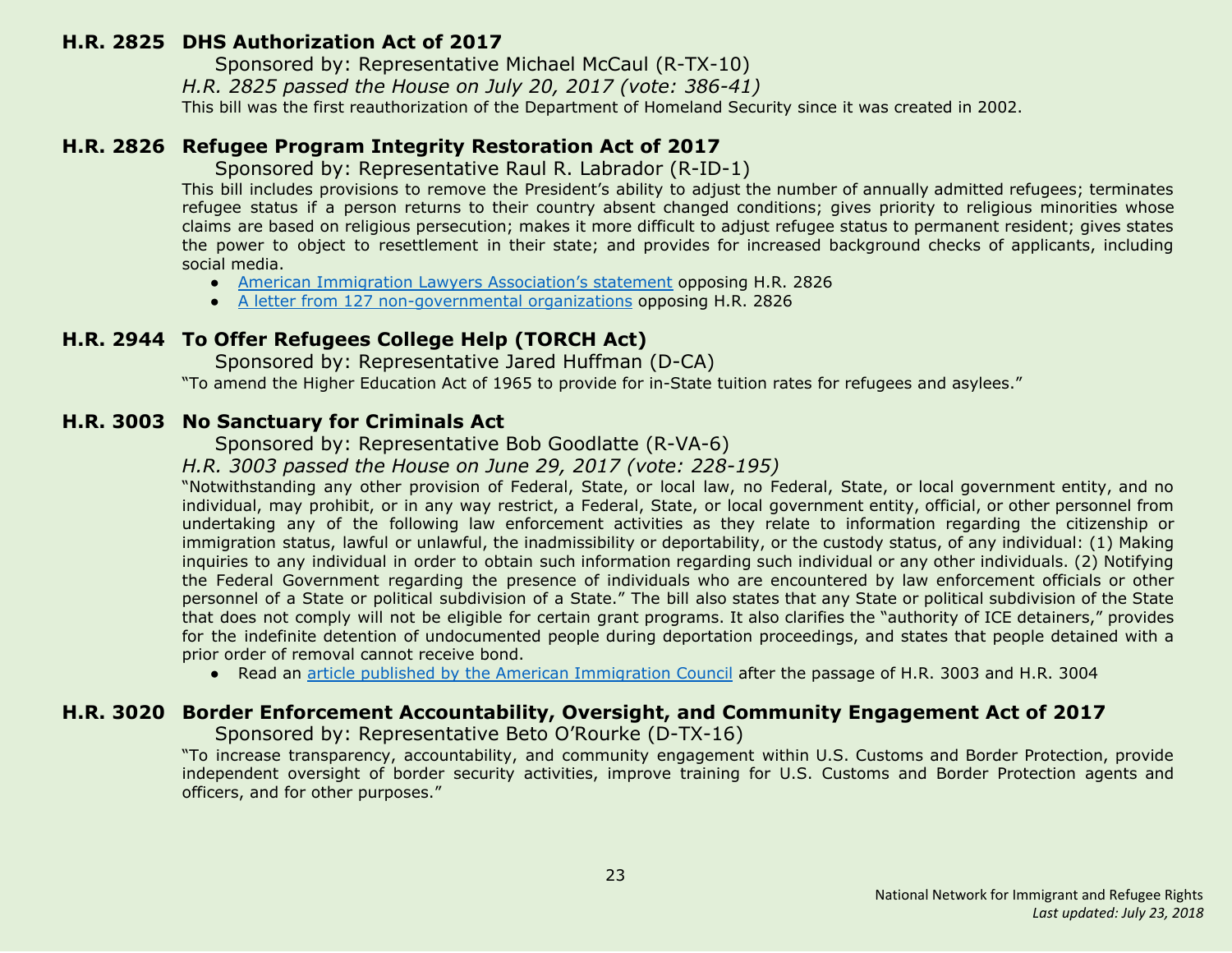#### <span id="page-23-0"></span>**H.R. 3087 Tibetan Refugee Assistance Act of 2017**

Sponsored by: Representative James Sensenbrenner (R-WI)

"Notwithstanding the numerical limitations specified in sections 201 and 202 of the Immigration and Nationality Act (8 U.S.C. 1151 and 1152), there shall be made available to qualified displaced Tibetans described in subsection (b) of this section 3,000 immigrant visas in the 3-fiscal-year period beginning with fiscal year 2017"

# <span id="page-23-4"></span>**H.R. 3113 To require the chief election officials of the States to provide voter registration forms at certain naturalization proceedings, and for other purposes**

Sponsored by: Representative Brendan F. Boyle (D-PA-13)

# <span id="page-23-1"></span>**H.R. 3219 Department of Defense Appropriations Act, 2017**

Sponsored by: Representative Kay Granger (R-TX-12)

*Passed the House on July 27, 2017*

While this bill is related to defense spending, the House Rules Committee attached a self-executing amendment that provides \$1.6 billion dollars for border wall funding.

● Read a [letter](https://grijalva.house.gov/news-and-press-releases/grijalva-and-vela-lead-letter-opposing-funding-and-construction-of-border-wall/) from Representatives Raúl Grijalva (D-AZ) and Filemon Vela (D-TX) opposing the wall funding

# <span id="page-23-5"></span>**H.R. 3227 Justice is Not for Sale Act**

Sponsored by: Representative Raúl M. Grijalva (D-AZ-3)

This bill calls for the elimination of federal contracts with private prisons within three years, as well as the prohibition on private entities running prisons that house state and local prisoners after three years, and expand eligibility for and use of parole. This would apply to prisons contracted by U.S. Immigration and Customs Enforcement as well as the immigrants detained in these facilities. The bill also eliminates the existing immigration detention bed quota, and provides for increased use of alternatives to detention in immigration-related cases. The bill terminates the practice of family detention.

#### <span id="page-23-2"></span>**H.R. 3265 To amend the Immigration and Nationality Act to permit certain E-2 nonimmigrant investors to adjust status to lawful permanent resident status**

Sponsored by: Representative John H. Rutherford (R-FL-4)

# <span id="page-23-3"></span>**H.R. 3324 To include New Zealand in the list of foreign states whose nationals are eligible for admission into the United States as E-1 and E-2 nonimmigrants if United States nationals are treated similarly by the Government of New Zealand**

Sponsored by: Representative Darrell E. Issa (R-CA-49)

#### <span id="page-23-6"></span>**H.R. 3352 To amend the Immigration and Nationality Act to provide that an applicant for citizenship who served honorably in the Armed Forces of the United States is not automatically barred from becoming a citizen of the United States for having committed certain crimes, and for other purposes**

Sponsored by: Representative Mark Takano (D-CA-41)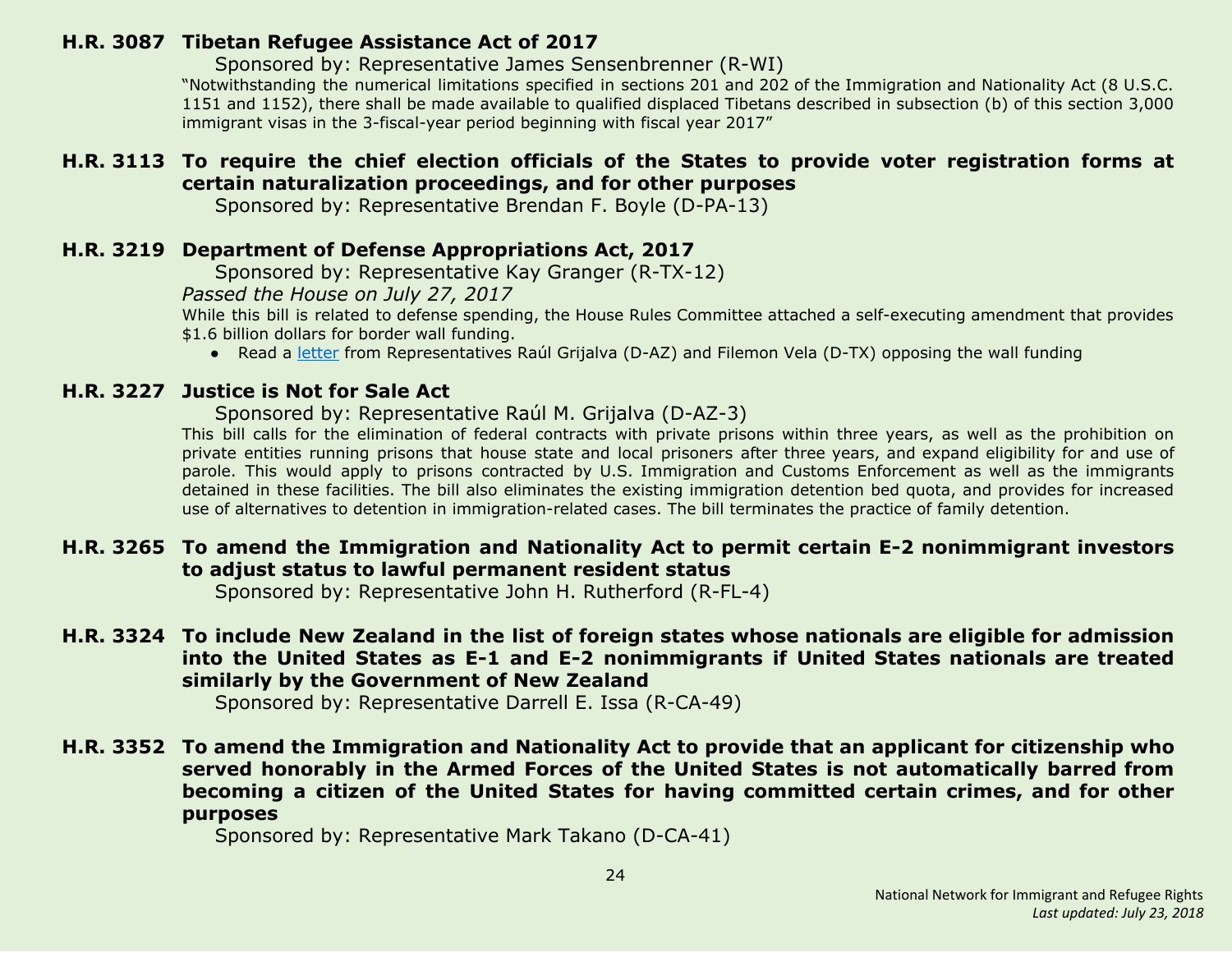#### <span id="page-24-0"></span>**H.R. 3355 Department of Homeland Security Appropriations Act, 2018**

Sponsored by: Representative John R. Carter (R-TX-31)

This bill appropriates \$44.3 billion dollars to DHS in FY2018 to fund a massive increase in military technology and surveillance at the border, hiring 500 more CBP agents, 1,000 more ICE agents, \$1.6 billion for border wall construction, and expanded detention capacity. The House Appropriations Committee adopted an amendment to the bill regarding H-2A visas that would expand the range of businesses that can apply for the H-2A visa program for temporary or seasonal agricultural workers, as well as nullify that stipulation that the work be short term.

• July 19, 2017 article from [Politico](http://www.politico.com/tipsheets/morning-agriculture/2017/07/19/dairy-happy-with-visa-proposal-221406) about the H-2A amendment

#### <span id="page-24-2"></span>**H.R. 3440 Dream Act of 2017**

#### Sponsored by Representative Lucille Roybal-Allard (D-CA-40)

"This bill directs the Department of Homeland Security (DHS) to cancel removal and grant lawful permanent resident status on a conditional basis to an alien who is inadmissible or deportable or is in temporary protected status who: (1) has been continuously physically present in the United States for four years preceding this bill's enactment; (2) was younger than 18 years of age on the initial date of U.S. entry; (3) is not inadmissible on criminal, security, terrorism, or other grounds; (4) has not participated in persecution; (5) has not been convicted of specified federal or state offenses; and (6) has fulfilled specified educational requirements."

● [Summary](https://www.nilc.org/wp-content/uploads/2017/07/DreamAct2017-summary-and-facts-2017-07-24.pdf) and FAQ sheet from the National Immigration Law Center

# <span id="page-24-3"></span>**H.R. 3474 Border Security and Accountability Act of 2017**

#### Sponsored by Representative Raul M. Grijalva (D-AZ-3)

"To provide for the establishment of an accountable and humane border security strategy for the international land borders of the United States, address cultural, economic, ecological, environmental and humanitarian impacts of border security infrastructure, measures, and activities along the international land borders of the United States, and for other purposes."

# <span id="page-24-1"></span>**H.R. 3548 Border Security for America Act of 2017**

#### Sponsored by Representative Michael T. McCaul (R-TX-10)

"To make certain improvements to the security of the international borders of the United States, and for other purposes." This bill authorizes and provides \$10 million in funding for a border wall, \$5 billion to secure ports of entry, and adds 5,000 Border Patrol Agents and 5,000 CBP Officers.

- FAQ [sheet](https://homeland.house.gov/wp-content/uploads/2017/07/Border-Bill-One-Pager1.pdf) from the office of Representative Michael T. McCaul
- Bill [Summary](http://immigrationforum.org/blog/border-security-for-america-act-of-2017-bill-summary/) by the National Immigration Forum

# <span id="page-24-4"></span>**H.R. 3591 American Hope Act of 2017**

#### Sponsored by Representative Luis Gutierrez (D-IL-4)

"This bill amends the Illegal Immigration Reform and Immigrant Responsibility Act of 1996 to allow a state to extend higher-education benefits to state residents regardless of whether they are lawfully present in the United States. In addition, the bill requires the Department of Homeland Security (DHS) to cancel the removal, and adjust the status, of certain residents who entered the United States as children prior to 2017. An individual whose status has been so adjusted shall be considered to have obtained conditional permanent-resident status, valid for a period of eight years and subject to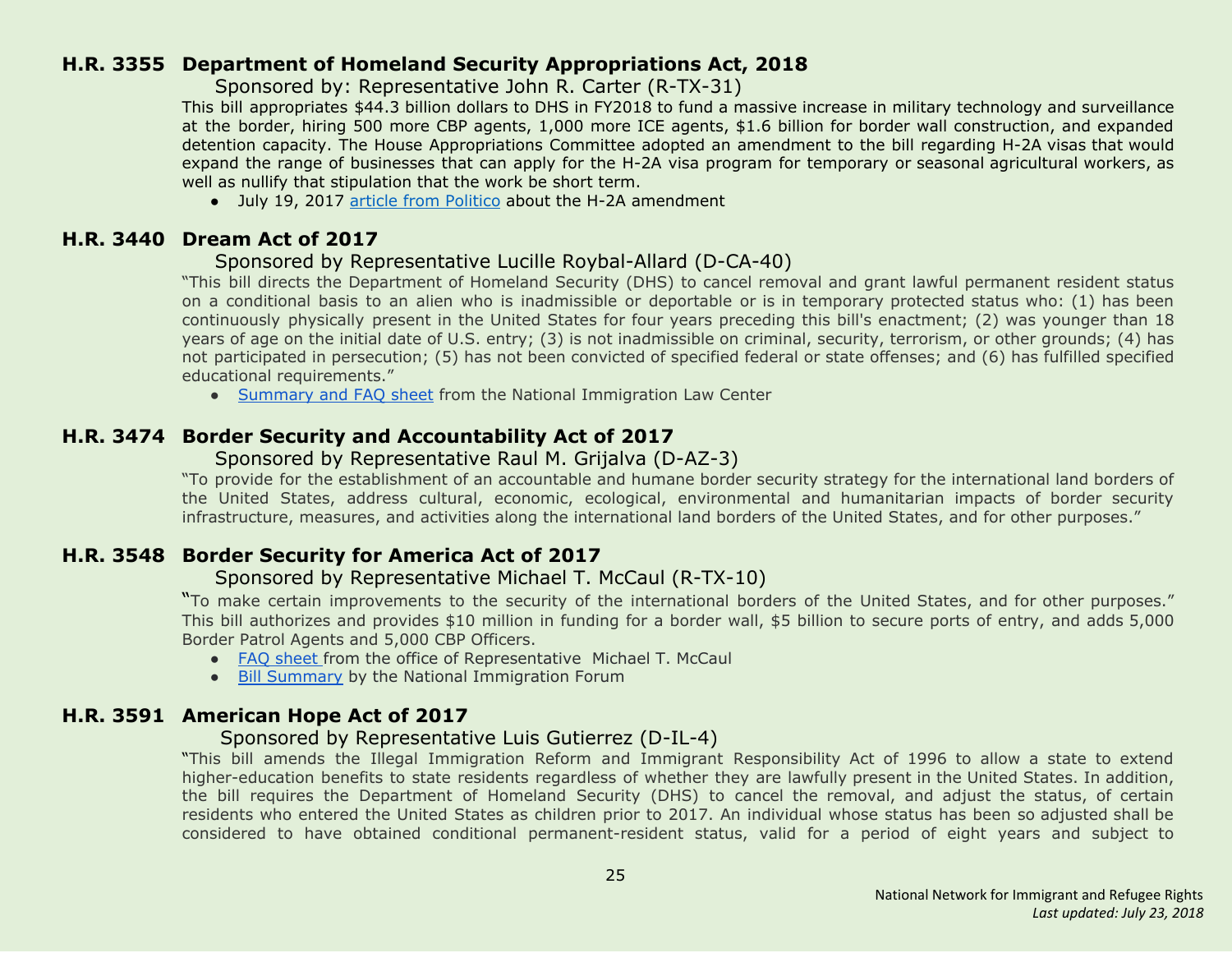termination on the basis of specified deportable conduct." The American Hope Act 2017 provides the legislative solutions to permanently protect young undocumented immigrants regardless of educational level, military service or work history.

- Bill [Summary](http://immigrationforum.org/blog/american-hope-act-of-2017-bill-summary/) by the National Immigration Forum
- One page [summary](https://gutierrez.house.gov/sites/gutierrez.house.gov/files/wysiwyg_uploaded/One%20Page%20Summary%20of%20American%20Hope%20Act%20of%202017.pdf) from Representative Luis Gutierrez

#### <span id="page-25-3"></span>**H.R. 3647 Save America Comprehensive Immigration Act of 2017**

Sponsored by Representative Sheila Jackson Lee (D-TX-18)

"To amend the Immigration and Nationality Act comprehensively to reform immigration law, and for other purposes."

#### <span id="page-25-4"></span>**H.R. 3695 Protect DREAMer COnfidentiality Act of 2017**

#### Sponsored by Representative Beto O'Rourke (D-TX-16)

"To provide for the confidentiality of information submitted in requests for the Deferred Action for Childhood Arrivals Program, and for other purposes." This bill would ensure that DACA information is not used for immigration enforcement.

#### <span id="page-25-0"></span>**H.R. 3711 Legal Workforce Act**

Sponsored by Lamar Smith (R-Tx-21)

"To amend the Immigration and Nationality Act to make mandatory and permanent requirements relating to use of an electronic employment eligibility verification system, and for other purposes." This bill is to expand electronic worker verification requirement. The bill requires all U.S. employers to verify work eligibility of all future employees through the E-Verify system.

#### <span id="page-25-1"></span>**H.R. 3775 Immigration in the National Interest Act of 2017**

Sponsored by Representative Lamar Smith (R-TX-21)

"To amend the Immigration and Nationality Act to establish a skills-based immigration points system, to focus family-sponsored immigration on spouses and minor children, to eliminate the Diversity Visa Program, to set a limit on the number of refugees admitted annually to the United States, and for other purposes."

# <span id="page-25-5"></span>**H.R. 3923 Dignity for Detained Immigrants Act of 2017**

Sponsored by Representative Adam Smith (D-WA-9)

"To provide standards for facilities at which aliens in the custody of the Department of Homeland Security are detained, and for other purposes."

# <span id="page-25-2"></span>**H.R. 3934 No Social Security for Illegal Immigrants Act of 2017**

#### Sponsored by Representative Dana Rohrabacher (R-CA-48)

"To amend title II of the Social Security Act to exclude from creditable wages and self-employment income wages earned for services by aliens illegally performed in the United States and self-employment income derived from a trade or business illegally conducted in the United States."

# <span id="page-25-6"></span>**H.R. 3943 Protecting Property Rights of Border Landowners Act**

Sponsored by Representative Beto O'Rourke (D-TX-16)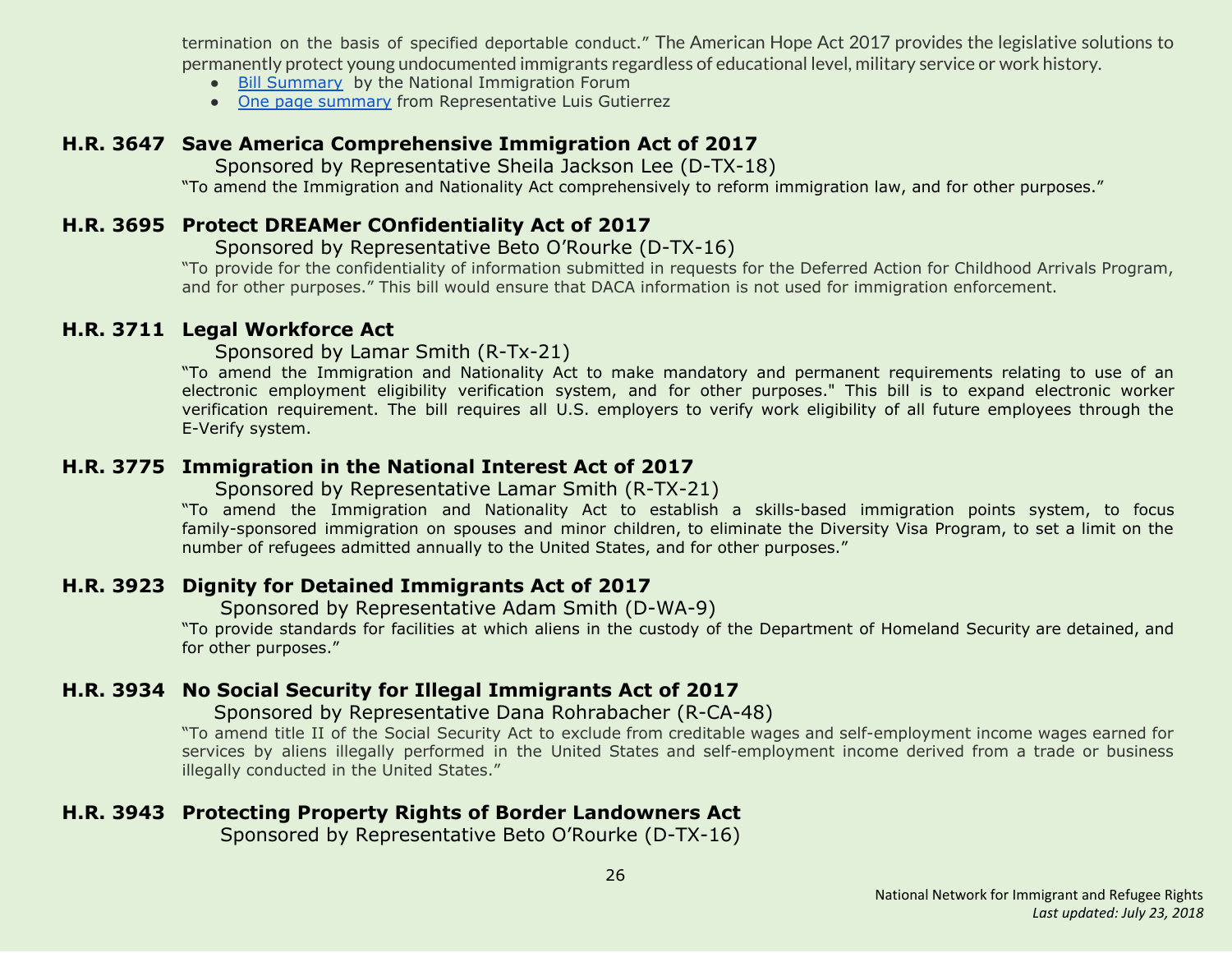"To amend the Immigration and Nationality Act to prohibit the Secretary of Homeland Security and the Attorney General from using eminent domain to acquire land for the purpose of constructing a wall, or other physical barrier, along the international border between the United States and Mexico, and for other purposes."

#### <span id="page-26-0"></span>**H.R. 4092 AG Act**

Sponsored by Representative Bob Goodlatte (R-VA-6)

"To create a nonimmigrant H–2C work visa program for agricultural workers, and for other purposes." Read this [statement](http://www.nnirr.org/drupal/sites/default/files/goodlatte_fact_sheet_-_10.27postmarkupfinal_.pdf) of opposition put out by Farmworker Justice.

#### <span id="page-26-1"></span>**H.R. 4184 ESPERER (Extending Status Protection for Eligible Refugees) Act of 2017**

 Sponsored by Representative Carlos Curbelo (R-FL-26)

To adjust the immigration status of certain foreign nationals in temporary protected status who are in the United States, and for other purposes. This bill would grant legal permanent residency to qualified TPS migrants from Nicaragua, Honduras, El Salvador, and Haiti.

#### <span id="page-26-4"></span>**H.R. 4253 American Promise Act of 2017**

#### Sponsored by Representative Nydia M. Velazquez (D-NY-7)

"To amend the Immigration and Nationality Act to provide for certain protections for aliens granted temporary protected status or deferred enforced departure, and for other purposes." This legislation would protect individuals, who currently receive Temporary Protected Status (TPS) and Deferred Enforced Departure (DED), from deportation and ensure those who have resided in the U.S. under these programs for a period of three years can remain in the country and pursue a path to naturalization.

#### <span id="page-26-5"></span>**H.R. 4271 To block the implementation of certain presidential actions that restrict individuals from certain countries from entering the United States.**

Sponsored by Representative Judy Chu (D-CA-27)

"To block the implementation of certain presidential actions that restrict individuals from certain countries from entering the United States."

#### <span id="page-26-2"></span>**H.R. 4282 Protecting UACs Through Enhanced Sponsor Vetting Act of 2017**

Sponsored by Representative Peter King (R-NY-2)

"To amend the Homeland Security Act of 2002 to direct the Director of the Office of Refugee Resettlements of the Department of Health and Human Services to establish additional procedures for making placement determinations for all unaccompanied alien children who are in Federal custody by reason of their immigration status, and for other purposes."

#### <span id="page-26-3"></span>**H.R. 4295 Clear Law Enforcement for Criminal Alien Removal (Clear) Act of 2017**

Sponsored by Representative Marsha Blackburn (R-TN-7)

"To provide for enhanced Federal, State, and local assistance in the enforcement of the immigration laws, to amend the Immigration and Nationality Act, to authorize appropriations to carry out the State Criminal Alien Assistance Program, and for other purposes."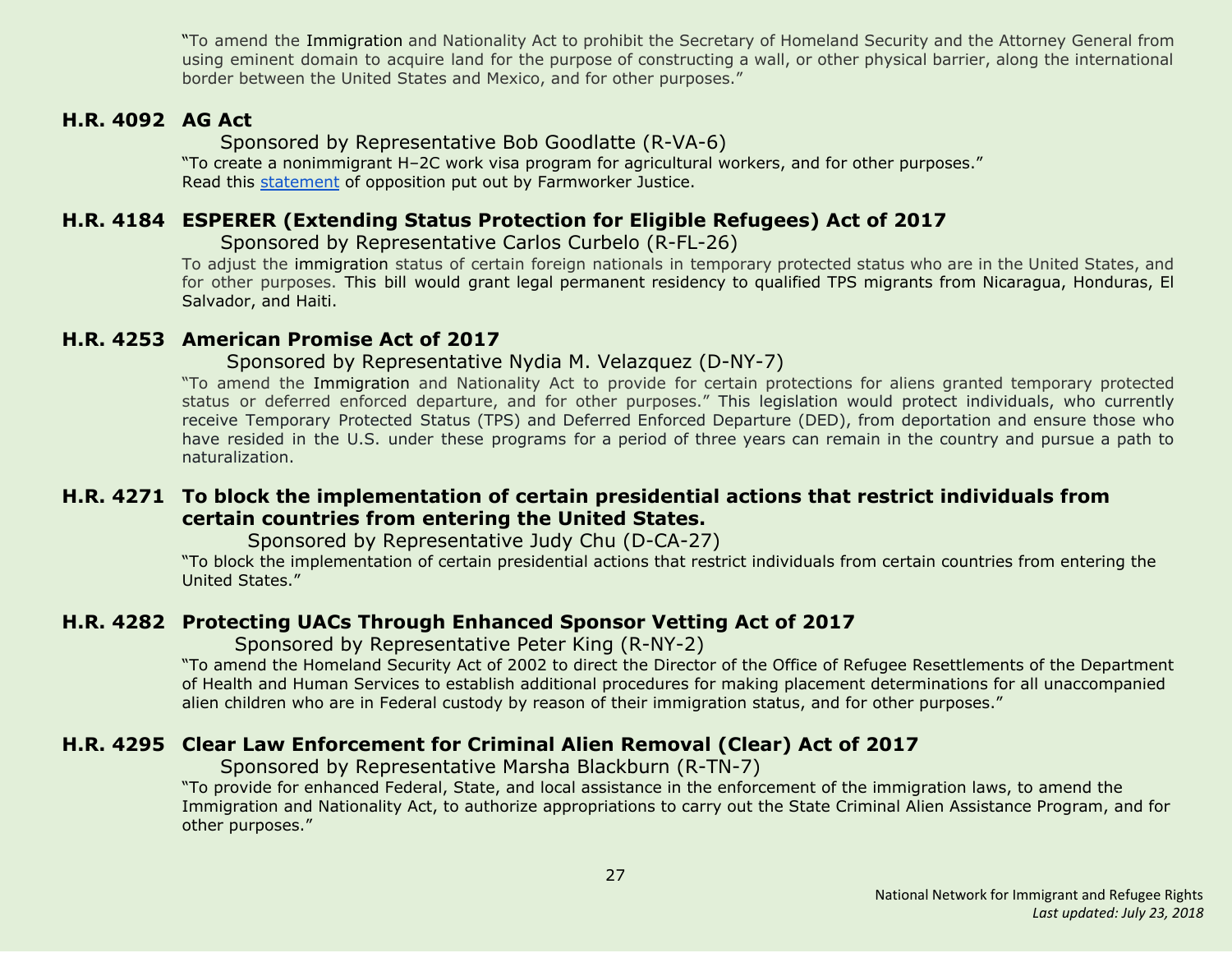#### <span id="page-27-0"></span>**H.R. 4310 Allow State Sovereignty Upon Refugee Entry (ASSURE) Act**

Sponsored by Representative Scott Perry (R-PA-4)

"To amend section 412(a)(2) of the Immigration and Nationality Act to require ratification of a plan with respect to a refugee by the legislature of a State before the refugee may be initially placed or resettled in the State, and for other purposes." This bill would require the Office of Refugee Resettlement to submit a plan to every state where they intend to send a refugee. This plan must includes information from projected costs to personal information like health records.

#### <span id="page-27-1"></span>**H.R. 4340 American LAWS Act**

Sponsored by Representative Dave Brat (R-VA-7)

To amend the Immigration and Nationality Act to eliminate the diversity immigrant program, to focus family-sponsored immigration on spouses and minor children, and make mandatory and permanent requirements relating to use of an electronic employment eligibility verification system. This bill would eliminate the visa lottery program, end chain migration, and mandate E-Verify.

#### <span id="page-27-4"></span>**H.R. 4384 ASPIRE-TPS Act of 2017**

Sponsored by Representative Yvette D. Clark (D-NY-9)

To amend the Immigration and Nationality Act to provide protected status for certain aliens present in the United States, and for other purposes. This bill would allow TPS recipients to apply for permanent residency and would create a protected status for people who have been in the U.S. under the program for five years.

#### <span id="page-27-5"></span>**H.R. 4398 Safe Emergency Response Act**

Sponsored by Representative Nanette Diaz Barragan (D-CA-44)

"To require the Secretary of Homeland Security to suspend immigration enforcement operations within an area for which the President has declared a major disaster or an emergency, and for other purposes."

#### <span id="page-27-2"></span>**H.R. 4427 Protecting America and American Workers Act**

Sponsored by Representative Martha McSally (R-AZ-2)

To amend the Immigration and Nationality Act to eliminate the diversity immigrant program, and for other purposes including a reduction of diversity visas from 55,000 to 5,000.

# <span id="page-27-3"></span>**H.R. 4488 Preserving Opportunities for Childhood Arrivals Act**

Sponsored by Representative Stevan Pearce (R-NM-2)

"To amend the Immigration and Nationality Act to provide conditional protected status for certain individuals who came to the United States as children, and for other purposes."

# <span id="page-27-6"></span>**H.R. 4624 Notario Victim Relief Act**

#### Sponsored by Representative Marc A. Veasey (D-TX-33)

This bill amends the Immigration and Nationality Act to eliminate the time limit on the filing of a motion to reopen a removal proceeding if the basis of the motion is fraud, negligence, misrepresentation, or extortion by, or the attempted, promised, or actual practice of law without authorization on the part of, a representative.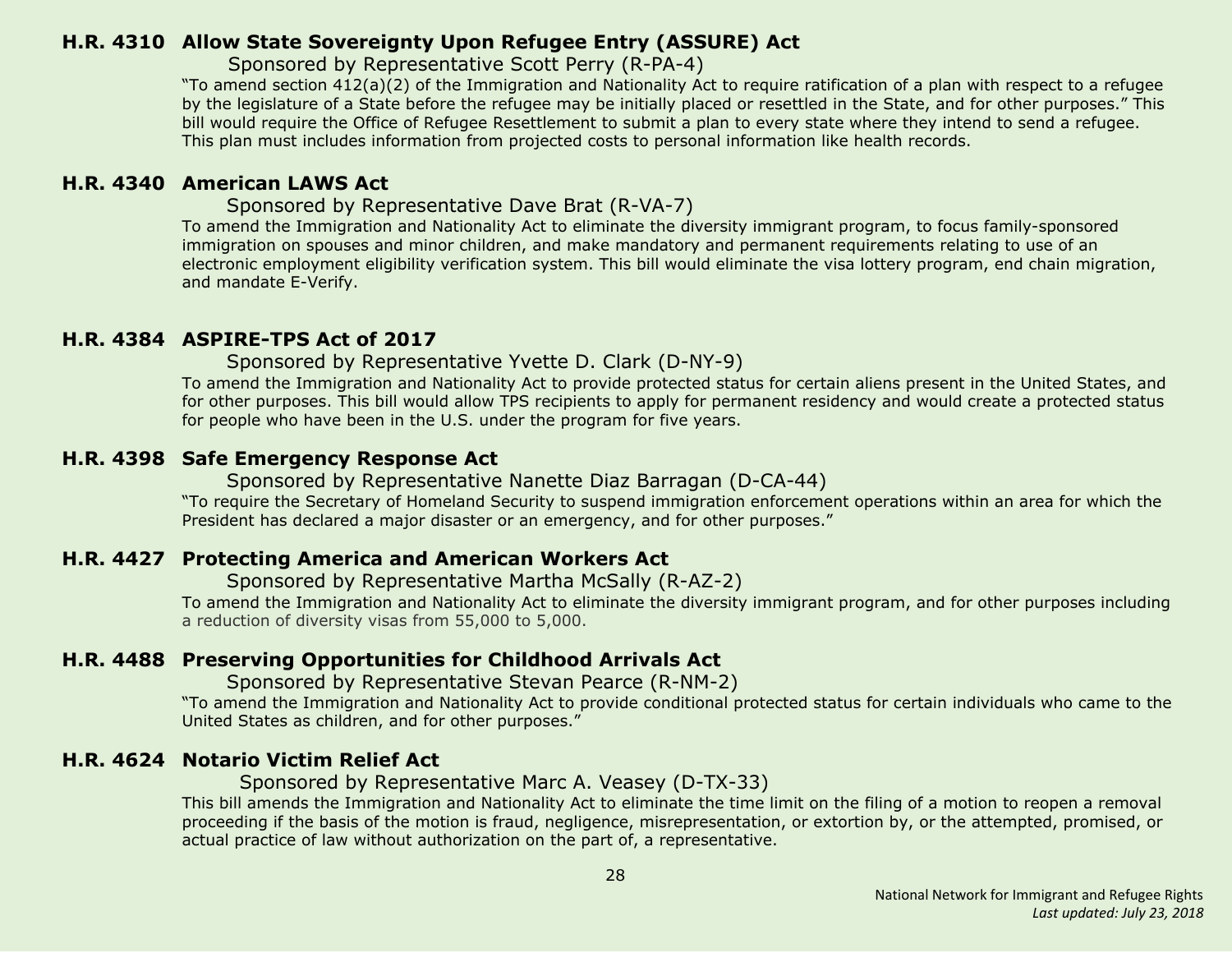#### <span id="page-28-0"></span>**H.R. 4750 TPS Act**

#### Sponsored by Representative Mike Coffman (R-CO-6)

"To terminate the granting of temporary protected status to aliens, to provide for adjustment of status for former temporary protected status holders, and for other purposes." The act would end all future Temporary Protected Status (TPS) enrollment while extending current TPS recipients for a period of three years, after which, qualified recipients can apply for a green card.

# <span id="page-28-1"></span>**H.R. 4760 Securing America's Future Act of 2018**

Sponsored by Representative Bob Goodlatte (R-VA-6)

"To amend the immigration laws and the homeland security laws, and for other purposes."

- Ends the Diversity Visa Program and green card programs for relatives, except spouses and minor children, or so called "chain migration" programs while increasing numbers of skilled workers
- Authorizes border wall construction with additional technology and increases Border Patrol and CPB officers
- Enhances interior enforcement and border security

[Here](https://judiciary.house.gov/wp-content/uploads/2018/01/011018-Securing-Americas-Future-Act-Final.pdf) is a one page summary from the House Judiciary and Homeland Security Committees.

# <span id="page-28-4"></span>**H.R. 4777 Visa Transparency Anti-Trafficking Act of 2018**

Sponsored by Representative Lois Frankel (D-FL-21)

"To amend section 214(c)(8) of the Immigration and Nationality Act to modify the data reporting requirements relating to nonimmigrant employees, and for other purposes."

- From the office of Representative Lois Frankel, Read more [here](https://frankel.house.gov/news/documentsingle.aspx?DocumentID=678) :
	- "Create a standardized reporting system across all non-immigrant visas that authorize work, and require that the reported information be made public;
	- Mandate that critical information be included in the public report in order to help advocacy groups and the public identify signs that a foreign workforce is demographically distinct from its domestic counterpart – which may indicate an underlying problem, such as employment discrimination, or worse, human trafficking;
	- Give governments, advocates, and the public the data needed to develop targeted trafficking prevention outreach programs to educate workers domestically and abroad."

# **+ S. 2293 Visa Transparency Anti-Trafficking Act of 2018**

Sponsored by Representative Richard Blumenthal (D-CT)

# <span id="page-28-2"></span>**H.R. 4796 Uniting and Securing America (USA) Act of 2018**

Sponsored by Representative Will Hurd (R-TX-23) and Pete Aguilar (D-CA-31 )

Bipartisan legislation to protect DACA recipients from deportations and implement new border security measures.

- Press [release](https://www.nilc.org/2018/01/16/response-to-introduction-of-usa-act/) from the National Immigration Law Center Describing the act as a bipartisan fix, although with flaws.
- Press [release](https://aguilar.house.gov/media-center/press-releases/reps-hurd-aguilar-denham-drive-bipartisan-daca-border-security-solution) from the office of Representative Pete Aguilar.
- Bill [summary](http://immigrationforum.org/wp-content/uploads/2018/01/Uniting-and-Securing-America-USA-Act-Bill-Summary-.pdf) from the National Immigration Forum

# <span id="page-28-3"></span>**H.R. 4805 No Federal Funding to Benefit Sanctuary Cities Act**

Sponsored by Representative Luke Messer (R-IN-6)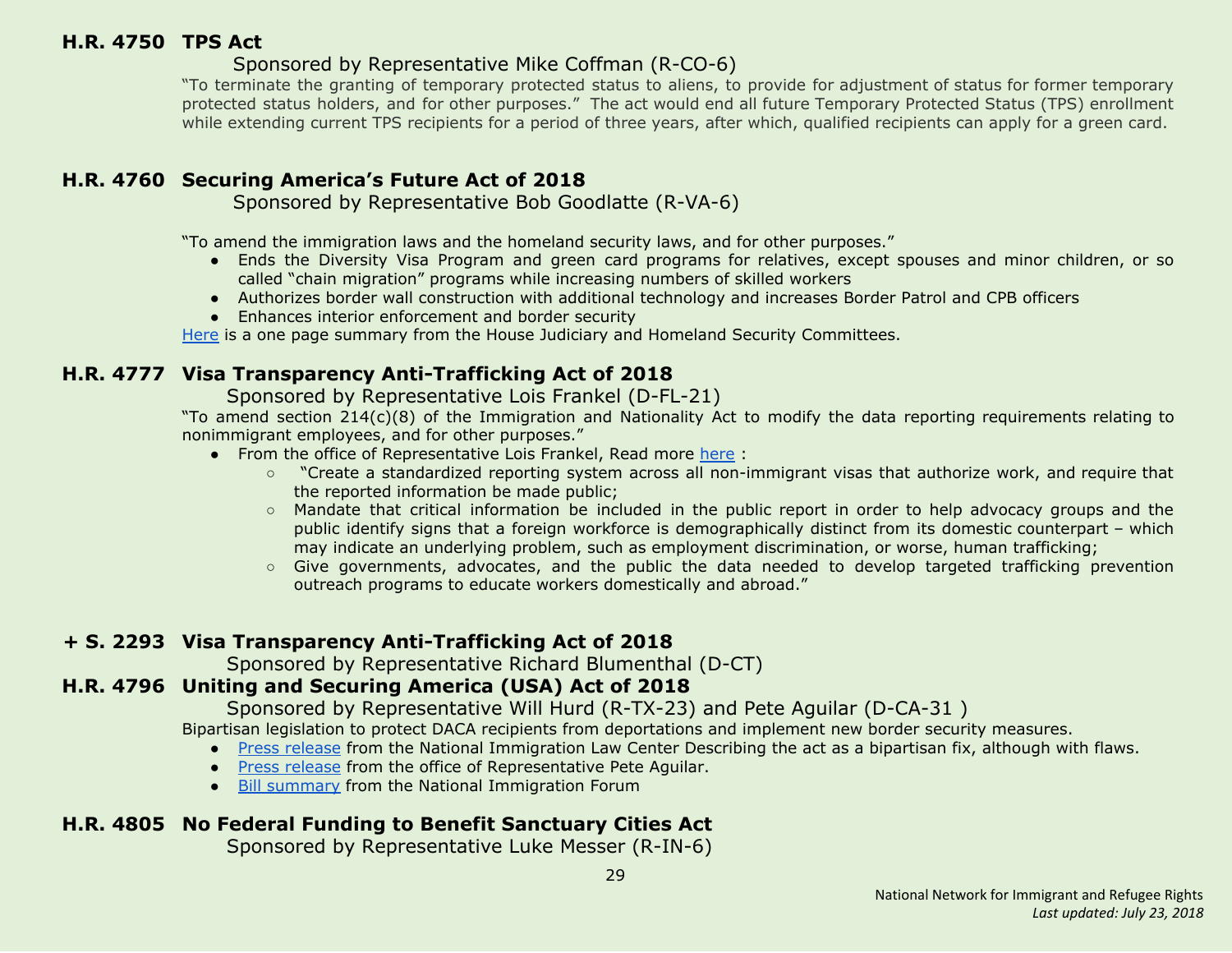"To ensure that State and local law enforcement may cooperate with Federal officials to protect our communities from violent criminals and suspected terrorists who are illegally present in the United States, to stop taxpayer dollars from flowing to jurisdictions that fail to comply with Federal law, and for other purposes."

#### <span id="page-29-0"></span>**H.R. 4850 Asylum Protection Act of 2018**

Sponsored by Representative Francis Rooney (R-Fl-19)

"to amend the Immigration and Nationality Act to alter the deadlines by which an application for asylum must be made, and for other purposes."

- Shortens the existing deadline for asylum applications from one year to 30 days from when the applicant enters the United States.
- The bill also requires applicants to declare status when entering the United States at any port of entry.

#### <span id="page-29-1"></span>**H.R. 4873 DACA Compromise Act of 2018**

#### Sponsored by Representative Darrell E. Issa (R-CA-49)

"To authorize the cancellation of removal and adjustment of status of certain individuals who are long-term United States residents and who entered the United States as children, and for other purposes"

- Reallocating visas from existing family, employment, and diversity visa categories and making them available to DACA recipients
- A one page [summary](https://issa.house.gov/sites/issa.house.gov/files/Summary%20of%20the%20DACA%20Compromise%20Act%20of%202018.pdf) from the office of Representative Darrell E. Issa.

#### <span id="page-29-4"></span>**H.R. 4906 Ensuring Full Participation in the Census Act of 2018**

Sponsored by Representative Eleanor Holmes Norton (D-DC- At Large)

To amend title 13, United States Code, to prohibit the use of questions on citizenship, nationality, or immigration status in any decennial census, and for other purposes.

#### <span id="page-29-2"></span>**H.R. 4915 SLAP Act of 2018**

Sponsored by Representative Todd Rokita (R-IN-4)

To amend title 18, United States Code, to provide penalties for certain obstructions of the enforcement of Federal immigration laws, and for other purposes.

# <span id="page-29-3"></span>H.R. 4928 To amend title 28, United States Code, to provide that the United States district court for the **District of Columbia shall have exclusive jurisdiction over actions arising under the immigration laws, and for other purposes.**

Sponsored by Representative Dave Brat (R-VA-7)

This bill amends the federal judicial code to grant exclusive jurisdiction to the U.S. District Court for the District of Columbia over: (1) cases arising under the immigration laws, or (2) claims by foreign nationals challenging an order of removal or another action authorized under the Immigration and Nationality Act.

# <span id="page-29-5"></span>**H.R. 4933 Fair TPS Act**

Sponsored by Representative Bobby L Rush (D-IL-1)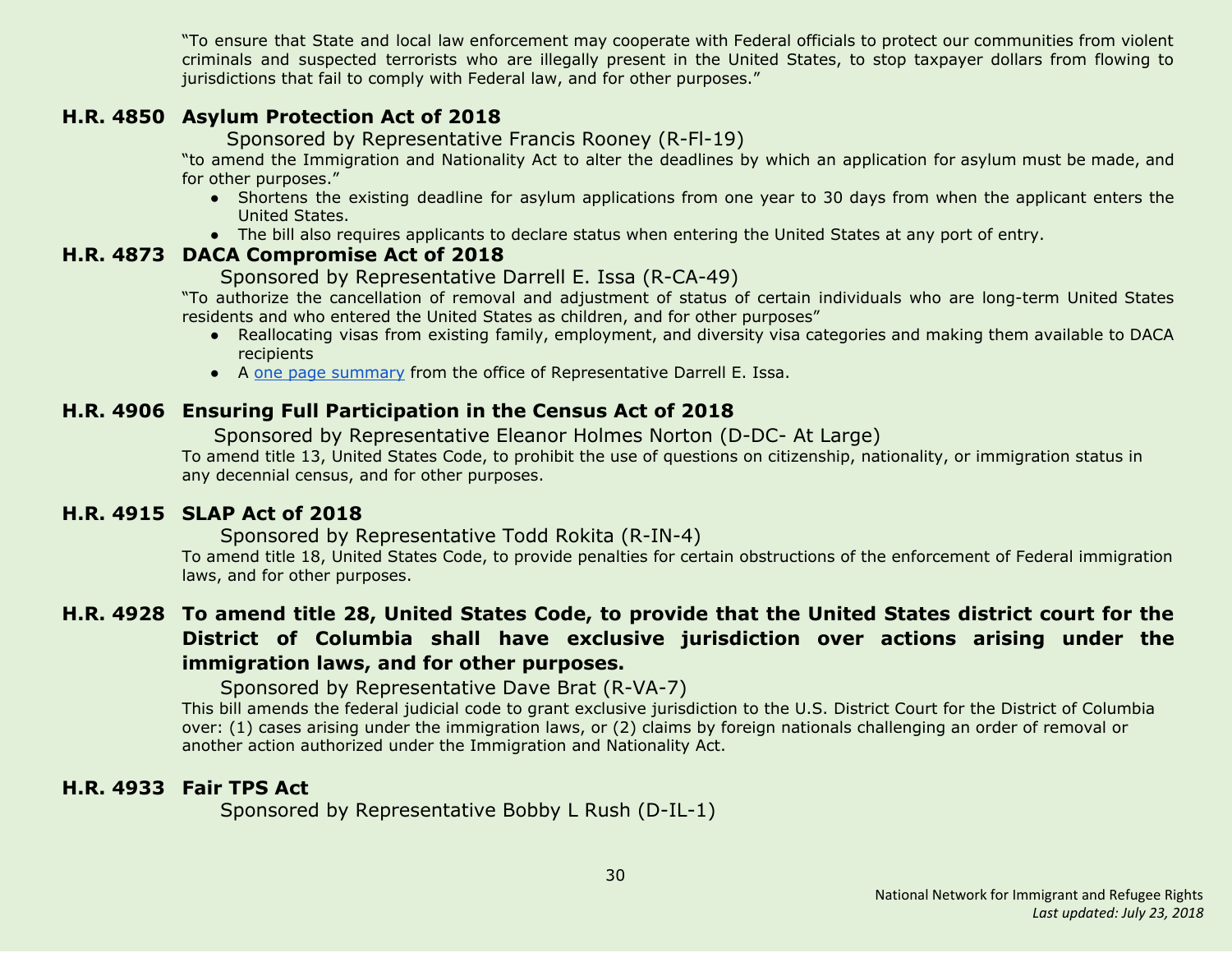To prohibit the use of Federal funds to implement the policy changes in the notices terminating temporary status for natives of Nicaragua, Haiti, and El Salvador, and for other purposes.

#### <span id="page-30-4"></span>**H.R. 4940 Border and Port Security Act**

Sponsored by Representative Filemon Vela (D-TX-34)

To increase the number of U.S. Customs and Border Protection officers and support staff, to require reports that identify staffing, infrastructure, and equipment needed to enhance security at ports of entry, and for other purposes.

#### <span id="page-30-5"></span>**H.R. 4944 Reuniting Families Act**

Sponsored by Representative Judy Chu (D-CA-27) To amend the Immigration and Nationality Act to promote family unity, and for other purposes.

#### <span id="page-30-6"></span>**H.R. 4956 Keeping Salvadoran Families Together Act**

 Sponsored by Representative Eleanor Holmes Norton (D-DC-At Large) To amend the Immigration and Nationality Act to provide for adjustment of status for aliens who are nationals of El Salvador and were granted or eligible for temporary protected status, and for other purposes.

#### <span id="page-30-0"></span>**H.R. 4974 To amend the Immigration and Nationality Act to render overstaying a visa a criminal offense, and for other purposes.**

Sponsored by Representative Lloyd Smucker (R-PA-16)

#### <span id="page-30-1"></span>**H.R. 4996 Protecting Our Communities from Gang Violence Act of 2018**

Sponsored by Representative Lee Zeldin (R-NY-1)

To amend the Immigration and Nationality Act to provide that individuals who naturalized under title III of that Act, who are affiliated with a criminal gang, are subject to revocation of citizenship, and for other purposes.

# <span id="page-30-2"></span>**H.R. 5026 To amend the Immigration and Nationality Act to waive certain requirements for naturalization for American Samoan United States nationals to become United States citizens, and for other purposes.**

Sponsored by Representative Aumua Aumua Coleman Radewagen (R-AS-At Large)

#### <span id="page-30-3"></span>**H.R. 5065 To amend the Immigration and Nationality Act to provide that individuals who naturalized under title III of that Act, who are affiliated with a criminal gang, are subject to revocation of citizenship, and for other purposes**

Sponsored by Representative Lee M. Zeldin (R-NY-1)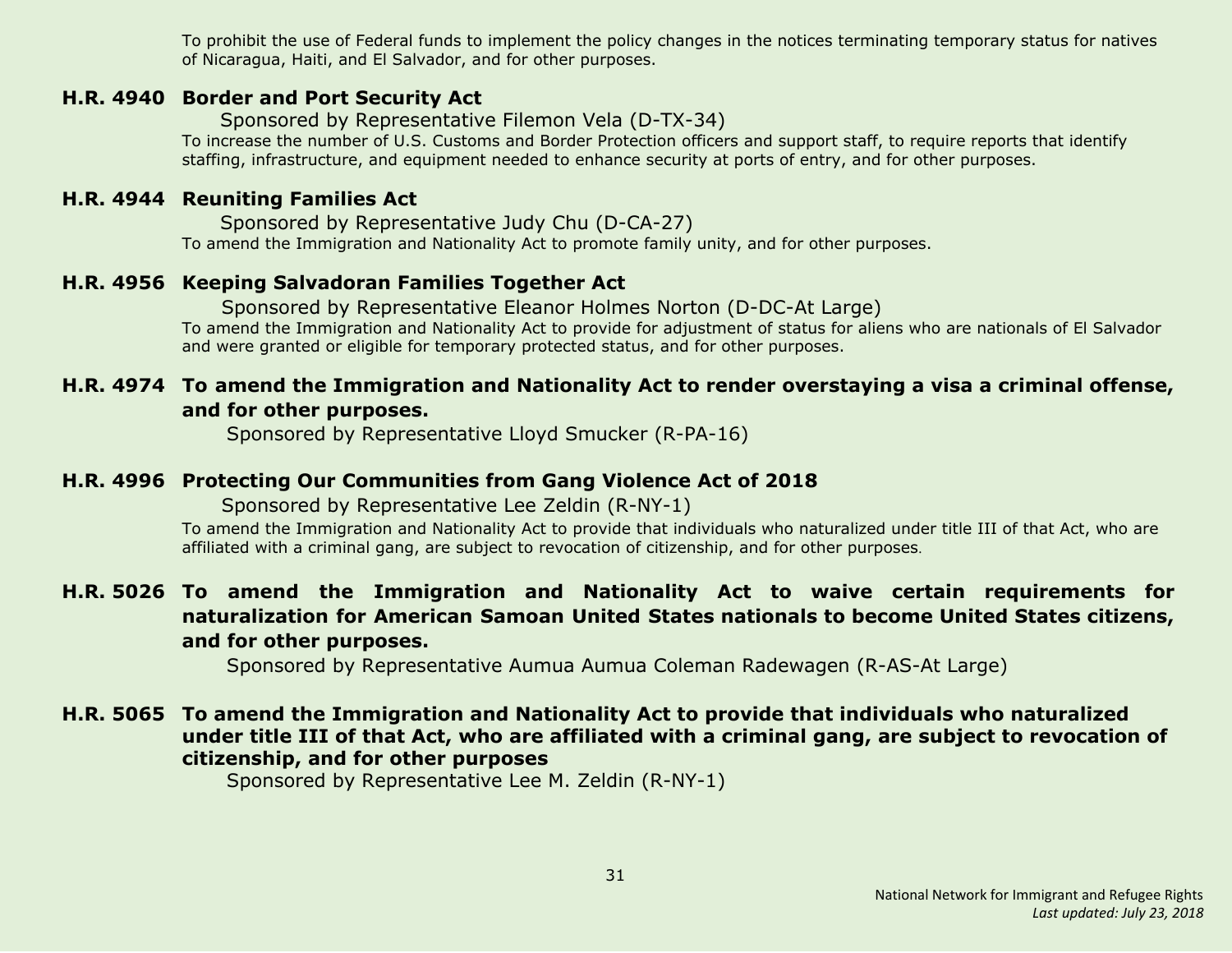# <span id="page-31-1"></span>**H.R. 5058 To amend the Immigration and Nationality Act to eliminate the annual numerical limitation on U visas, to require the Secretary of Homeland Security to grant work authorization to aliens with a pending application for nonimmigrant status under subparagraph (U) or (T) of section 101(a)(15) of such Act, and for other purposes.**

Sponsored by Representative Jimmy Panetta (D-CA-20)

#### <span id="page-31-2"></span>**H.R. 5072 Liberian Refugee Immigration Fairness Act**

Sponsored by Representative Keith Ellison (D-MN-5)

"This bill directs the Department of Homeland Security to adjust to permanent resident status a qualifying Liberian national who: (1) has been continuously present in the United States between November 20, 2014, through the date of status adjustment application; or (2) is the spouse, child, or unmarried son or daughter of such an alien. Adjustment applications must be filed not later than one year after the date of enactment of this bill."

#### <span id="page-31-3"></span>**H.R. 5173 Amigos Act**

Sponsored by Representative David N. Cicilline (D-RI-1)

"This bill makes Portuguese nationals eligible to enter the United States as nonimmigrant traders and investors as provided for under the Immigration and Nationality Act if Portugal provides reciprocal nonimmigrant treatment to U.S. nationals."

#### **+ S. Amigos Act**

**300** Sponsored by Senator Sheldon Whitehouse (D-RI)

**7**

# <span id="page-31-0"></span>**H.R. 5207 Immigration Advisory Program (IAP) Authorization Act of 2018**

Sponsored by Representative Martha McSally (R-AZ-2)

"To amend the Homeland Security Act of 2002 to establish the immigration advisory program, and for other purposes."

# <span id="page-31-6"></span>**H.R. 5229 Tuition Fairness For Citizens Act**

Sponsored by Representative Scott Perry (R-PA-4)

"To amend section 505 of the Illegal Immigration Reform and Immigrant Responsibility Act of 1996 to clarify the prohibition on postsecondary education benefits for certain aliens, to grant a private right of action to persons injured by a violation of such prohibition, and for other purposes."

# <span id="page-31-4"></span>**H.R. 5233 Adoptee Citizenship Act**

Sponsored by Representative Adam Smith (D-WA-9)

"To provide for automatic acquisition of United States citizenship for certain internationally adopted individuals, and for other purposes."

# <span id="page-31-5"></span>**H.R. 5292 2020 Census Accountability Act**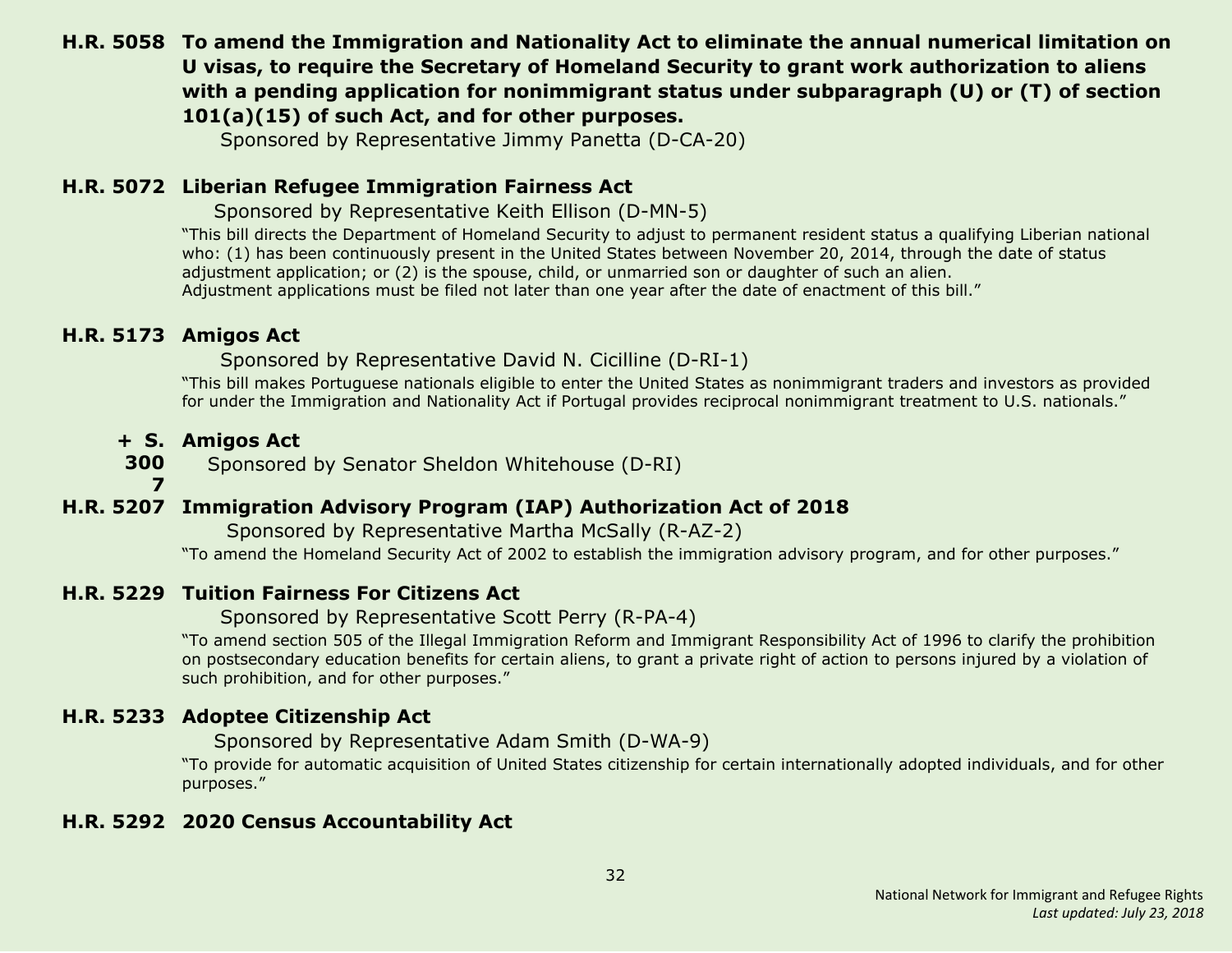#### Sponsored by Representative Darren Soto (D-Fl-9)

"To establish a task force to review new decennial census questions and their impact on response rates for minorities, the accuracy of the census, redistricting, costs and funding distribution, and for other purposes."

# <span id="page-32-2"></span>**H.R. 5496 To amend Immigration and Nationality Act regarding the extension of a foreign state's designation for purposes of temporary protected status, and for other purposes.**

Sponsored by Representative Scott Perry (R-PA-4)

"This bill would amend the Immigration and Nationality Act to restrict the extension of temporary protected status (TPS) designations, limiting extensions to only 6-month periods and terminating TPS where the Attorney General fails to act on the extension of an expiring designation."

# <span id="page-32-0"></span>**H.R. 5510 Reentry and Reunification Act**

Sponsored by Representative Al Green (D-TX-9)

This bill would authorize the Secretary of Homeland Security to provide lawful permanent resident status to previously removed alien parents and spouses of citizens of the United States and for other purposes. This would be granted if: (A) the alien is the spouse, parent, or guardian of a citizen of the United States, (B) prior to the date of the enactment of this Act, the alien departed the United States pursuant to an order of removal: oris subject to an order of removal, or is in removal proceedings, the alien has been a person of good moral character since the date the alien initially entered the United States

# <span id="page-32-3"></span>**H.R. 5515 H. Amdt. 653**

# Sponsored by Representative Mike Gallagher (R-WI-8)

An amendment numbered 55 printed in House Report 115-702 to add the use of immigration programs and visas by the Chinese Communist Party to enter the United States for the purposes of political, academic, or social influence efforts to the strategy required in Section 1252.

# <span id="page-32-1"></span>**H.R. 5593 Protect Patriot Spouses Act**

Sponsored by Darren Soto (D-FL-9) To render certain U.S. military spouses eligible for adjustment of immigration status.

# <span id="page-32-4"></span>**H.R. 5617 No Enforcement, No Grants for Sanctuary Cities Act of 2018**

Sponsored by Representative Daniel M. Donovan Jr. (R-NY-11)

"This bill would prohibit sanctuary jurisdictions from receiving Federal funds under the State Criminal Alien Assistance Program, and for other purposes."

# <span id="page-32-5"></span>**H.R. 5648 INA Jurisdiction Act of 2018**

Sponsored by Representative Louie Gohmert (R-TX-1)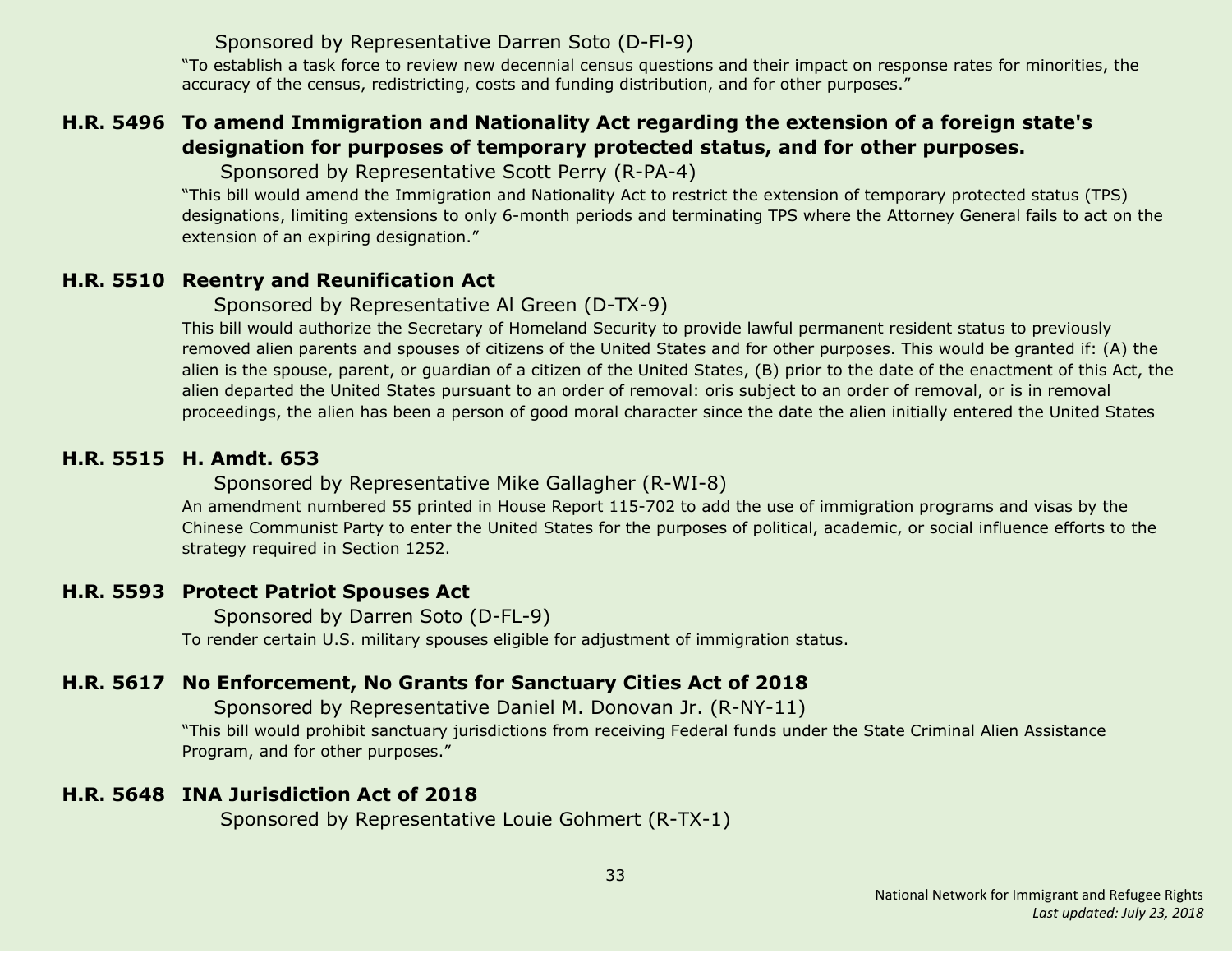"This bill amends the federal judicial code to specify that the U.S. Supreme Court and immigration courts are the only courts that have jurisdiction over (and in which a claimant has standing to raise) issues regarding immigration, naturalization, refugee status, asylum, and any other related matter involving a claimed legal right to enter or remain in the United States, or any case or controversy of any provision of the immigration laws, or any order issued or rule made pursuant to immigrations laws."

#### <span id="page-33-2"></span>**H.R. 5653 Criminal Alien Certification Act of 2018**

Sponsored by Representative Paul Gosar (R-AZ-4)

"This bill would amend the Immigration and Nationality Act to provide that any alien who has been convicted of a felony or two misdemeanors, is deportable, and for other purposes."

#### <span id="page-33-1"></span>**H.R. 5663 Make Sanctuary Cities Pay for the Wall Act of 2018**

#### Sponsored by Representative Robert Pittenger (R-NC-9)

"This bill directs the Department of Homeland Security (DHS) to establish a DHS account for the planning, design, and construction of a U.S. - Mexico border barrier. Certain housing, community development, and public works appropriations for sanctuary cities, localities, or states shall be withheld and deposited into such account."

DHS: (1) may decline to transfer an alien in its custody to a sanctuary jurisdiction regardless of whether such jurisdiction has issued a writ or warrant, (2) shall not transfer an alien under a final order of removal (or a restatement of an order of removal) to a sanctuary jurisdiction, and (3) shall determine and report to Congress each year which political subdivisions or states are sanctuary jurisdictions.

#### <span id="page-33-3"></span>**H.R 5750 E-bonding for Immigration Integrity Act of 2018**

Sponsored by Representative Steve King (R-IA-4)

"This bill requires an alien who is in one of the following nonimmigrant categories to post a bond prior to being issued a U.S. entry visa: (1) an alien who is from a country with a visa overstay rate greater than 1.5%; or (2) a B-visa tourist or business entrant, and F-visa foreign student, an H-visa temporary non agricultural worker, or a K-visa fiance/ fiancee. The Department of Homeland Security (DHS) shall: (1) establish a \$2,500-\$10,000 bond amount, which shall be reviewed annually, for each visa category based upon overstay risk; and (2) identify nonimmigrant visa category overstay rates, including categories with overstay rates greater than 1.5%. The bill establishes the E-bond Enforcement Fund which shall be funded by forfeited bonds and used to ensure compliance with this bill and to administer enforcement programs. DHS shall report to ongress annually regarding: (1) visa overstay rates by nonimmigrant category, (2) categories with overstay rates greater than 1.5%, (3) bond amounts, and (4) fund information."

#### <span id="page-33-4"></span>**H.R. 5876 Border Wall Trust Fund Act**

Sponsored by Diane Black (R-TN-6)

To allow the Secretary of the Treasury to accept public donations to fund the construction of a barrier on the border between the United States and Mexico, and for other purposes.

#### <span id="page-33-0"></span>**H.R. 5950 HELP Separated Children Act**

Sponsored by Representative Lucille Roybal-Allard (D-CA-40)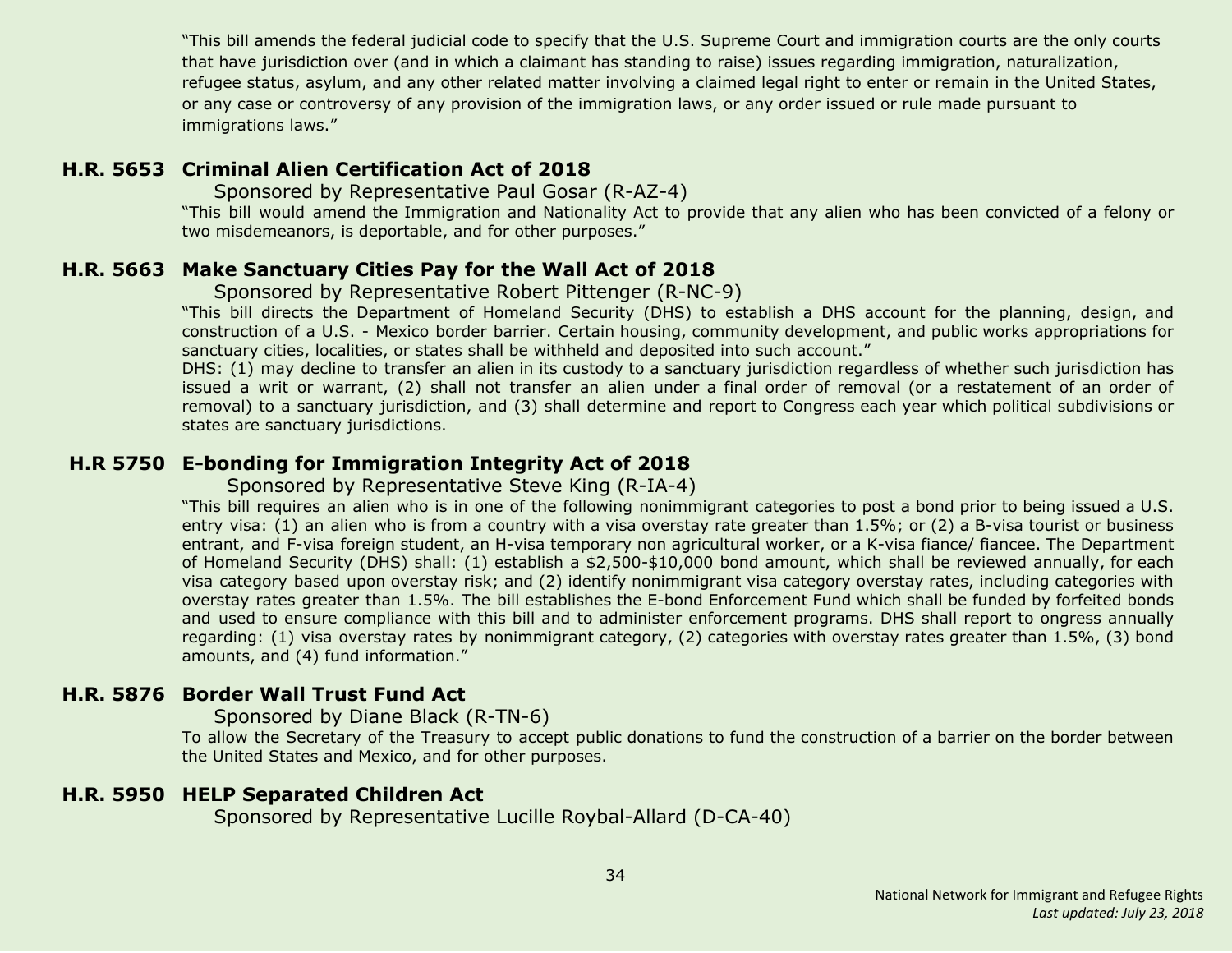**+ S.** access to child welfare agencies, courts, and consular officials. This bill outlines protections for children affected by immigration enforcement actions. It outlines apprehension procedures,

**293**

#### **7 HELP Separated Children Act**

Sponsored by Representative Tina Smith (D-MN)

# <span id="page-34-0"></span>**H.R. 5954 Anti-terrorism Clarification Act of 2018**

#### Sponsored by Representative Bob Goodlatte (R-VA-6)

This bill clarifies and updates the existing Anti-Terrorism Act. Among other things, the *Anti-Terrorism Clarification Act of 2018* clarifies that the "act of war" defense does not apply to acts carried out by entities designated as foreign terrorist organization by the U.S. government or any person that has been determined by the court to not be a military force. Additionally, it states that no one benefiting from a U.S. program or maintaining a presence in the United States should be able to dodge responsibility in U.S. courts for involvement in terrorist attacks that harm Americans. The *Anti-Terrorism Clarification Act* clarifies that defendants who take advantage of benefits under certain U.S. laws shall be deemed to have consented to jurisdiction in U.S. courts for any *Antiterrorism Act* lawsuit.

#### **+ S. Anti-terrorism Clarification Act of 2018**

**294** Sponsored by Senator Chuck Grassley (R-IA)

**6**

# <span id="page-34-1"></span>**H.R. 5991 DATA Act**

Sponsored by Representative Joseph Crowley (D-NY-14)

"To require the collection of data by officers enforcing United States laws and regulations, including at border security stops within United States borders, and for other purposes."

# <span id="page-34-2"></span>**H.R. 6055 Keep Our Cities Safe Act of 2018**

#### Sponsored by representative Jimmy Gomez (D-CA-34)

"To amend the Immigration and Nationality Act to indemnify government employees, and employees that have contracts with such governments, from certain judgements for acting within their capacity to comply with their official duties and responsibilities, and other purposes."

# <span id="page-34-3"></span>**H.R. 6123 Physician Visa Reform Act of 2018**

#### Sponsored by Representative James Sensenbenner (R-WI-5)

To amend the Immigration and Nationality Act to provide that an alien physician who is coming to the United States to practice medicine in an area designated by the Secretary of Health and Human Services as having a shortage of health care professionals is not required to pass the National Board of Medical Examiners Examination, and for other purposes.

# <span id="page-34-4"></span>**H.R. 6136 Border Security and Immigration Reform Act of 2018**

#### Sponsored by Representative Bob Goodlatte (R-VA-6)

This bill enhances enforcement of existing immigration law, closes immigration enforcement loopholes, ends the catch and release policy, provides \$25 billion in funding to secure the border, provides a legislative solution for the current beneficiaries of the Deferred Action for Childhood Arrivals (DACA) program, and establishes a new merit-based visa program.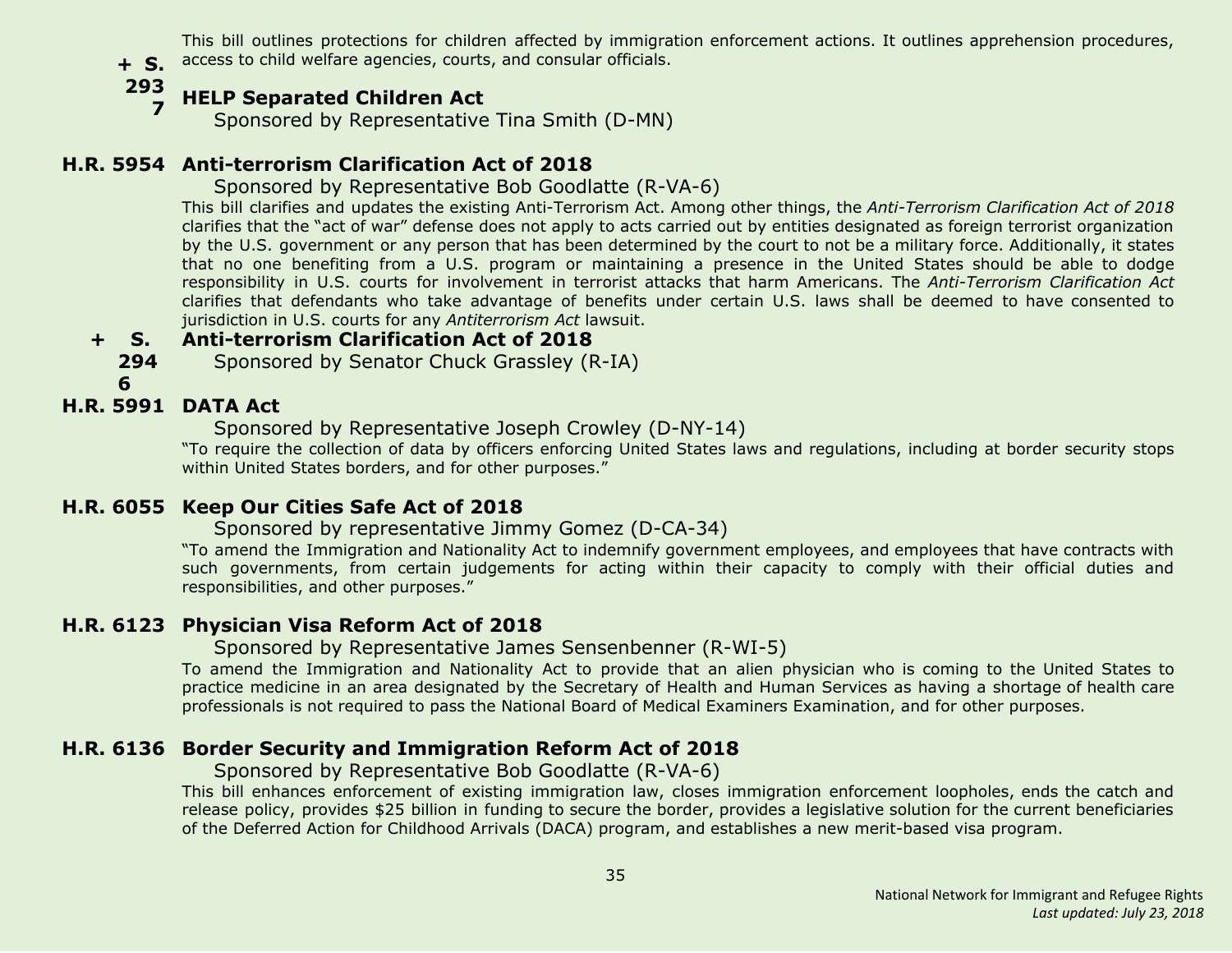<span id="page-35-3"></span>**H.R. 6180 To require the Federal Government to provide mental health services to each child who has been separated from one or more parent as a result of implementation of the Trump Administration's zero tolerance policy at the United States border, and for other purposes.**

Sponsored by Representative Nanette Diaz Barragan (D-CA-44)

# <span id="page-35-6"></span>**H.R. 6190 To amend Immigration and Nationality Act to address the protective custody of alien children accompanied by parents, and for other purposes**

Sponsored by Representative Daniel Webster (R-FL-11)

#### <span id="page-35-4"></span>**H.R. 6256 Congressional Access to Children's Detention Facilities Act**

Sponsored by Representative Debbie Schultz Wasserman (D-FL-23)

This bill would require that the Secretary of Homeland Security and the Secretary of Health and Human Services allow Members of Congress to tour detention facilities that house detained minors.

#### <span id="page-35-5"></span>**H.R. 6361 Establishing A Humane Immigration Enforcement System Act**

Sponsored by Representative Mark Pocan (D-WI-2)

Moves to establish a commission to monitor and ensure the humane actions of Immigration Customs and Enforcement. This bill indicates that ICE's actions have moved far away from its initial purpose when established under the Bush administration. A commission would submit a report of its findings and recommendations.

#### <span id="page-35-0"></span>**S. 36 Keep Our Communities Safe Act of 2017**

#### Sponsored by: Senator James M. Inhofe (R-OK)

"The bill expands the authority of the Department of Homeland Security (DHS) to take a criminal alien into custody pending a determination of removability and provides that the alien, unless eligible for bond release, may be detained without limitation until subject to a final order of removal. The Attorney General's review of DHS custody determinations is limited to whether the alien may be detained, released with no bond, or released on bond of at least \$1,500. Review of DHS custody determinations for an alien in certain categories is limited to whether the alien was properly included in such category."

# <span id="page-35-1"></span>**S. 51 Taking Action Against Drunk Drivers Act**

#### Sponsored by: Senator Chuck Grassley (R-IA)

"An alien convicted of three or more federal or state offenses for driving under the influence or driving while intoxicated, regardless of whether the offenses are classified as felonies or misdemeanors, is: (1) inadmissible, or (2) deportable if at least one of such offenses occurred after the enactment of this bill. The definition of "aggravated felony" is expanded for purposes of such Act to include a third conviction under federal or state law for driving under the influence or driving while intoxicated, regardless of whether the offense is classified as a felony or a misdemeanor, for which the term of imprisonment is at least one year."

#### <span id="page-35-2"></span>**S. 52 A bill to make aliens associated with a criminal gang inadmissible, deportable, and ineligible for various forms of relief**

Sponsored by: Senator Chuck Grassley (R-IA)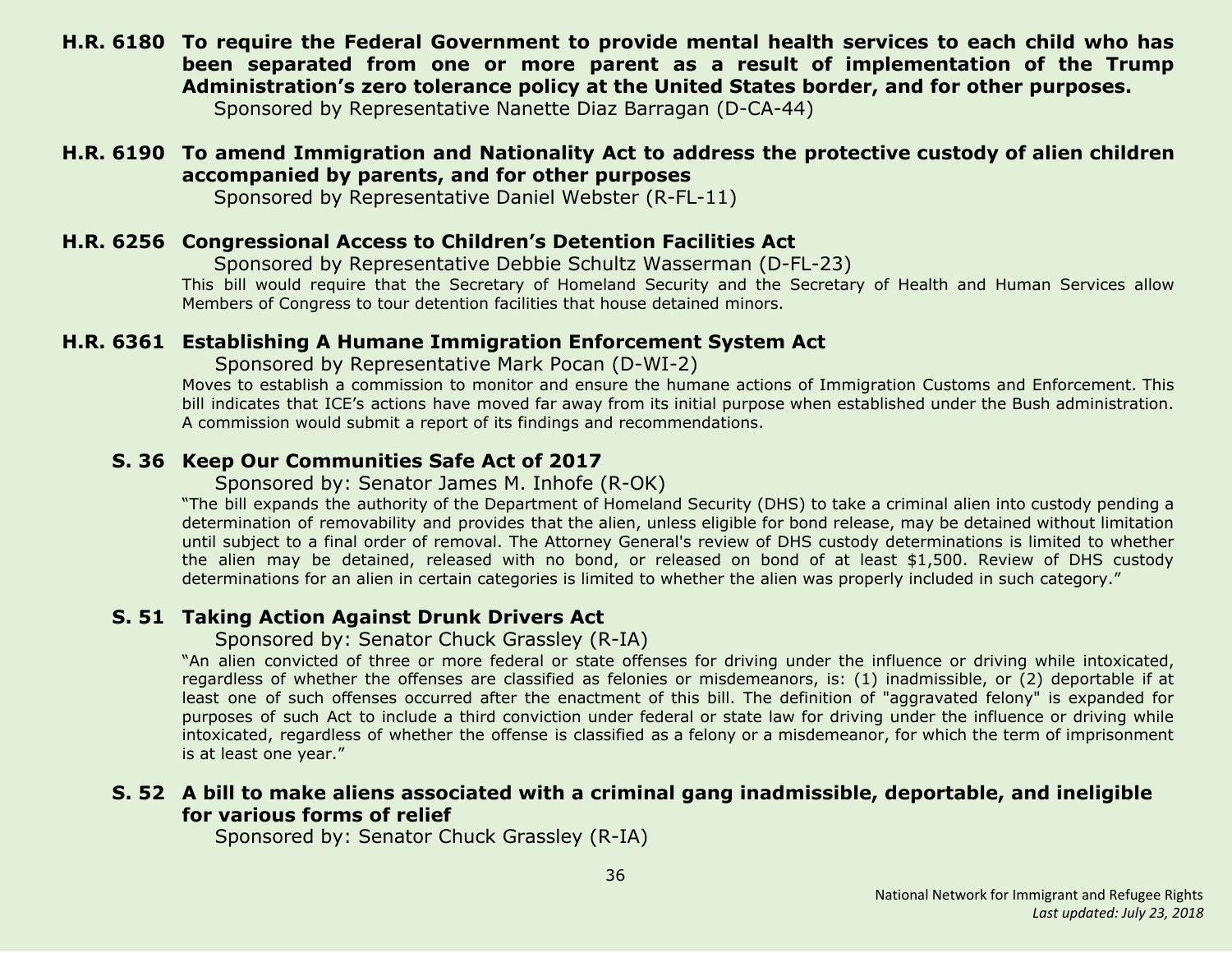"An alien who is or was a member of a criminal gang, or who participated in gang activity knowing that such participation will promote the gang's illegal activity, shall be inadmissible and deportable. The Department of Homeland Security may designate a group or association as a criminal gang. Detention shall be mandatory for anyone found inadmissible or deportable for criminal street gang membership. Individuals found inadmissible or deportable for criminal gang membership shall be barred from: asylum; withholding of removal; temporary protected status; special immigrant juvenile status; deferred action; and parole, unless assisting the United States in a law enforcement matter and required by the government to be present with respect to such assistance. An alien found at a U.S. land border or port of entry who is determined to be inadmissible and a threat to public safety (certain criminals, terrorists, street gang members) shall be subject to expedited removal."

#### <span id="page-36-0"></span>**S. 180 H1-B and L-1 Visa Reform Act of 2017**

#### Sponsored by: Senator Chuck Grassley (R-IA)

"This bill amends the Immigration and Nationality Act to revise employer and government requirements regarding visas for nonimmigrant aliens rated H-1B (specialty occupation) and L-1 (intracompany transfer to the United States from abroad). The bill establishes an H-1B visa allocation system, with first priority reserved for aliens who have earned an advanced degree in a field of science, technology, engineering, or mathematics (STEM) from a U.S. institution of higher education. The bill requires completion of a U.S. degree (or an equivalent foreign degree) as a qualification for "specialty occupation" eligibility, eliminating experience in a specialty as an equivalent to the completion of such a degree. The bill prescribes an H-1B labor condition application fee."

#### <span id="page-36-2"></span>**S. 229 Protect DREAMer Confidentiality Act of 2017**

Sponsored by: Senator Martin Heinrich (D-NM)

A bill to provide that "The Secretary [of Homeland Security] shall protect individual application information from disclosure to U.S. Immigration and Customs Enforcement or U.S. Customs and border Protection for any purpose other than implementing the DACA program."

#### <span id="page-36-3"></span>**S. 232 A bill to terminate the EB-5 Visa Program and to reallocate the employment creation visas to the other employment-based visa classifications.**

Sponsored by: Senator Dianne Feinstein (D-CA)

"A bill to terminate the EB-5 Visa Program and to reallocate the employment creation visas to the other employment-based visa classifications."

#### <span id="page-36-1"></span>**S. 354 Reforming American Immigration for Strong Employment Act or the RAISE Act**

Sponsored by: Senator Tom Cotton (R-AR)

"To amend the immigration and Nationality Act to eliminate the Diversity Visa Program, to limit the President's discretion in setting the number of refugees admitted annually to the United States, to reduce the number of family sponsored immigrants, to create a new nonimmigrant classification for the parents of adult United States citizens, and for other purposes."

• Asian American [Advancing](http://advancingjustice-aajc.org/sites/default/files/2017-04/RAISE%20Act%20Would%20Separate%20Families.pdf) Justice factsheet on why they oppose S. 354

On 8/02/17 Senator Tom Cotton introduced [S.1720](#page-38-3) a revised version of the RAISE Act.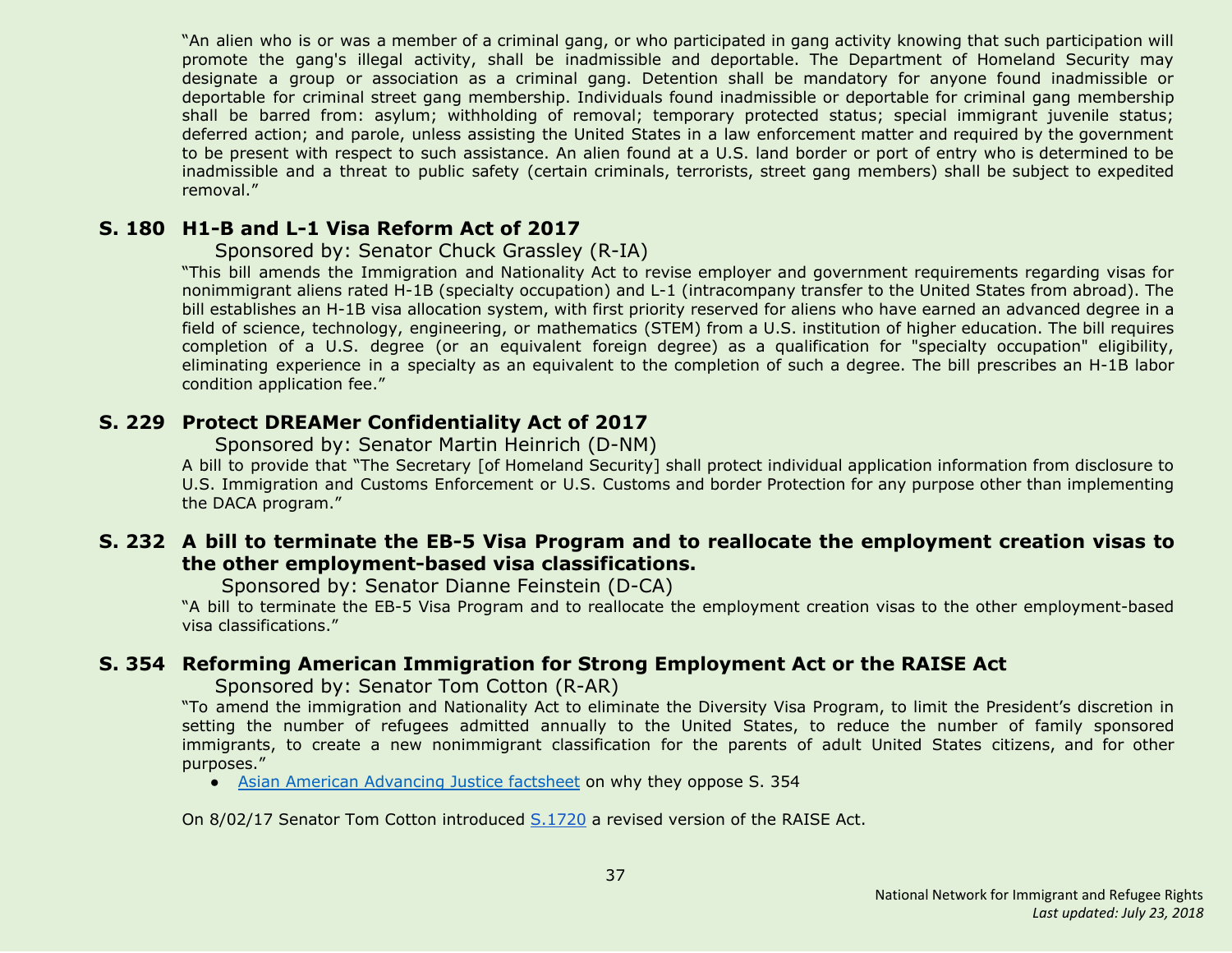#### <span id="page-37-5"></span>**S. 415 A bill to nullify the effect of the recent Executive order that makes the vast majority of unauthorized individuals priorities for removal and aims to withhold critical Federal funding to sanctuary cities.**

Sponsored by: Senator Catherine Cortez Masto (D-NV)

"The provisions of Executive Order 13768, entitled "Enhancing Public Safety in the Interior of the United States", are rescinded and shall not have any legal effect."

#### <span id="page-37-0"></span>**S. 745 A bill to reauthorize the State Criminal Alien Assistance Program, and for other purposes.**

Sponsored by: Senator Jeff Flake (R-AZ)

"A bill to reauthorize the State Criminal Alien Assistance Program… assistance for states incarcerating undocumented aliens charged with or convicted of certain crimes."

• Read [background](http://www.ncsl.org/research/immigration/state-criminal-alien-assistance-program.aspx) information on SCAAP from the National Conference of State Legislatures

#### <span id="page-37-1"></span>**S. 775 Religious Worker Visa Improvement Act**

Sponsored by: Senator Orrin G. Hatch (R-UT)

"This bill amends the Immigration and Nationality Act to prohibit a consular officer from issuing a nonimmigrant R-visa (for a religious worker and accompanying or joining spouse or child), and the DHS from granting such status, to an alien until DHS has approved a petition filed on the alien's behalf. An eligible petitioner may file a blanket petition, in lieu of individual petitions, on behalf of aliens meeting specified requirements for blanket petition inclusion."

#### <span id="page-37-2"></span>**S. 1040 State Sponsored Visa Pilot Program Act of 2017**

Sponsored by: Senator Ron Johnson (R-WI)

This bill would allow states to create and administer their own temporary work visas. Farmworker Justices opposes this bill because "The bill would allow individual states to create and run their own guestworker programs. Under our Constitution, immigration policy is a federal issue and for good reason. It does not make sense to allow states to enact 50 different laws regulating admission to the U.S. of foreign citizens. In addition, Sen. Johnson's bill lacks protections against the abuses that are endemic to guestworker programs."

● [Farmworker](https://www.farmworkerjustice.org/sites/default/files/FJ%20-%20Johnson%20State%20GW%20Bill%20Fact%20Sheet%20-FINAL.pdf) Justice factsheet opposing S. 1040

#### <span id="page-37-3"></span>**S. 1126 Securing the Border and Protecting Our Communities Act**

Sponsored by: Senator Luther Strange (R-AL)

"A bill to prohibit certain Federal funds from being available to sanctuary jurisdictions that refuse to cooperate with the Federal Government on immigration matters or retaliate against border security contractors."

# <span id="page-37-4"></span>**S. 1199 Border Enforcement Security Task Force Reauthorization Act of 2017**

**+ H.R.** Sponsored by: Senator Claire McCaskill (D-MO)

**2281**

Rep. Filemon Vela (D-TX-34)

# *H.R. 2281 passed the House on May 17, 2017 (voice vote)*

"A bill to amend the Homeland Security Act of 2002 to reauthorize the Border Enforcement Security Task Force program within the Department of Homeland Security."

● A [definition](https://www.law.cornell.edu/uscode/text/6/240) of BEST (Border Enforcement Security Task Force)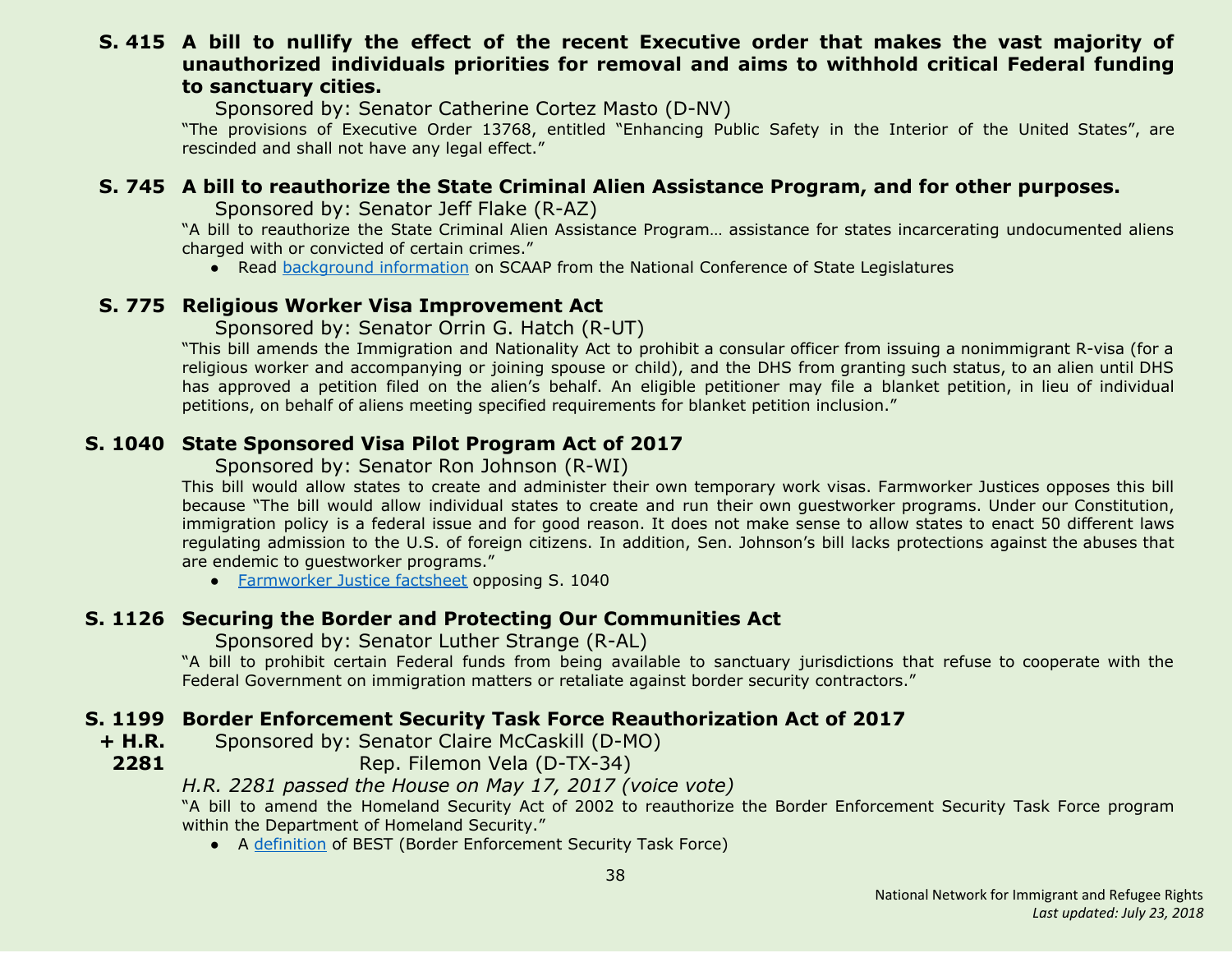#### <span id="page-38-1"></span>**S. 1305 CBP HiRe Act**

Sponsored by: Senator Jeff Flake (R-AZ)

"To provide U.S. Customs and Border Protection with adequate flexibility in its employment authorities." CBP would have the ability to pay recruitment, retention and relocation incentives, provide commuting allowances, and offer higher pay rates.

#### <span id="page-38-4"></span>**S. 1560 A bill to ensure the integrity of border and immigration enforcement efforts by requiring U.S. Customs and Border Protection and U.S. Immigration and Customs Enforcement to administer law enforcement polygraph examinations to all applicants for law enforcement positions and to require post-hire polygraph examinations for law enforcement personnel as part of periodic reinvestigations.**

Sponsored by: Senator Richard J. Durbin (D-IL)

# <span id="page-38-0"></span>**S. 1578 A bill to streamline the application process for H-2A employers and for other purposes**

**+ H.R.** Sponsored by: Senator Rand Paul (R-KY)

**3297** Representative Trent Kelly (R-MS-1)

#### <span id="page-38-2"></span>**S. 1615 A bill to authorize the cancellation of removal and adjustment of status of certain individuals who are long-term United States residents and who entered the United States as children and for other purposes**

Sponsored by: Senator Lindsey Graham (R-SC) and Senator Richard Durbin (D-IL)

This bill, often referred to as the Dream Act of 2017, provides legal status and a pathway to citizenship for some undocumented immigrants who entered the U.S. before the age of seventeen and have lived continuously in the U.S. for four years. Those who meet educational eligibility requirements would receive conditional permanent residency for eight years, after which they would be able to apply for legal permanent residency if they have attained certain educational, work, or military service requirements. The Migration Policy Institute estimates that of the 3.3 million undocumented people who entered the U.S. before the age of seventeen and have lived in the U.S. for four years, 1.8 million would meet the requirements for conditional permanent residency. Of that group, an estimated 1.5 million would be able to adjust their status to that of legal permanent resident after eight years.

● Read this article from [crImmigration](http://crimmigration.com/2017/07/21/dream-act-of-2017-crime-bars/) about the "crime bars" in S. 1615 that could make many people ineligible for the program

# <span id="page-38-5"></span>**S. 1704 Veterans Visa and Protection Act of 2017**

#### Sponsored by: Senator Tammy Duckworth (D-IL)

"To require the Secretary of Homeland Security to establish a veterans visa program to permit veterans who have been removed from the United States to return as immigrants, and for other purposes." The bill would require the Secretary of Homeland Security to establish a veterans visa program to permit veterans who have been removed from the United States to return as immigrants.

● Bill [Summary](http://immigrationforum.org/blog/veterans-and-visa-protection-act-of-2017-bill-summary/) from National Immigration Forum

# <span id="page-38-3"></span>**S. 1720 RAISE Act**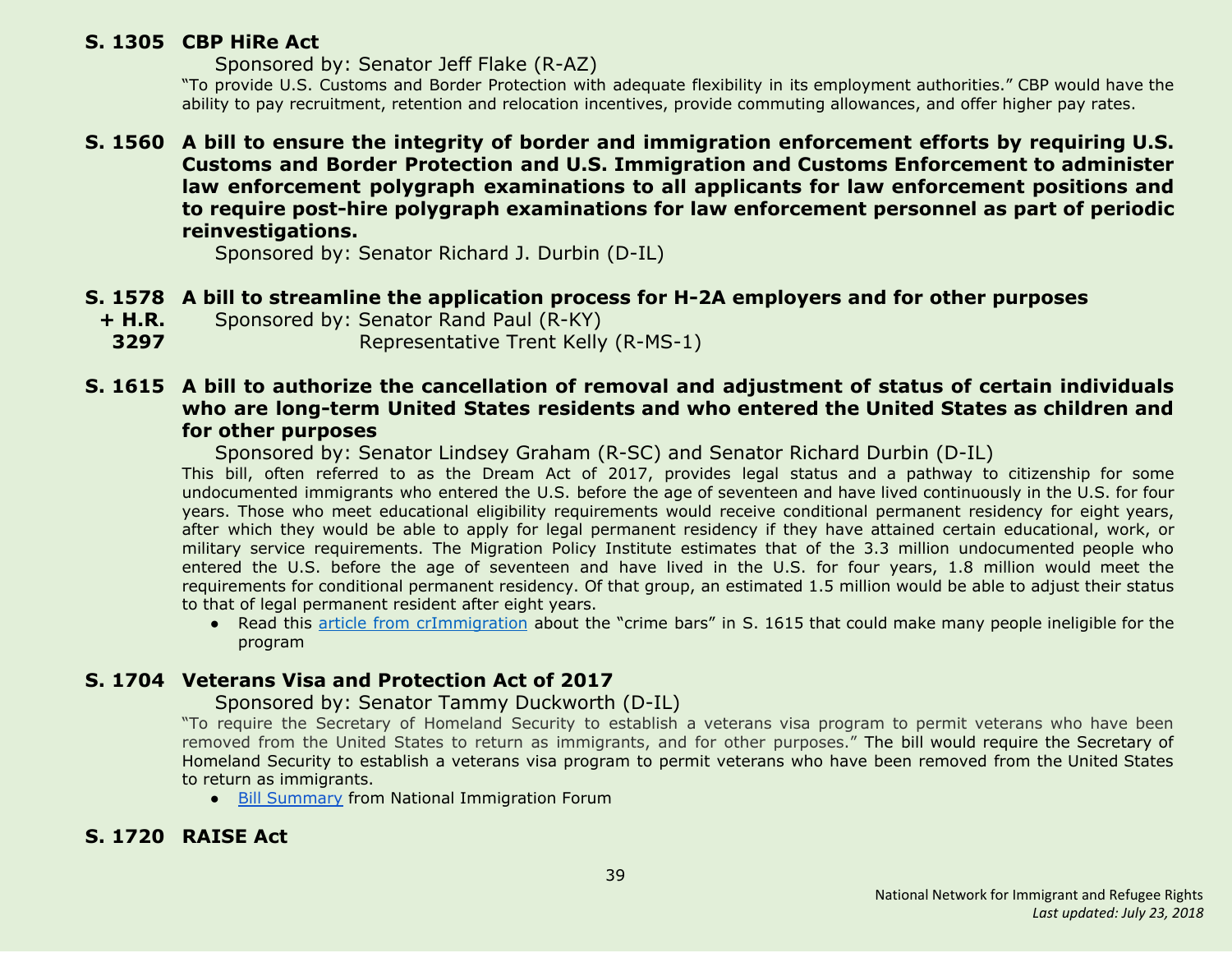# Sponsored by: Senator Tom Cotton (R-AR)

"To amend the Immigration and Nationality Act to establish a skills-based immigration points system, to focus family-sponsored immigration on spouses and minor children, to eliminate the Diversity Visa Program, to set a limit on the number of refugees admitted annually to the United States, and for other purposes." This bill has the potential to reduce overall immigration by 41% in the first year and 50% by year 10.

- Fact [Sheet](http://static.politico.com/fd/af/3eebc635479892982f81bdfe3fa2/raise-act.pdf) from the office of Senator Tom Cotten
- An [article](http://www.migrationpolicy.org/news/raise-act-dramatic-change-family-immigration-less-so-employment-based-system) by the Migration Policy Institute

# <span id="page-39-4"></span>**S. 1725 I-VETS Act**

#### Sponsored by: Senator Tammy Duckworth (D-IL)

"This bill directs the Department of Homeland Security (DHS), upon an alien's application for an immigration benefit or the placement of such alien in an immigration enforcement proceeding, to:

- determine if the alien is serving, or has served, as a member of a regular or reserve component of the Armed Forces on active duty or as a member of a reserve component in an active status; and
- annotate every DHS immigration and naturalization record relating to such an alien to reflect such membership and to afford an opportunity to track the outcomes for each alien."

# <span id="page-39-0"></span>**S. 1757 Building America's Trust Act**

#### Sponsored by: Senator John Cornyn (R-TX)

"To strengthen border security, increase resources for enforcement of immigration laws, and for other purposes" The bill authorizes approximately \$15 billion over 4 years for a long-term border security and interior enforcement strategy, strengthening existing legal authorities and increasing public safety

● Bill [summary](https://www.cornyn.senate.gov/sites/default/files/Building%20America%27s%20Trust%20Act%20-%20One%20Pager.pdf) published by Senator John Cornyn

# <span id="page-39-1"></span>**S. 1852 The Solution for Undocumented Children through Careers, Employment, Education and Defending our Nation (SUCCEED) Act**

#### Sponsored by: Senator Thom Tillis (R-NC)

"To authorize the cancellation of removal and adjustment of status of certain aliens who are long -term United States residents and who entered the United States as children, and for other purposes."

- Read this [SUCCEED](https://www.tillis.senate.gov/public/_cache/files/6a79e1da-2671-427a-9d1c-b3b16376a40c/the-succeed-act-two-pager.pdf) Act FAQ sheet
- A bill [summary](http://immigrationforum.org/blog/the-succeed-act-bill-summary/)

●

# <span id="page-39-2"></span>**S. 1877 Startup Act**

#### Sponsored by: Senator Jerry Moran (R-KS)

"To jump-start economic recovery through the formation and growth of new businesses, and for other purposes." It would direct the Secretary of Homeland Security to under certain circumstances adjust status of not more than 50,000 immigrants who have earned a master's degree or a doctorate degree in a STEM field to be conditionally admitted for permanent residence, and issue a conditional immigrant visa to up to 75,000 qualified immigrant entrepreneurs.

#### <span id="page-39-3"></span>**S. 1937 A bill to authorize appropriations for border infrastructure construction, to provide conditional resident status to certain aliens, and to amend the Immigration and Nationality**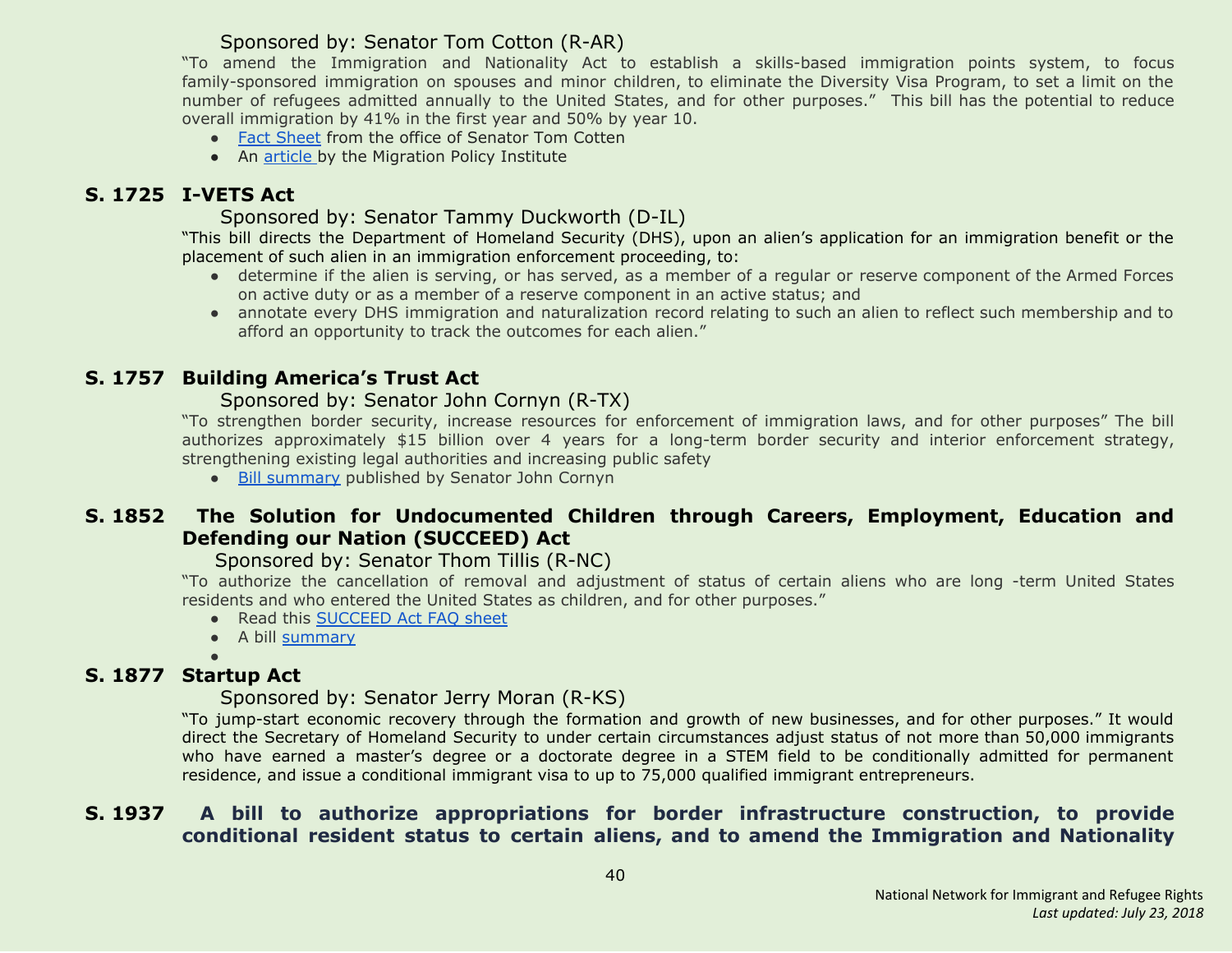# **Act to include grounds of inadmissibility and deportability for alien members of criminal gangs and cartels, and for other purposes.**

Sponsored by: Senator Jeff Flake (R-AZ)

"A bill to authorize appropriations for border infrastructure construction, to provide conditional resident status to certain aliens, and to amend the Immigration and Nationality Act to include grounds of inadmissibility and deportability for alien members of criminal gangs and cartels, and for other purposes."

# <span id="page-40-3"></span>**S. 1979 A bill to block the implementation of certain presidential actions that restricts individuals from certain countries from entering the United States.**

Sponsored by: Senator Christopher Murphy (D-CT)

#### <span id="page-40-0"></span>**S. 2082 A bill to terminate the Diversity Immigrant Visa Program**

Sponsored by: John Kennedy (R-LA)

# <span id="page-40-4"></span> **S. 2144 The Safe Environment from Countries Under Repression and Emergency Act (SECURE Act)**

Sponsored by: Senator Chris Van Hollen (D-MD)

"To provide a process for granting lawful permanent resident status to aliens from certain countries who meet specified eligibility requirements." This bill would make immigrants under Temporary Protected Status (TPS) eligible to apply for legal permanent residency after at least three consecutive years in the United States.

● Read Senator Chris Van Hollen's one pager [here](https://www.vanhollen.senate.gov/sites/default/files/TPS%20One%20Pager.pdf)

#### <span id="page-40-5"></span> **S. 2145**

# **A bill to prohibit the United States Government from barring refugees from entering the United States based on their country of origin.**

Sponsored by: Senator Christopher Murphy (D-CT)

"To prohibit the United States Government from barring refugees from entering the United States based on their country of origin."

# <span id="page-40-1"></span> **S. 2192 SECURE Act of 2017**

 Sponsored by: Senator Chuck Grassley (R-IA)

"The bill provides for: (1) additional border control and immigration personnel, (2) reimbursement to state and local prosecutors for federally initiated immigration-related criminal cases, (3) expansion of biometric technology and data, and (4) immigration detention capacity increases."

# <span id="page-40-2"></span> **S. 2199 Border Security and Deferred Action Recipient Relief Act**

Sponsored by: Senator Jeff Flake (R-AZ)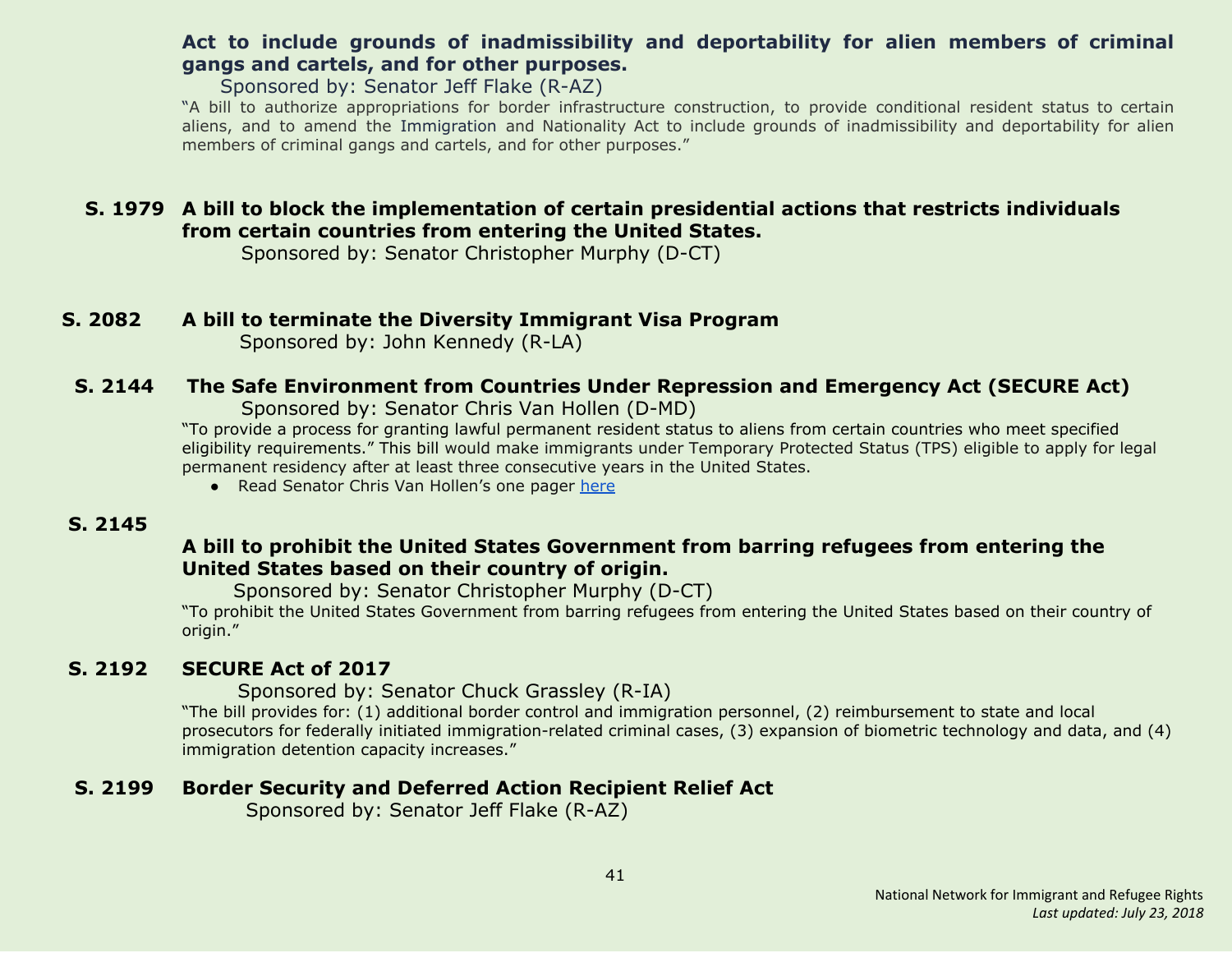"This bill establishes the Border Security Trust Fund, which shall make funds available for: (1) specified border fencing and wall procurement, construction, and improvements in Texas and California; and (2) border wall planning activities.

The Department of Homeland Security (DHS) may cancel removal of, and grant lawful permanent resident status on a conditional basis for up to 10 years to, qualifying resident aliens who: (1) have been continuously physically present in the United States since January 1, 2012; (2) were under 16 years old on the initial date of U.S. entry or, if 18 years or older when filing under this bill, have met certain educational, employment, or military requirements; (3) are not inadmissible or deportable on criminal, security, terrorism, or other grounds; (4) have not participated in persecution of any person on account of race, religion, nationality, membership in a particular social group, or political opinion; and (5) have not been convicted of specified federal or state offenses. Such an alien may subsequently adjust to permanent resident status and become eligible for naturalization.

DHS may designate as a criminal gang or cartel a group, club, organization, or association comprised of five or more individuals that has as a primary purpose the commission of one or more specified criminal offenses and whose members engage in, or, during the five years immediately preceding the most recent commission of such an offense, have engaged in, a continuing series of such offenses.

The bill makes persons associated with gangs or cartels inadmissible or deportable.

DHS shall complete the construction of roads along the southern border to facilitate U.S. Customs and Border Protection access."

#### <span id="page-41-1"></span> **S. 2245 KIWI Act**

#### Sponsored by: Senator Mazie K. Hirono (D-HI)

This bill makes New Zealand nationals eligible to enter the United States as nonimmigrant traders and investors as provided for under the Immigration and Nationality Act if New Zealand provides reciprocal nonimmigrant treatment to U.S. nationals.

#### <span id="page-41-2"></span> **S. 2275 Liberian Refugee Immigration Fairness Act of 2018**

#### Sponsored by: Senator Jack Reed (D-RI)

"This bill directs the Department of Homeland Security to adjust to permanent resident status a qualifying Liberian national who: (1) has been continuously present in the United States between November 20, 2014, through the date of status adjustment application; or (2) is the spouse, child, or unmarried son or daughter of such an alien. Adjustment applications must be filed not later than one year after the date of enactment of this bill."

# <span id="page-41-3"></span> **S. 2338 Border Patrol Agent Pay Reform Technical Amendments Act of 2018**

Sponsored by: Senator Jon Tester (D-MT) To amend [chapter](http://uscode.house.gov/view.xhtml?req=granuleid:USC-prelim-title5-chapter55-front&num=0&edition=prelim) 55 of title 5, United States Code, to reform the manner in which Border Patrol agents are compensated.

# <span id="page-41-0"></span> **S. 2344 Immigration Innovation (I-squared) Act of 2018**

Sponsored by: Senator Orrin Hatch (R-UT)

"A bill to amend the Immigration and Nationality Act to authorize additional visas for well educated aliens to live and work in the United States, and for other purposes."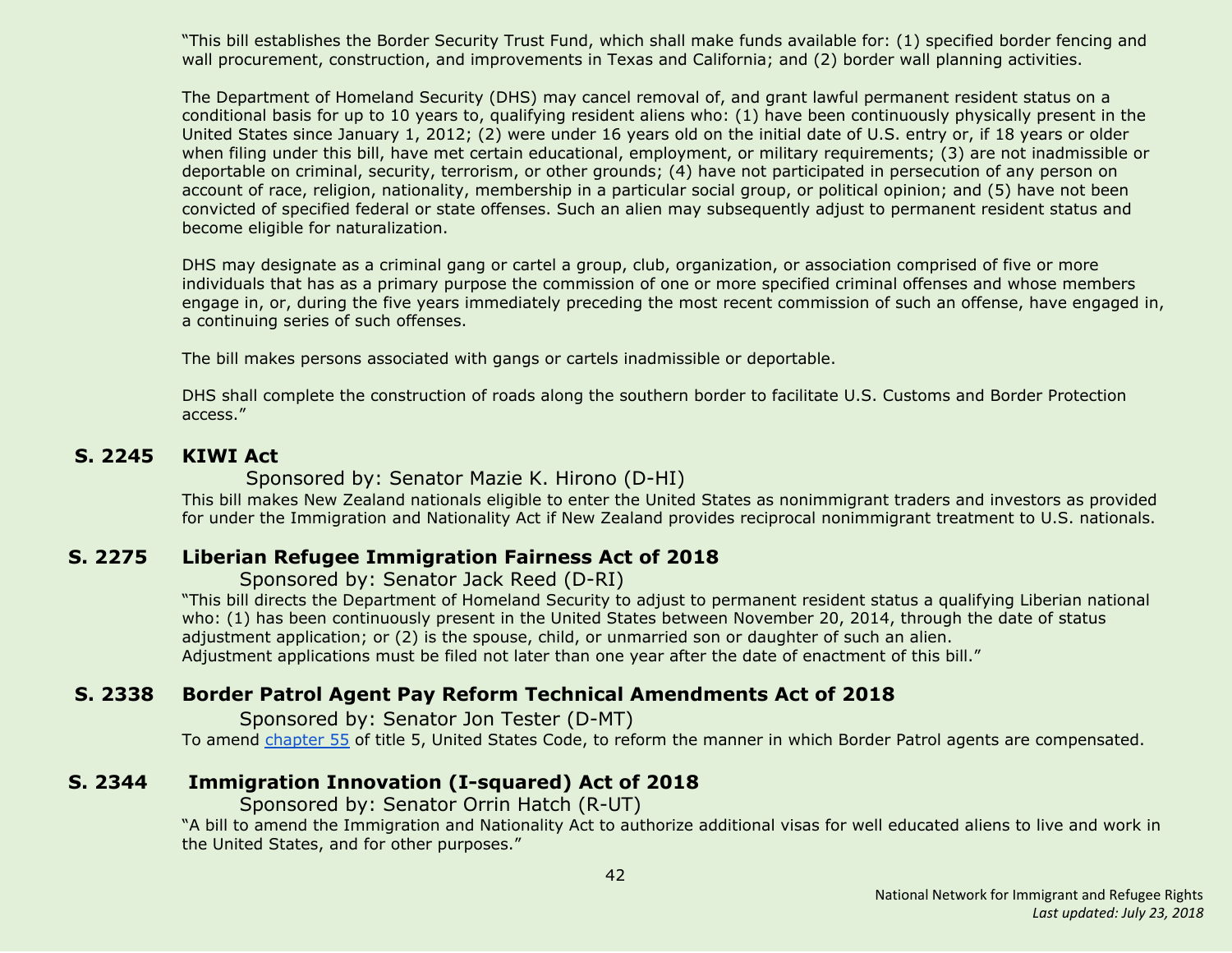- Seeks to increase annual H-1B (employment based) visa limit
- Increase visa fees to fund STEM education and worker training
- Expand eligibility of spouses of H-1B holders

#### <span id="page-42-1"></span> **S. 2367 USA Act of 2018**

#### Sponsored by: Senator Christopher A Coons (D-DE)

"This bill provides conditional permanent resident status for an alien meeting specified requirements, including having entered the United States when younger than 18 years old and residing in the United States since December 31, 2013.

An individual may apply to have such conditional basis removed after meeting specified eligibility requirements. The Department of Homeland Security (DHS) shall cancel the removal of, and adjust to the status of an alien lawfully admitted for permanent residence on a conditional basis, an individual who was granted Deferred Action for Childhood Arrivals (DACA) status, unless such individual has engaged in disqualifying conduct.

The bill repeals provisions that deny an unlawful alien eligibility for higher education benefits on the basis of residence within a state unless a U.S. citizen or national is eligible for such benefits without regard to whether such citizen or national is such a resident.

DHS shall: (1) deploy the most practical and effective technology available in order to achieve situational awareness and operational control along the U.S. border; (2) submit to Congress a comprehensive southern border strategy to achieve border control; and (3) begin eradicating the carrizo cane plant and salt cedar along the Rio Grande River and the Lower Colorado River.

DHS may construct new ports of entry along the northern and southern borders.

The bill establishes Operation Stonegarden in DHS to provide border security grants to law enforcement agencies in border or maritime border states that are involved in U.S. Customs and Border Protection operations DHS shall establish a two-year grant program to improve emergency communications in the southern border region for individuals who are at risk of violence and lack cellular and LTE network service.

The number of immigration judges is increased.

The President shall designate a senior official (Coordinator) to coordinate federal and international efforts to strengthen citizen security, the rule of law, and economic prosperity in Central America."

#### <span id="page-42-0"></span> **S. 2380 Criminal Alien Gang Member Removal Act**

#### Sponsored by: Senator Dean Heller (R-NV)

This bill amends the Immigration and Nationality Act to make an alien: (1) inadmissible if a consular officer, the Department of Homeland Security (DHS), or the Department of Justice (DOJ) knows or has reason to believe that such person is or has been a member of a criminal gang or has participated in criminal gang activities; and (2) deportable if such person is or has been a member of a criminal gang or has participated in criminal gang activities.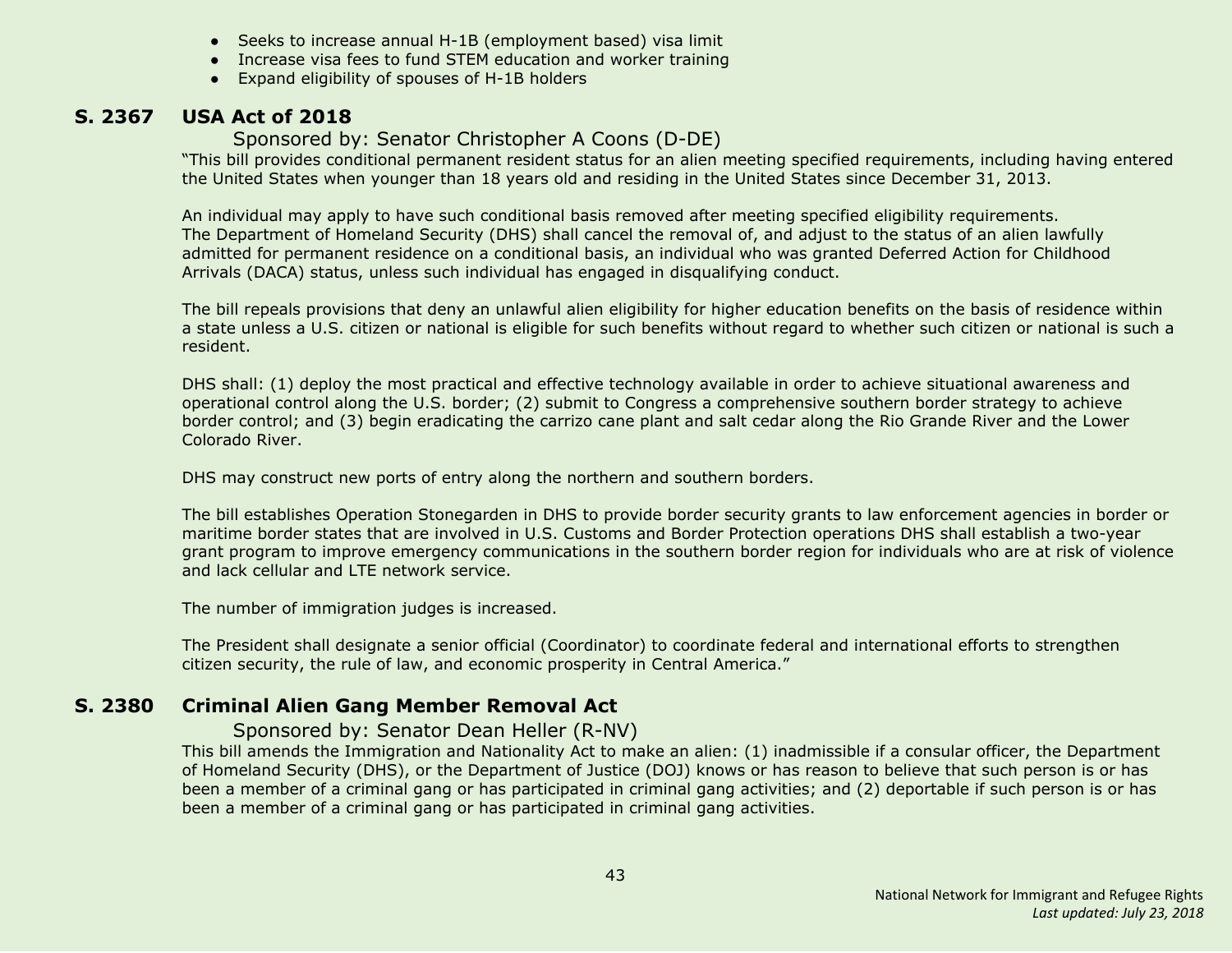A "criminal gang" is defined as an ongoing group, club, organization, or association of five or more persons (group): (1) one of the primary purposes of which is the commission of one or more specified criminal offenses and the members of which engage, or have engaged within the past five years, in a continuing series of such offenses; or (2) that has been designated as a criminal gang by DHS.

DHS may: (1) designate a group as a criminal gang based upon its conduct, and (2) revoke a designation for national security interests or if the group no longer conducts such criminal activities. Such designation shall be effective until revoked or judicially set aside. Congress may block or revoke a designation.

A group may file a petition for revocation: (1) prior to designation, with DHS, and (2) after designation, with the U.S. Court of Appeals, DC Circuit.

The bill: (1) provides for mandatory detention of alien gang members; and (2) makes alien gang members ineligible for asylum, temporary protected status, special immigrant juvenile status, and parole (unless such an alien is assisting the United States in a law enforcement matter).

#### <span id="page-43-0"></span>**S. 2464 Three Year Border and DACA Extension Act**

Sponsored by: Senator Jeff Flake (R-AZ)

"To improve border security and to provide conditional provision residence to certain long-term residents who entered the United States as children."

#### <span id="page-43-2"></span>**S. 2468 Fair Day in Court for Kids Act**

Sponsored by: Senator Mazie K. Hirono (D-HI)

"To provide access to counsel for unaccompanied alien children."

#### <span id="page-43-3"></span>**S. 2580 Every Person Counts**

Sponsored by: Senator Robert Menendez (D-NJ) The census will not include information or questions regarding "citizenship or immigration status."

#### <span id="page-43-4"></span>**S. 2693 Immigration Court Improvement Act of 2018**

Sponsored by Senator Mazie Hirono (D-HI)

"This act would would attempt to make sure immigration judges are insulated from improper political interference or manipulation insulate immigration judges from improper political interference or manipulation."

#### <span id="page-43-1"></span> **S. 2972 Prioritizing Help to Business act**

Sponsored by Senator John Thune (R-SD)

"This bill would prioritize the allocation of H–2B visas for States with low unemployment rates. It allows exemptions from limitations on H-2B visas to a certain degree for states that had a seasonally adjusted unemployment rate of 3.5 percent or lower in 3 of the 5 most recent monthly reports issued by the Bureau of Labor Statistics in the previous fiscal year."